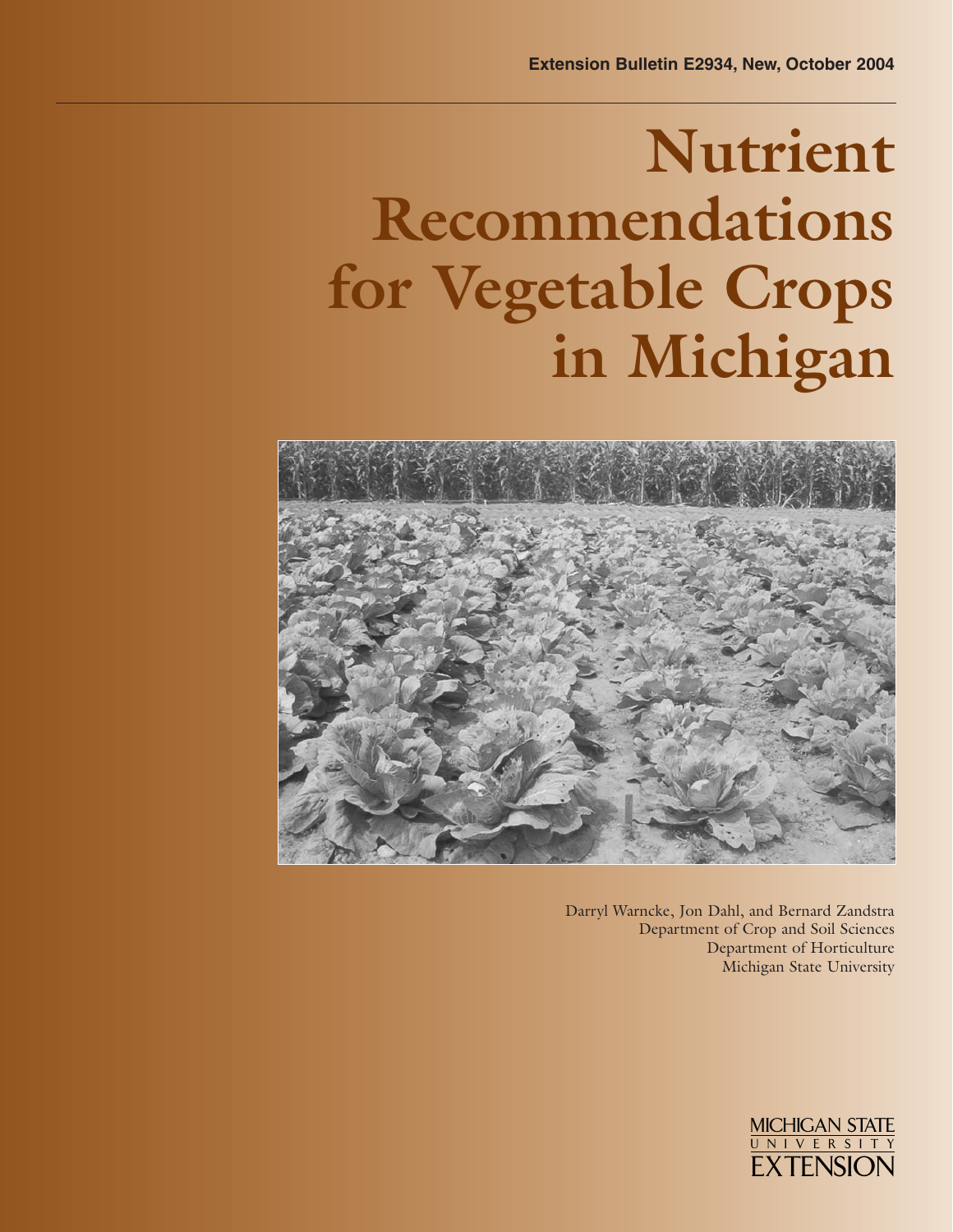## **Nutrient Recommendations for Vegetable Crops in Michigan**

Darryl Warncke<sup>1</sup>, Jon Dahl<sup>1</sup>, Bernard Zandstra<sup>2</sup>, <sup>1</sup>Department of Crop and Soil Sciences and <sup>2</sup>Department of Horticulture, Michigan State University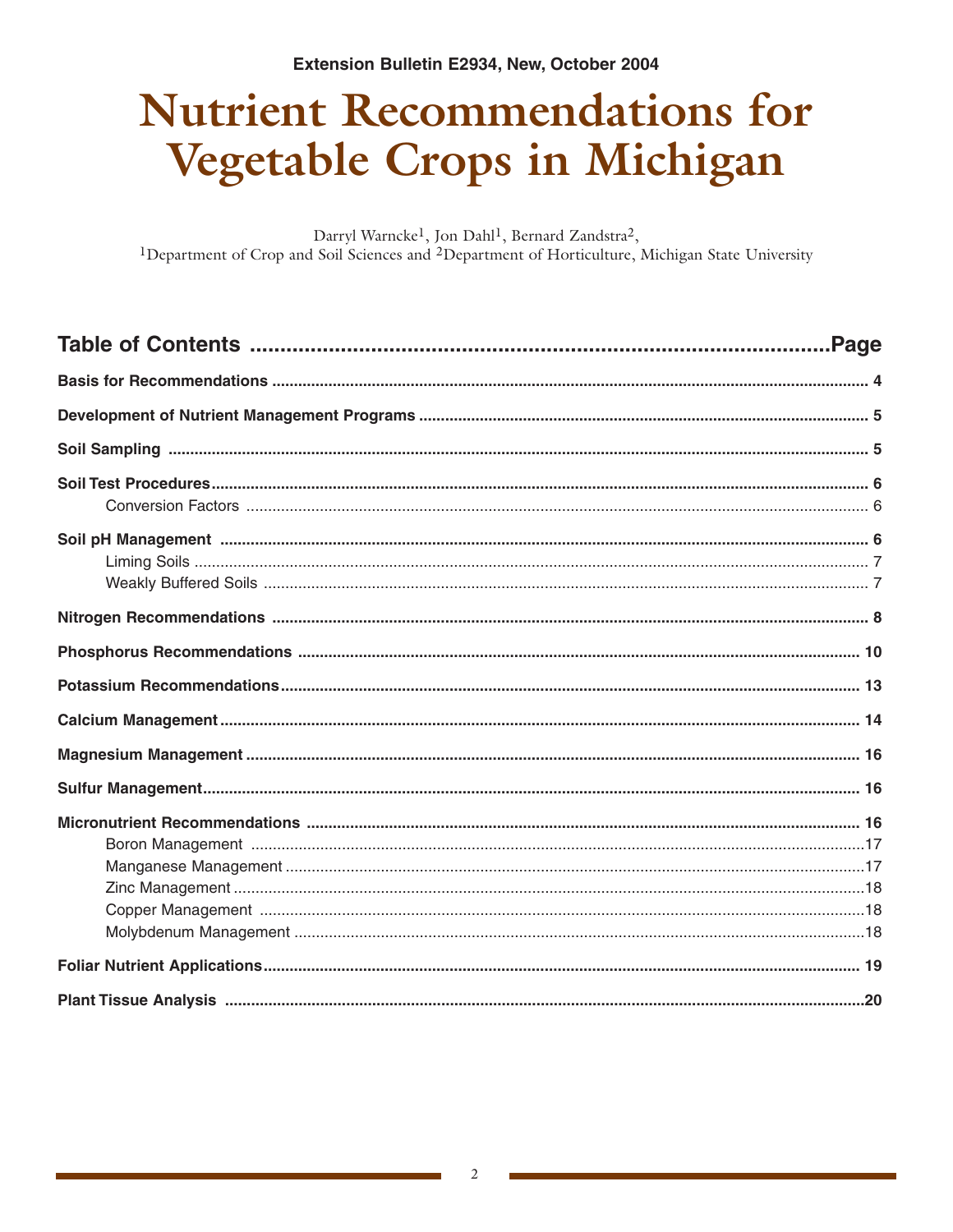## Nutrient Recommendations for Vegetable Crops in Michigan

|                                                                                               | Page. |
|-----------------------------------------------------------------------------------------------|-------|
| Suggested Nutrient Management Practices for the Primary Vegetable Crops Grown in Michigan  20 |       |
|                                                                                               |       |
|                                                                                               |       |
|                                                                                               |       |
|                                                                                               |       |
|                                                                                               |       |
|                                                                                               |       |
|                                                                                               |       |
|                                                                                               |       |
|                                                                                               |       |
|                                                                                               |       |
|                                                                                               |       |
|                                                                                               |       |
|                                                                                               |       |
|                                                                                               |       |
|                                                                                               |       |
|                                                                                               |       |
|                                                                                               |       |
|                                                                                               |       |
|                                                                                               |       |
|                                                                                               |       |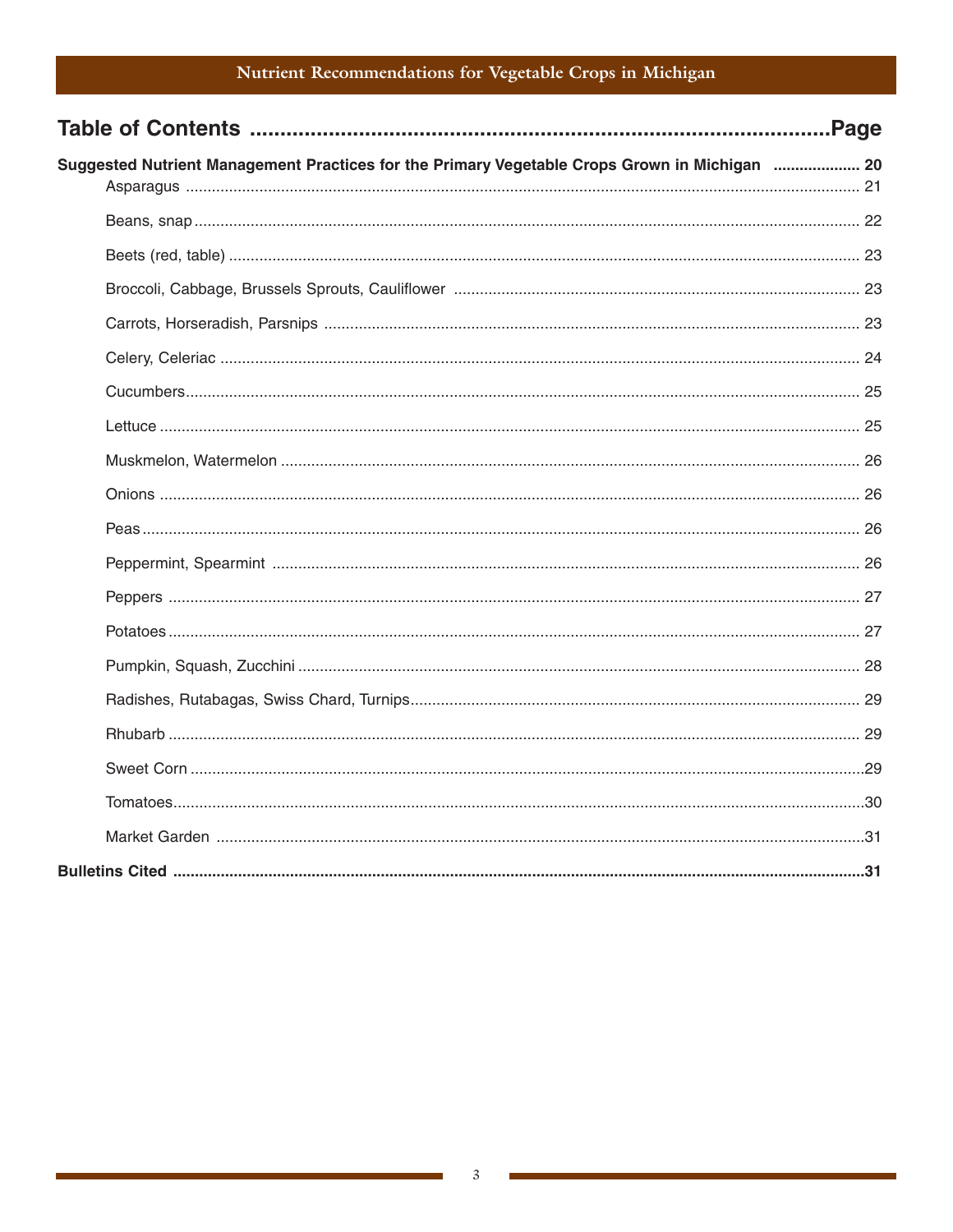**N**utrient recommendations for vegetable crops grown in Michigan have evolved over the years, with changes based on observations and controlled field studies (circular bulletin No. 53, Extension bulletin 159 and Extension bulletin E-550). During the 1920s and 1930s, recommendations given for various amounts of various fertilizer grades were based on the crop grown and the management practices being used. The three management practice categories were: no manure or leguminous green manure in the past two years, clover or alfalfa grown within the past two years, and manured within the past two years. Recommendations for muck soils were based on whether it was a high-lime or low-lime muck, and whether it was a deep, medium or shallow muck. In the 1940s, recommendations for the grade of fertilizer to use considered soil texture (sandy, loamy or clayey soil) and whether manure had been applied within two years.

Soil test results began to be considered in making fertilizer recommendations in the early 1950s. Phosphorus and potassium test values were classified as low or high on the basis of the Spurway "reserve" soil test  $(0.13 \text{ N } HCl)$ . For phosphorus  $(P)$ , a soil test value below 50 pounds of phosphorus per acre (lb  $P/A$ ) was considered low, and above 50 lb  $P/A$  was considered high. For soils with a pH above 7.5, the separating value was 100 lb  $P/A$ . For potassium  $(K)$ , the separating soil test value was  $150$  lb K/A. When rock phosphate had been applied to the soil, the "active" test (0.018 N acetic acid) was used. The separating soil test values for the active test were 25 lb P/A on acid soils, 50 lb P/A on soils with pH above 7.5, and 80 lb K/A. Even when the soil test was high, some fertilizer was recommended because even in the "high-test" soils it was unusual for a lack of an economical response to occur when a balanced fertilizer was applied.

In the early 1960s, the Bray P1 test for phosphorus and the ammonium acetate test for potassium began to be used. Soil test values were divided into very low, low, medium, high and very high categories. In 1963, recommendations for crops grown on mineral soils were given for amounts of  $P_2O_5$  and  $K_2O$  per acre in relation to the soil test category. For crops grown on organic soils, the recommendations were given for pounds of  $P_2O_5$  and  $K_2O$  per acre on a graded scale according to the actual soil test value. Soon thereafter, nutrient recommendations for all crops grown on mineral and organic soils followed the same format. The tabular recommendations were converted into recommendation equations in 1981.

During the mid-1990s, soil fertility specialists from Michigan, Ohio and Indiana developed a set of common nutrient recommendations for corn, soybeans, wheat and alfalfa (Extension bulletin E-2567). The conceptual model used for those recommendations is followed for the phosphorus and potassium recommendations given in this bulletin for all vegetable crops.

## **Basis for Recommendations**

The growth and development of vegetable crops are influenced by the levels of essential elements (nutrients) available in the soil. Field studies at various locations in Michigan have provided the data for describing growth and yield responses of crops to nutrient additions when available soil levels are less than adequate. Soil testing procedures have been developed to relate extractable nutrient levels to crop growth and yield.

Nitrogen, phosphorus and potassium are the nutrients most likely to be limiting crop growth. The nitrogen status in the soil is quite dynamic, and predicting its availability over time is difficult. The availability of phosphorus and potassium in the soil is fairly stable over time unless major additions are made. Soils in Michigan are naturally quite low in available levels of phosphorus and potassium. Additions of these two elements over time in manures and commercial fertilizers have caused significant increases in the available levels in the soil. In 1962, the median soil test value (Bray-Kurtz P1) for phosphorus in Michigan soils was 12 ppm. This gradually increased over time. Since the early 1980s, the median value has fluctuated around 53 ppm. Similar values for potassium soil test values (1 *N* neutral ammonium acetate) are 56 ppm in the early 1960s and near 91 ppm in recent years.

Figure 1 illustrates the general relationship between soil test value and crop growth or yield. With each increment of increase in the soil test value, the increase in yield is less (law of the minimum). The point at which yield reaches 95 to 97 percent of maximum is referred to as the critical soil test value. This is also near the point of optimum economic return on investment made in nutrient additions. When phosphorus or potassium is added to the soil, some of it is taken up by the growing crop, some goes to increasing the avail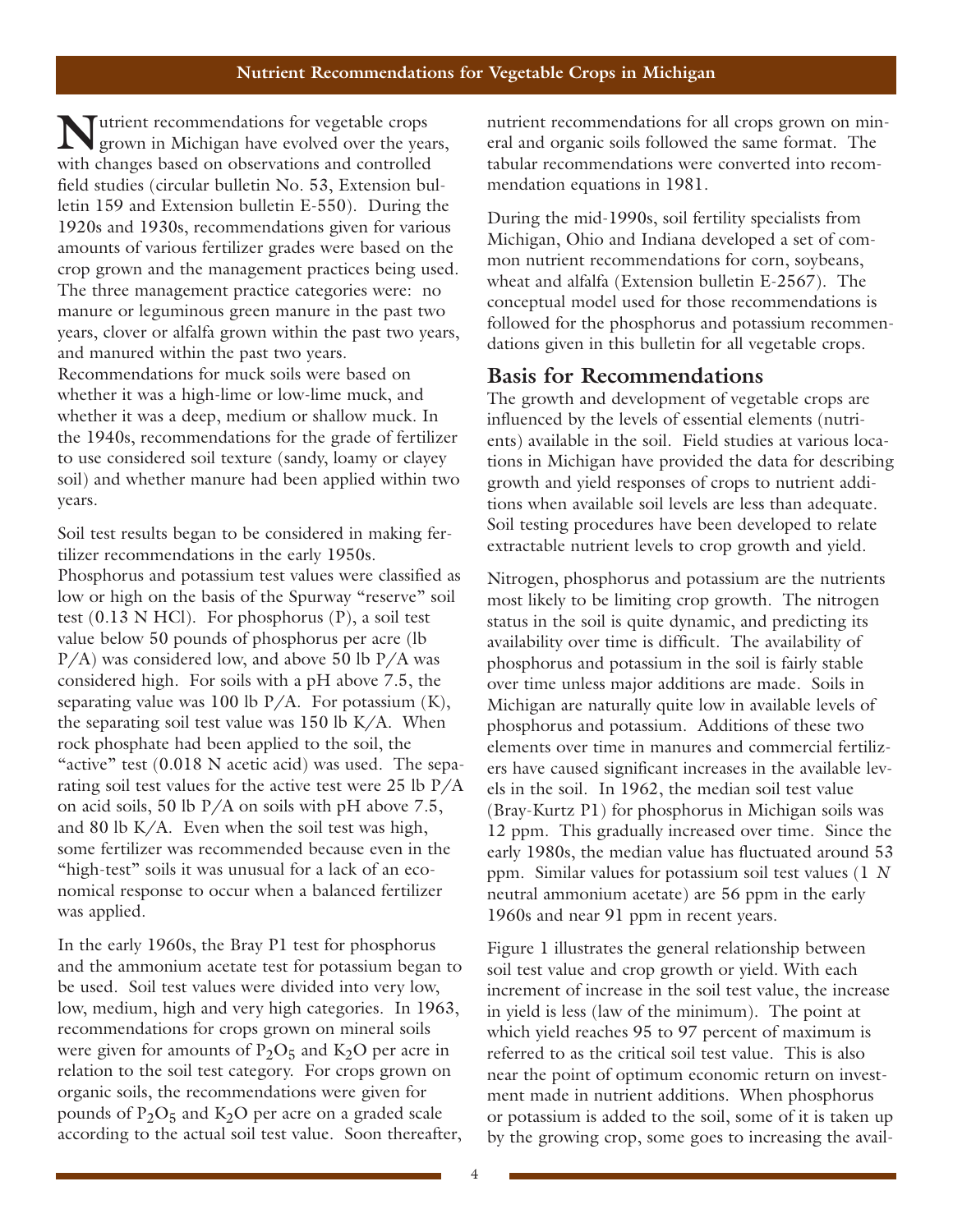able level in the soil and some is converted into slowly available forms. Adding more of a nutrient than the crop can take up will result in a buildup of the readily available and slowly available forms. Soil tests have been developed that will extract a portion of the nutrient pool that is available for plant uptake. Soil test values have been correlated with nutrient uptake, growth, and, subsequently, yield. The amount of a nutrient required to enhance crop growth, quality and yield to the maximum is related to the soil test value.

## **Development of Nutrient Management Programs**

Development of a cost-effective nutrient management program needs to take into account the nutrient requirements of the crop being grown and the nutrient status of the soil. The elemental analyses of plants have established the general nutrient requirements of crops. Actual nutrient uptake will vary with crop yield and variety. The nutrient requirement of the crop can be met by nutrients available in the soil and by nutrient additions. Soil tests indicate the ability of soils to supply nutrients. When the soil can supply all of the nutrients required by the crop (the soil test value is greater than the critical value in Figure 1), no additional nutrient inputs are needed to achieve maximum yields. Supplying an amount of nutrient equal to crop removal will maintain the nutrient status of the soil. Field studies have established how much of a given nutrient to add at a given soil test value to optimize yield. Soil tests, therefore, provide the base for building a sound nutrient management program.



**Figure 1. Relative growth or yield response to increasing soil test levels.**

## **Soil Sampling**

Sampling may be the most important part of soil testing. Representative samples result in meaningful and useful soil test information. Soils in all fields have some degree of variability. It may be due to natural soil-forming processes that created differences in soil texture, organic matter or slope, or it may be due to management practices. Differences in historical cropping systems, crop yields, nutrient applications, manure applications and tillage practices all contribute to variability. Sampling is an averaging process; soil cores should be taken so that the properties of all cores making up a composite sample are as similar as possible. Sample unusual or problem soil areas separately.

The first step in collecting soil samples from a field is to map the field and identify areas with similar physical features and similar historical management practices. Within each designated sampling area, collect about 20 cores to a depth of 8 inches and mix them thoroughly. Banding fertilizer contributes to variability of chemical soil properties. Where the location of the bands is still apparent, avoid sampling in the band. Where the location of the bands is not discernible, collect soil cores from additional random locations. Collecting one soil sample for at least every 15 to 20 acres will provide good information about the nutrient status of fields. More intense sampling will provide more information about the variability in a field. In vegetable crop production, it may sometimes be desirable to collect one sample for every 5 to 10 acres. As the number of acres represented by one composite sample increases, the probability that the sample is truly representative of the sampled area decreases. In fields that appear uniform, the maximum area that one composite sample should represent is 40 acres, but fewer acres are better. This approach will result in samples and test results representative of the designated field areas. When only shallow tillage (< 4 inches) or no tillage is used, collect an additional sample from the 0- to 3-inch depth to assess the acidity of the surface soil. Surface soil pH is critical to the efficacy of some herbicides. (More information on soil sampling is available in MSU bulletins E-498 and E-1616, and NC Multistate Report 348). Send 1½ to 2 cups of soil to a reliable soil test lab for analysis.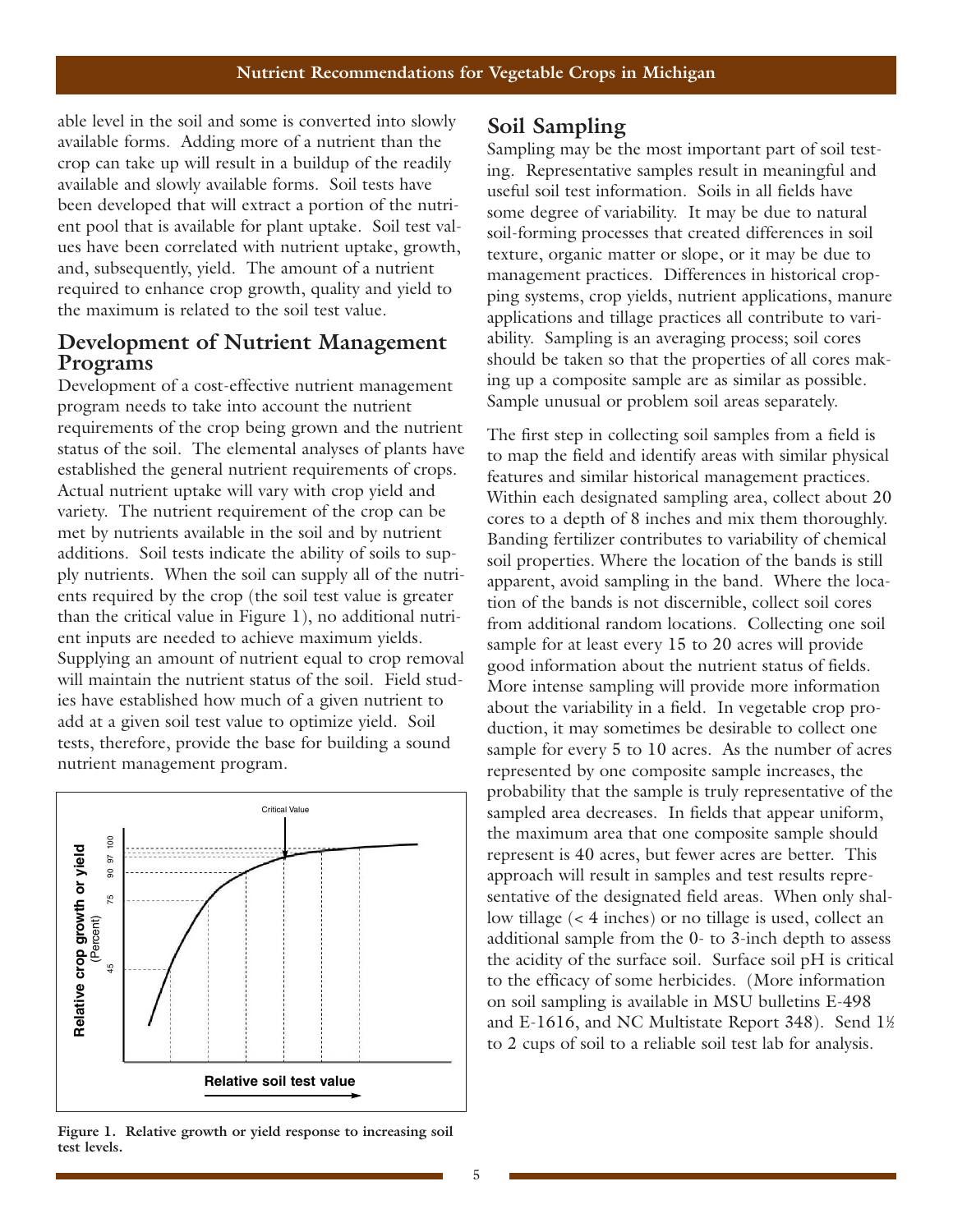Fall and spring tend to be the best and most practical times to collect soil samples. Available nutrient levels are usually increased before or at planting and then gradually decrease during the growing period because of plant uptake. By fall, the nutrient status is more stable. For long-term nutrient management planning, it is best to take soil samples at the same time of year each time a field is sampled. Sampling while the crop is growing is most appropriate for checking available nitrogen levels; one such test is the presidedress soil nitrate test (PSNT). Most vegetable crops are grown quite intensively, so sampling and testing the soil at least every 2 years, if not annually, is recommended. On organic soils, considerable amounts of potassium may leach from the soil over winter, especially when the spring thaw occurs. Therefore, soil test potassium levels will usually be lower for organic soil samples taken in the spring than in the fall. (For more information on soil sampling, see MSU Extension bulletin E-471.)

## **Soil Test Procedures**

The Michigan State University Soil and Plant Nutrient Lab uses soil testing procedures recommended by the North Central Region Committee on Soil Testing and Plant Analyses (see NCR 221). Soil pH is determined on a 1:1 soil:water slurry, and the lime requirement is determined by adding SMP buffer solution to this slurry and measuring the resulting pH. This value is reported as the lime index. An index of available phosphorus (P) is determined according to the Bray-Kurtz P1 (weak acid) test. On soils with free calcium carbonates, the Bray-Kurtz P1 extraction is less effective. The Olsen (0.5 N sodium bicarbonate) test provides a better indication of P availability on soils with pH above 7.2 and a Bray-Kurtz P1 test of less than 10 ppm. An index of available potassium (K), calcium (Ca) and magnesium (Mg) is determined by extraction with 1 N neutral ammonium acetate. Recommendations for phosphorus, potassium and magnesium are based on these soil test values.

An index of zinc and manganese availability is determined by extraction with 0.1 N hydrochloric acid. DTPA is used as an alternative extracting solution, especially for calcareous soils. The hot water extraction procedure is used for boron. Sulfur is determined by extraction with a calcium phosphate solution.

Laboratories with inductively coupled plasma (ICP) spectrophotometers are using the Mehlich III "universal" extracting solution for determining the availability indices of P, K, Ca, Mg and other plant-essential elements.

Soil test results are expressed as parts per million (ppm) of P, K, Ca, Mg, Mn and Zn. For mineral soils, 1 ppm is approximately equal to 2 pounds per acre to a depth of 6 2/3 inches.

#### **Conversion Factors:**

Most soil testing labs report soil test values in ppm P and K. Recommendations are usually given as pounds per acre (lb/A) of  $P_2O_5$  and  $K_2O$  because fertilizer grades are expressed as percent  $N - P_2O_5 - K_2O$ . The factors for converting from one to the other are:

ppm x  $2.0 = lb/A-6$   $2/3$  inches ppm  $x$  3.6 = lb/A-ft  $P x 2.3 = P_2O_5$  or  $P_2O_5 x 0.43 = P$  $K \times 1.2 = K_2O$  or  $K_2O \times 0.83 = K$ 

## **Soil pH Management**

Soil pH indicates the acidity or alkalinity of a soil. A pH of 7.0 is neutral, neither acid or alkaline. Values below 7.0 indicate acid soils; values above 7.0 indicate alkaline soils. Soil with a pH of 6.0 is mildly acidic, a pH of 5.0 is strongly acidic, and a pH of 8.0 is mildly alkaline.

Nitrogen, phosphorus, potassium, calcium, magnesium, boron and molybdenum are most available in mineral soils when the pH is between 6.0 and 7.0. Zinc, manganese, iron and copper tend to be most available when the soil pH is below 6.5. Therefore, it is desirable to maintain the pH of mineral soils between 6.0 and 6.5. As mineral soils become more acid, especially below 5.5, available aluminum increases. Increasing aluminum concentration contributes to further acidification of the soil and aluminum toxicity, which inhibits root growth. The optimum pH varies by crop. Table 1 lists the target pH values for most vegetable crops grown in Michigan. For organic soils, the target pH ranges from 5.3 to 5.8, depending on the crop. A lower pH is acceptable in organic soils because aluminum levels are very low. Soil test results include a lime recommendation to raise the soil pH to the target pH for the crop being grown. If the subsoil of mineral soil is more acid,  $pH < 6.0$ , increase the tar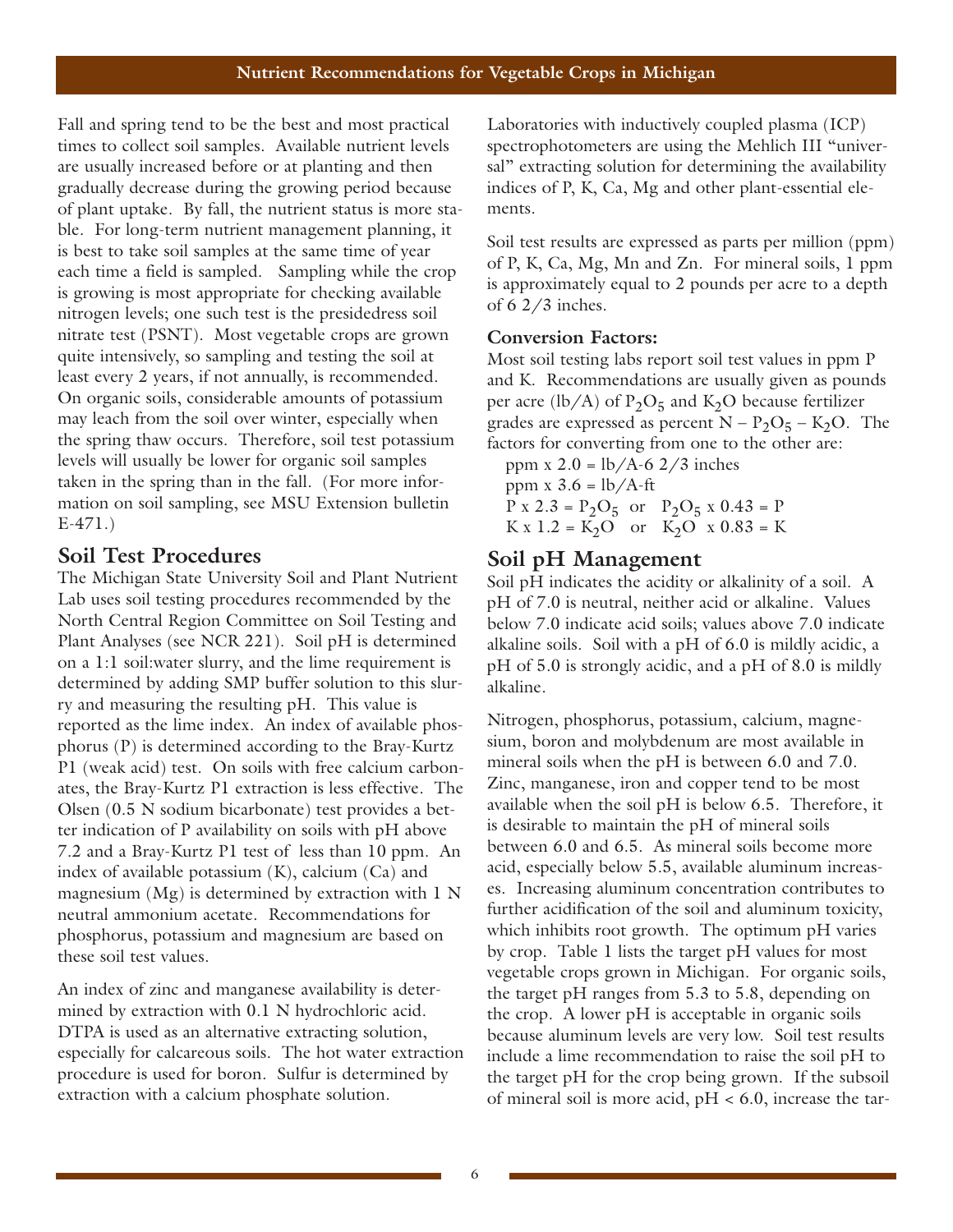get pH by 0.2 pH unit. **When various crops with different target pHs are being grown in rotation, lime the soil for the crop with the highest target pH.** 

#### **Liming Soils:**

Soils contain soluble and insoluble sources of acidity. The soil pH indicates the soluble or active hydrogen ion concentration in the soil. Changing the pH of acid soils requires neutralizing the insoluble or bound sources of acidity, usually aluminum and iron compounds. The amount of this reserve acidity is determined with the SMP (Shoemaker, McLean, Pratt) buffer and is reported as the "lime index". Table 2 shows how much lime is needed to raise the soil pH up to 6.0, 6.5 or 6.8 when lime is mixed with the top 9 inches of soil according to the lime index. Clayey soils tend to be more resistant to pH change (lower lime index) than sandy soils and require more lime at a given soil pH. Recommended lime rates are based on agricultural lime with a neutralizing value (NV) of 90 percent. Adjust the lime rate on the basis of the NV of the liming material. Do this by multiplying the recommended amount of lime by 90 and dividing by the NV of the liming material being used  $-$  i.e., (lime rate x  $90$ ) ÷ NV of liming material.

The lime rate must also be adjusted if the depth of incorporation is different from 9 inches. **For fields being farmed with minimal tillage, apply lime at a rate to neutralize the acidity in the top 3 or 4 inches of soil.** For example, if the lime recommendation is 3 tons per acre, 9 inches deep, then the lime recommendation for 3 inches equals 3 tons x  $(3 \div 9)$  or 1 ton. The reactivity of liming materials also varies with the particle size and may influence the rate of material to apply. MSU Extension bulletin E-471 provides more details about liming materials and liming soils.

#### **Weakly buffered soils:**

On *weakly buffered soils* (usually sandy soils), the SMP buffer may underestimate the lime need. The soil pH may be sufficiently low to warrant lime application, but the lime index indicates little or no lime is needed. If the soil pH is 0.3 to 0.5 pH units below the target pH and the lime index indicates that the lime need is less than 1 ton per acre, then apply 1 ton of lime per acre. Similarly, if the soil pH is 0.6 unit or more below the target pH and the lime recommendation is less than 2 tons per acre, apply 2 tons of lime per acre.

**Table 1. Target soil pH values for vegetablecrops grown on mineral and organic soils.**

| <b>Crop</b>                                  | <b>Mineral soils</b> | <b>Organic soils</b>      |
|----------------------------------------------|----------------------|---------------------------|
| Asparagus crowns                             | 6.8                  | 6.0                       |
| Asparagus, new planting                      | 6.8                  |                           |
| Asparagus, established                       | 6.8                  |                           |
| Beans, snap                                  | 6.5                  | 5.8                       |
| Beets, red                                   | 6.5                  | 5.5                       |
| <b>Broccoli</b>                              | 6.5                  | 5.5                       |
| Brussels sprouts                             | 6.5                  | 5.5                       |
| Cabbage, fresh market                        | 6.5                  | 5.5                       |
| Cabbage, processing                          | 6.5                  | 5.5                       |
| Cabbage, Chinese                             | 6.5<br>6.5           | 5.5<br>5.3                |
| Carrots, fresh market<br>Carrots, processing | 6.5                  | 5.3                       |
| Cauliflower                                  | 6.8                  | 5.8                       |
| Celeriac                                     | 6.8                  | 5.8                       |
| Celery, fresh market                         | 6.8                  | 5.8                       |
| Celery, processing                           | 6.8                  | 5.8                       |
| Cucumber, pickling                           |                      |                           |
| hand harvested                               | 6.5                  | 5.5                       |
| machine harvested                            | 6.5                  | 5.5                       |
| Cucumber, slicers                            | 6.5                  | 5.5                       |
| Dill                                         | 6.5                  | 5.5                       |
| Eggplant                                     | 6.0                  | $\omega_{\rm c}$ .        |
| Endive                                       | 6.0                  | 5.3                       |
| Escarole                                     | 6.0                  | 5.3                       |
| Garden, home                                 | 6.5                  | 5.3                       |
| Garlic                                       | 6.5                  | 5.3                       |
| Ginseng                                      | 6.5                  | $\omega_{\rm c}$          |
| Greens, leafy                                | 6.5                  | 5.3                       |
| Horseradish                                  | 6.5                  | 5.5                       |
| Kohlrabi                                     | 6.5                  | 5.8                       |
| Leek                                         | 6.5                  | 5.5                       |
| Lettuce, Boston, bib                         | 6.5<br>6.5           | 5.5<br>5.5                |
| Lettuce, leaf<br>Lettuce, head               | 6.5                  | 5.5                       |
| Lettuce, romaine                             | 6.5                  | 5.5                       |
| Market garden                                | 6.5                  | 5.5                       |
| Muskmelon                                    | 6.5                  | 5.8                       |
| Onion, dry bulb                              | 6.5                  | 5.3                       |
| Onion, green                                 | 6.5                  | 5.3                       |
| Pak choi                                     | 6.5                  | 5.8                       |
| Parsley                                      | 6.5                  | 5.3                       |
| Parsnip                                      | 6.5                  | 5.3                       |
| Peas                                         | 6.5                  | 5.3                       |
| Pepper, bell                                 | 6.5                  | 5.5                       |
| Pepper, banana                               | 6.5                  | 5.5                       |
| Pepper, hot                                  | 6.5                  | 5.5                       |
| Potato                                       | 6.0                  | 5.3                       |
| Pumpkin                                      | 6.5                  | 5.5                       |
| Radish                                       | 6.5                  | 5.3                       |
| Rhubarb                                      | 6.0                  | $\mathbb{Z}^{\mathbb{Z}}$ |
| Rutabaga                                     | 6.5                  | 5.3                       |
| Spinach                                      | 6.5                  | 5.5                       |
| Squash, hard                                 | 6.5                  | 5.8                       |
| Squash, summer                               | 6.5                  | 5.8                       |
| Sweet corn                                   | 6.5                  | 5.3                       |
| Sweet potato                                 | 6.0<br>6.5           | $\sim$ $\sim$<br>5.3      |
| Swiss chard<br>Tomato, fresh market          | 6.5                  | - -                       |
| Tomato, processing                           | 6.5                  | $ -$                      |
| Turnip                                       | 6.5                  | 5.3                       |
| Watermelon                                   | 6.0                  | $\overline{\phantom{a}}$  |
| Zucchini                                     | 6.5                  | 5.8                       |

• Liming the soil above the target pH would not be expected to improve crop yield unless the subsoil pH is less than 6.0 for mineral soils and less than 4.8 for organic soils.

• When crops with different target pHs are being grown in rotation, lime the soil for the crop with the highest target pH.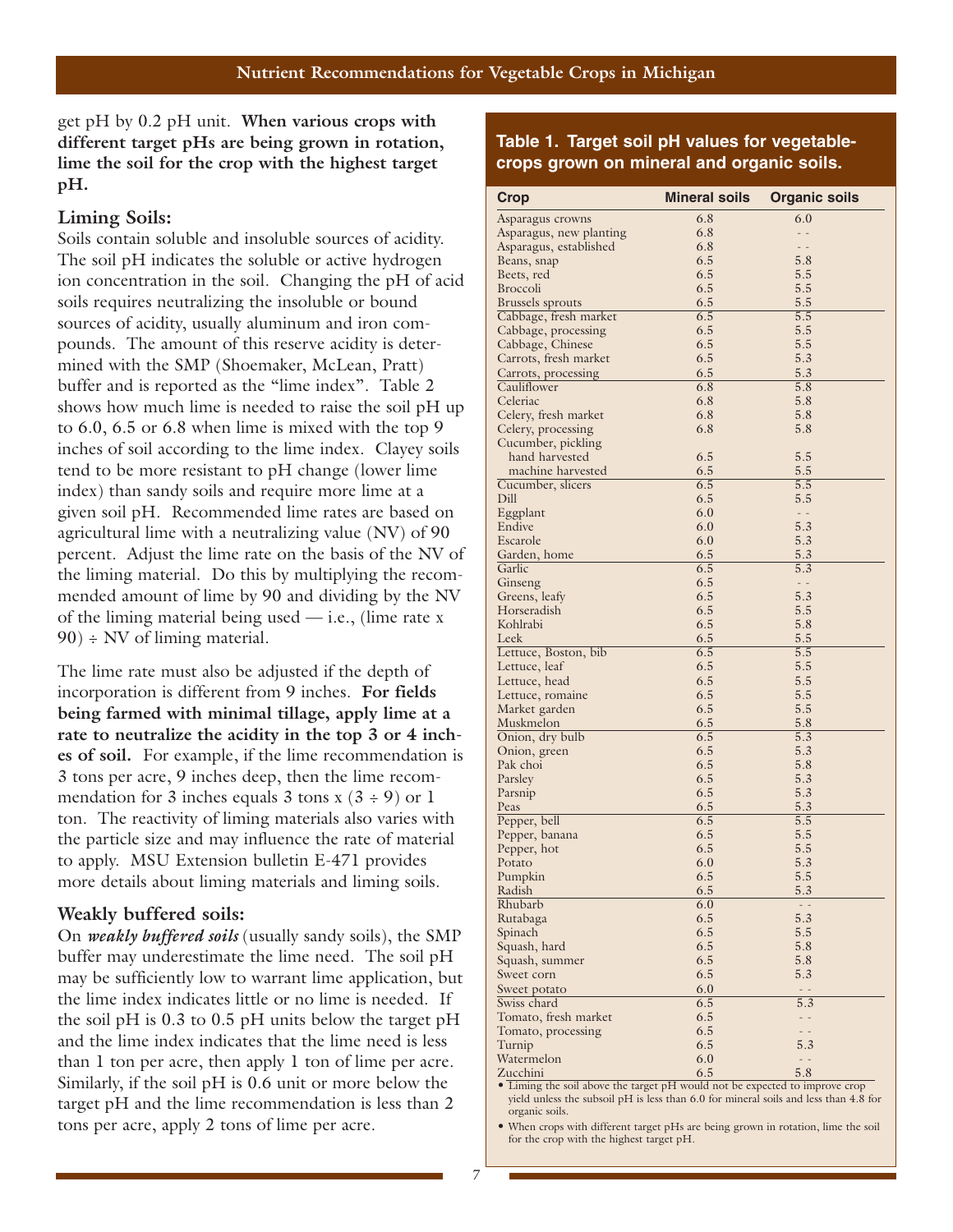**Table 2. Tons of limestone needed to raise the pH of mineral soils to 6.0, 6.5 or 6.8 according to the lime index, and to raise the pH of organic soils to 5.3 based on the initial soil pH.**

|               |     | <b>Mineral soils</b>    |      | <b>Organic soils</b> |                         |
|---------------|-----|-------------------------|------|----------------------|-------------------------|
| Lime<br>index | 6.0 | Raise soil pH to<br>6.5 | 6.8  | Initial<br>soil pH   | Raise pH<br>to $5.3$    |
|               |     | $-$ tons/ $A$ -         |      |                      | $- - \text{tons/A} - -$ |
| 70            | 0.0 | 0.0                     | 0.0  | 5.3                  | 0.0                     |
| 69            | 0.0 | 0.6                     | 0.8  | 5.2                  | 0.7                     |
| 68            | 1.2 | 1.6                     | 1.8  | 5.1                  | 1.4                     |
| 67            | 1.9 | 2.5                     | 2.9  | 5.0                  | 2.1                     |
| 66            | 2.7 | 3.5                     | 3.9  | 4.9                  | 2.8                     |
| 65            | 3.5 | 4.4                     | 4.9  | 4.8                  | 3.5                     |
| 64            | 4.3 | 5.3                     | 5.9  | 4.7                  | 4.2                     |
| 63            | 5.1 | 6.3                     | 6.9  | 4.6                  | 5.0                     |
| 62            | 5.8 | 7.2                     | 8.0  | 4.5                  | 5.6                     |
| 61            | 6.6 | 8.2                     | 9.0  | 4.4                  | 6.3                     |
| 60            | 7.4 | 9.1                     | 10.0 | 4.3                  | 7.1                     |

Recommendations are based on the following equations.

Mineral soils:<br>To pH 6.0:  $XL = 54.2 - 0.78 x LI$ To pH 6.5:  $KL = 65.5 - 0.94 \times LI$ To pH 6.8:  $KL = 71.2 - 1.02$  x LI Organic soils: To pH 5.3:  $XL = 37.6 - 7.1 x pH$ Target pH  $>5.3$  XL = (37.6 - 7.1 x pH) + (target pH - 5.3) x 0.5) where: XL = Lime recommendation in tons/acre  $LI = Linne$  index pH = Soil pH

Weakly buffered soils: Refer to the text for lime recommendations on weakly buffered soils.

#### **Nitrogen Recommendations**

Applying the correct amount of nitrogen (N) is important for profitable crop production, vegetable quality, water quality and energy conservation. Nitrogen recommendations are based on crop nitrogen utilization and response to applied nitrogen rates. Table 3 indicates an average amount of nitrogen removed in the harvested portion of various field crops. Nitrogen recommendations for vegetable crops grown on mineral and organic soils are listed in Table 4. Because of additional mineralization of N in organic soils, the N recommendations for most crops grown on organic soils are 40 to 50 lb/A less than those for mineral soils.

Including cover crops in vegetable crop rotations is encouraged to improve soil quality and cycle nutrients. Legumes can contribute nitrogen to the soil. Clover seeded in late July or early August can provide 50 to 80 pounds of available nitrogen, depending on stand and the amount of growth that occurs in the spring prior to incorporation. Vegetable growers are increasingly interested in rotating with field crops to minimize disease problems. Table 5 provides the nitrogen credits that can be taken when various legume crops precede a vegetable crop. Nitrogen credit for animal manures should be based on an analysis of the manure because nitrogen content varies with the manure type and the handling system. Approximately 50 percent of the total N will become available during the first growing season after application. Nitrogen contained in composted manures has been stabilized so that only about 10 percent of the total nitrogen will become available during the first year after application.

Several nitrogen carriers are suitable for vegetable crop production. Studies with a number of vegetable crops show yields and quality to be best when nitrogen is present in both the ammonium and nitrate forms.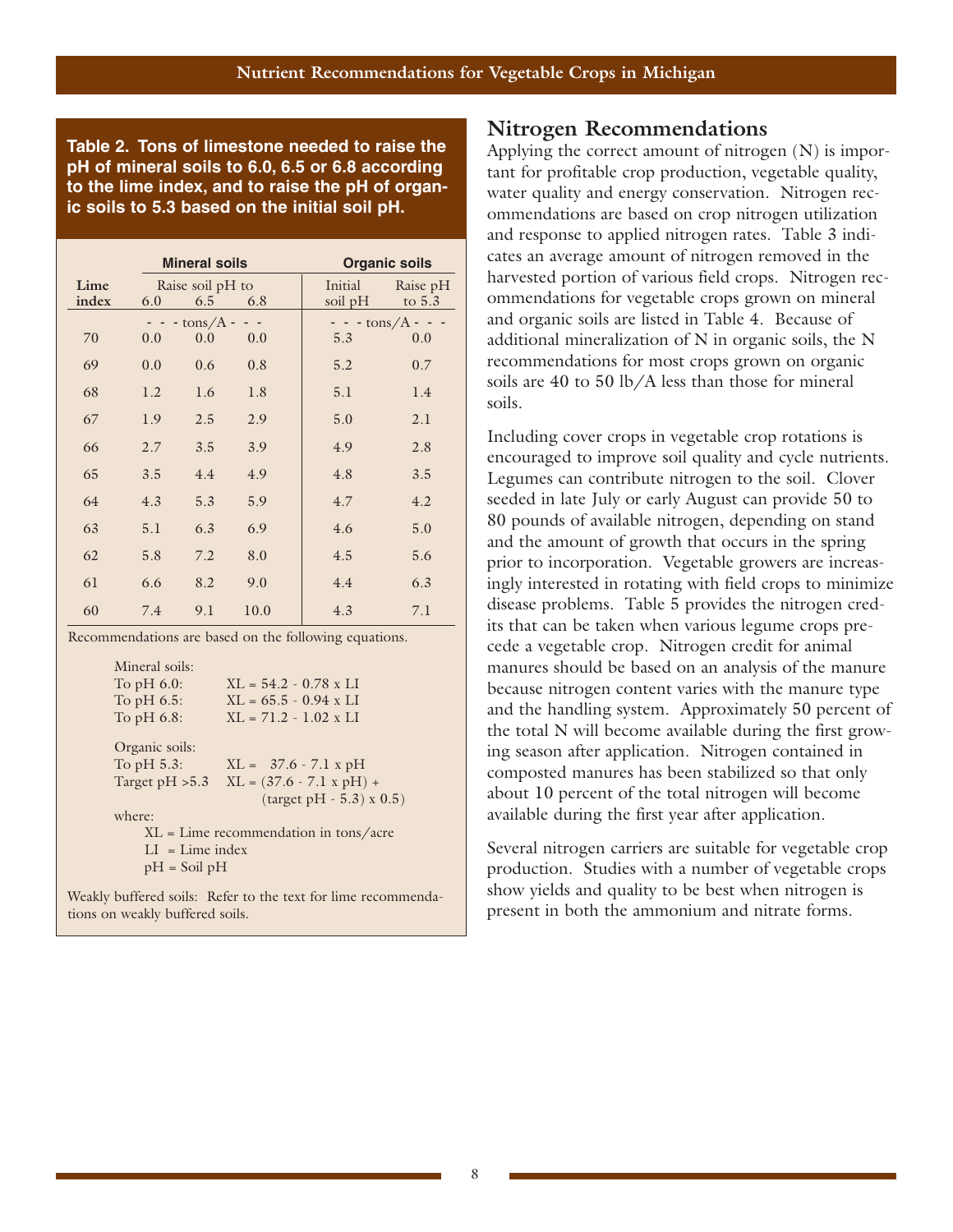Under special conditions, such as for plants grown in cold soils or on recently fumigated land, nitratecontaining fertilizers are preferred. Once soils have warmed above 55 degrees F, the microbial conversion of nitrogen from ammonium to nitrate occurs quite readily. Therefore, for most vegetable production situations, the various nitrogen carriers are equally effective and can be purchased on the basis of cost, convenience of handling and supply. Using calcium nitrate on sandy soils low in exchangeable calcium can help alleviate blossom-end rot and tipburn problems for sensitive vegetable crops, such as pepper, tomato, squash and lettuce.

Nitrogen fertilizers and other inputs should be used in a manner that improves crop use efficiency and minimizes the potential for loss into surface and subsurface waters. Apply recommended rates as close to the time of maximum crop demand as possible. Apply preplant nitrogen (less than 50 lb  $N/A$ ) as close to planting time as possible. One option is to include the nitrogen in the planting time fertilizer. Topdress the remainder of the needed nitrogen in one or more applications after the crop is well established and actively growing. Most transplanted crops begin to grow rapidly about 4 weeks after transplanting. For seeded crops, the rapid growth phase may not occur until 5 to 6 weeks after emergence. A pretopdress (sidedress) soil nitrate test (PSNT) can help determine the most effective nitrogen rate. Supplemental nitrogen can also be applied through the irrigation system, sprinkler or trickle. Proper scheduling of irrigation water to minimize leaching reduces the potential for loss of nitrogen by leaching or denitrification and improves the efficiency of water and nitrogen use.

Most nitrogen carriers have a residual acidifying effect in the soil. It requires about 1.8 pounds of agricultural limestone to neutralize the acidifying effect of each pound of nitrogen applied as urea, ammonium nitrate or urea-ammonium nitrate (28 percent solution), and about 5 pounds for each pound of ammonium sulfate applied. Calcium nitrate and potassium nitrate have a slight alkaline residual effect that has little effect on the soil pH.

#### **Table 3. Nutrient removal in the harvested portion of Michigan vegetable crops.**

| Crop                                      | N           | $P_2O_5$    | $K_2$ O     |
|-------------------------------------------|-------------|-------------|-------------|
|                                           |             | $-lb/ton$ - |             |
| Asparagus crowns                          | 13.4        | 4.0         | 10.0        |
| Asparagus, new planting                   | 13.4        | 4.0         | 10.0        |
| Asparagus, established                    | 13.4        | 4.0         | 10.0        |
| Beans, snap                               | 24.0        | 2.4         | 11.0        |
| Beets, red                                | 3.5         | 2.2         | 7.8         |
| <b>Broccoli</b>                           | 4.0         | 1.1         | 11.0        |
| <b>Brussels</b> sprouts                   | 9.4         | 3.2         | 9.4         |
| Cabbage, fresh market                     | 7.0         | 1.6         | 6.8         |
| Cabbage, processing                       | 7.0         | 1.6         | 6.8         |
| Cabbage, Chinese<br>Carrots, fresh market | 7.0<br>3.4  | 1.6<br>1.8  | 6.8<br>6.8  |
| Carrots, processing                       | 3.4         | 1.8         | 6.8         |
| Cauliflower                               | 6.6         | 2.6         | 6.6         |
| Celeriac                                  | 4.0         | 2.6         | 6.6         |
| Celery, fresh market                      | 5.0         | 2.0         | 11.6        |
| Celery, processing                        | 5.0         | 2.0         | 11.6        |
| Cucumber, pickling                        |             |             |             |
| hand harvested                            | 2.0         | 1.2         | 3.6         |
| machine harvested                         | 2.0         | 1.2         | 3.6         |
| Cucumber, slicers                         | 2.0         | 1.2         | 3.6         |
| Dill                                      | 3.5<br>4.5  | 1.2         | 3.6<br>5.3  |
| Eggplant<br>Endive                        | 4.8         | 1.6<br>1.2  | 7.5         |
| Escarole                                  | 4.8         | 1.2         | 7.5         |
| Garden, home                              | 6.5         | 2.8         | 5.6         |
| Garlic                                    | 5.0         | 2.8         | 5.6         |
| Ginseng                                   | 4.6         | 1.2         | 4.6         |
| Greens, leafy                             | 4.8         | 2.0         | 6.0         |
| Horseradish                               | 3.4         | 0.8         | 6.0         |
| Kohlrabi                                  | 6.0         | 2.6         | 6.6         |
| Leek                                      | 4.0         | 2.6         | 4.8         |
| Lettuce, Boston, bib                      | 4.8<br>4.8  | 2.0<br>2.0  | 9.0<br>9.0  |
| Lettuce, leaf<br>Lettuce, head            | 4.8         | 2.0         | 9.0         |
| Lettuce, romaine                          | 4.8         | 2.0         | 9.0         |
| Market garden                             | 6.5         | 2.8         | 5.6         |
| Muskmelon                                 | 8.4         | 2.0         | 11.0        |
| Onion, dry bulb                           | 5.0         | 2.6         | 4.8         |
| Onion, green                              | 5.0         | 2.6         | 4.8         |
| Pak choi                                  | 7.0         | 1.6         | 6.8         |
| Parsley                                   | 4.8         | 1.8         | 12.9        |
| Parsnip                                   | 3.4         | 3.2         | 9.0         |
| Peas<br>Pepper, bell                      | 20.0<br>4.0 | 4.6<br>1.4  | 10.0<br>5.6 |
| Pepper, banana                            | 4.0         | 1.4         | 5.6         |
| Pepper, hot                               | 4.0         | 1.4         | 5.6         |
| Potato                                    | 6.6         | 2.6         | 12.6        |
| Pumpkin                                   | 4.0         | 1.2         | 6.8         |
| Radish                                    | 3.0         | 0.8         | 5.6         |
| Rhubarb                                   | 3.5         | 0.6         | 6.9         |
| Rutabaga                                  | 3.4         | 2.6         | 8.1         |
| Spinach                                   | 10.0        | 2.7         | 12.0        |
| Squash, hard                              | 4.0         | 2.2<br>2.2  | 6.6         |
| Squash, summer<br>Sweet corn              | 3.6<br>8.4  | 2.8         | 6.6<br>5.6  |
| Sweet potato                              | 5.3         | 2.4         | 12.7        |
| Swiss chard                               | 3.5         | 1.2         | 9.1         |
| Tomato, fresh market                      | 4.0         | 0.8         | 7.0         |
| Tomato, processing                        | 4.0         | 0.8         | 7.0         |
| Turnip                                    | 3.4         | 1.2         | 4.6         |
| Watermelon                                | 4.8         | $0.4\,$     | 2.4         |
| Zucchini                                  | 4.6         | 1.6         | 6.6         |
|                                           |             |             |             |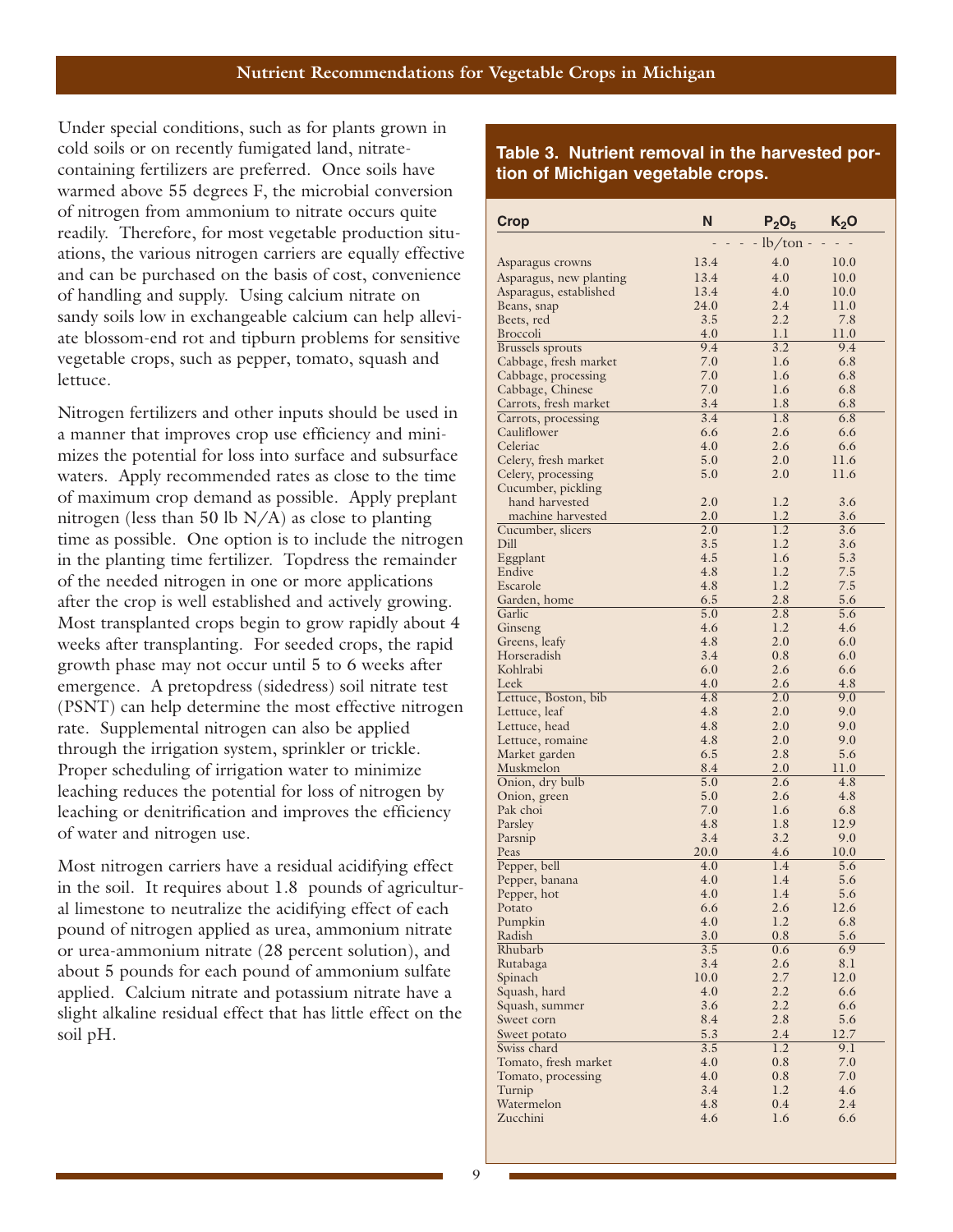## **Table 4. Nitrogen recommendations for vegetable crops grown on mineral and organic**

| <b>Crop</b>             | <b>Mineral soil</b> | <b>Organic soil</b>      |
|-------------------------|---------------------|--------------------------|
| Asparagus crowns        | 80                  | 40                       |
| Asparagus, new planting | 80                  |                          |
| Asparagus, established  | 50                  |                          |
| Beans, snap             | 40                  | 20                       |
| Beets, red              | 100                 | 40                       |
| <b>Broccoli</b>         | 140                 | 90                       |
| <b>Brussels</b> sprouts | 140                 | 90                       |
| Cabbage, fresh market   | 140                 | 90                       |
| Cabbage, processing     | 140                 | 90                       |
| Cabbage, Chinese        | 120                 | 90                       |
| Carrots, fresh market   | 100                 | 60                       |
| Carrots, processing     | 120                 | 60                       |
| Cauliflower             | 140                 | 90                       |
| Celeriac                | 150                 | 100                      |
| Celery, fresh market    | 200                 | 150                      |
| Celery, processing      | 200                 | 150                      |
| Cucumber, pickling      |                     |                          |
| hand harvested          | 100                 | 60                       |
| machine harvested       | 60                  | 20                       |
| Cucumber, slicers       | 80                  | 40                       |
| Dill                    | 60                  | 20                       |
| Eggplant                | 120                 |                          |
| Endive                  | 100                 | 60                       |
| Escarole                | 100                 | 60                       |
| Garden, home            | 140                 | 90                       |
| Garlic                  | 120                 | 70                       |
| Ginseng                 | 50                  | $\overline{\phantom{0}}$ |
| Greens, leafy           | 100                 | 50                       |
| Horseradish             | 100                 | 50                       |
| Kohlrabi                | 140                 | 90                       |
| Leek                    | 150                 | 100                      |
| Lettuce, Boston, bib    | 100                 | 60                       |
| Lettuce, leaf           | 100                 | 60                       |
| Lettuce, head           | 140                 | 90                       |
| Lettuce, romaine        | 140                 | 90                       |
| Market garden           | 140                 | 90                       |
| Muskmelon               | 100                 |                          |
| Onion, dry bulb         | 190                 | 140                      |
| Onion, green            | 130                 | 80                       |
| Pak choi                | 120                 | 70                       |
| Parsley                 | 100                 |                          |
| Parsnip                 | 100                 | 50                       |
| Peas                    | 40                  | 20                       |
| Pepper, bell            | 100                 |                          |
| Pepper, banana          | 100                 |                          |
| Pepper, hot             | 100                 |                          |
| Potato                  | 180                 | 120                      |
| Pumpkin                 | 80                  | 40                       |
| Radish                  | 50                  | 20                       |
| Rhubarb                 | 100                 |                          |
| Rutabaga                | 100                 | 50                       |
| Spinach                 | 170                 | 120                      |
| Squash, hard            | 80                  | 40                       |
| Squash, summer          | 80                  | 40                       |
| Sweet corn              | 120                 | 70                       |
| Sweet potato            | 60                  |                          |
| Swiss chard             | 100                 | 50                       |
| Tomato, fresh market    | 120                 |                          |
| Tomato, processing      | 80                  |                          |
| Turnip                  | 90                  | 40                       |
| Watermelon              | 100                 |                          |
| Zucchini                | 80                  | 40                       |
|                         |                     |                          |

#### **Table 5. Nitrogen credit for N-responsive crops grown in rotation with these crops.**

| soils.                  |                     |                     | <b>Previous crop</b> | N credit                  |
|-------------------------|---------------------|---------------------|----------------------|---------------------------|
| <b>Crop</b>             | <b>Mineral soil</b> | <b>Organic soil</b> |                      | (Ib N/A)                  |
| Asparagus crowns        | 80                  | 40                  | Alfalfa, established | $40 + (\% \text{ stand})$ |
| Asparagus, new planting | 80                  |                     | Alfalfa, seeding     | $40 + 0.5$ (% stand)      |
| Asparagus, established  | 50                  |                     | Clover, established  | $40 + 0.5$ (% stand)      |
| Beans, snap             | 40                  | 20                  | Clover, seeding      | $20 + 0.5$ (% stand)      |
| Beets, red              | 100                 | 40                  |                      |                           |
| <b>Broccoli</b>         | 140                 | 90                  | Trefoil, established | $40 + 0.5$ (% stand)      |
| <b>Brussels</b> sprouts | 140                 | 90                  | Barley + legume      | $30 + 0.5$ (% stand)      |
| Cabbage, fresh market   | 140                 | 90                  | $Oats + legume$      | $30 + 0.5$ (% stand)      |
| Cabbage, processing     | 140                 | 90                  |                      |                           |
| Cabbage, Chinese        | 120                 | 90                  | Wheat $+$ legume     | $30 + 0.5$ (% stand)      |
| Carrots, fresh market   | 100                 | 60                  | Dry edible beans     | 20                        |
| Carrots, processing     | 120                 | 60                  | Soybeans             | 30                        |
| $C$ auliflower          | 140                 | $\Omega$            |                      |                           |

## **Phosphorus Recommendations**

Phosphorus, along with nitrogen, provides benefit in stimulating growth of small seedlings and transplants, especially early in the spring when the soil is cold. For crops seeded or transplanted when the soil temperature is below about 55 degrees F, band the required amount of phosphorus (up to 100 lb  $P_2O_5/A$ ) 1 inch to the side and 2 inches below the transplant or seed. This decreases phosphorus fixation and enhances early growth. In soils with a Bray P1 soil test above 70 ppm, including phosphorus in the starter fertilizer will usually not improve growth, quality or yield.

Response of vegetable crops to additions of P and K is a continuous function (Figure 1). When inadequate available phosphorus or potassium is present in the soil, plants respond to P and/or K additions with increases in biomass and/or vegetable produce according to the general response curve shown in Figure 1. The degree of response to each unit of P or K added decreases as the soil test value increases. At the critical soil test level (CL), crop yield will usually be near 95 to 97 percent of maximum. Recommendations in this bulletin follow the buildup, maintenance and drawdown philosophy presented in "Tri-State Fertilizer Recommendations," bulletin E-2567. These recommendations provide for buildup of available P and K levels when the soil test level is below the critical soil test value (Figure 2). Maintenance recommendations (amount equal to crop removal) are given to keep the available P and K at the optimum level and provide insurance against variations caused by sampling or soil variability. Beyond the maintenance zone, recommen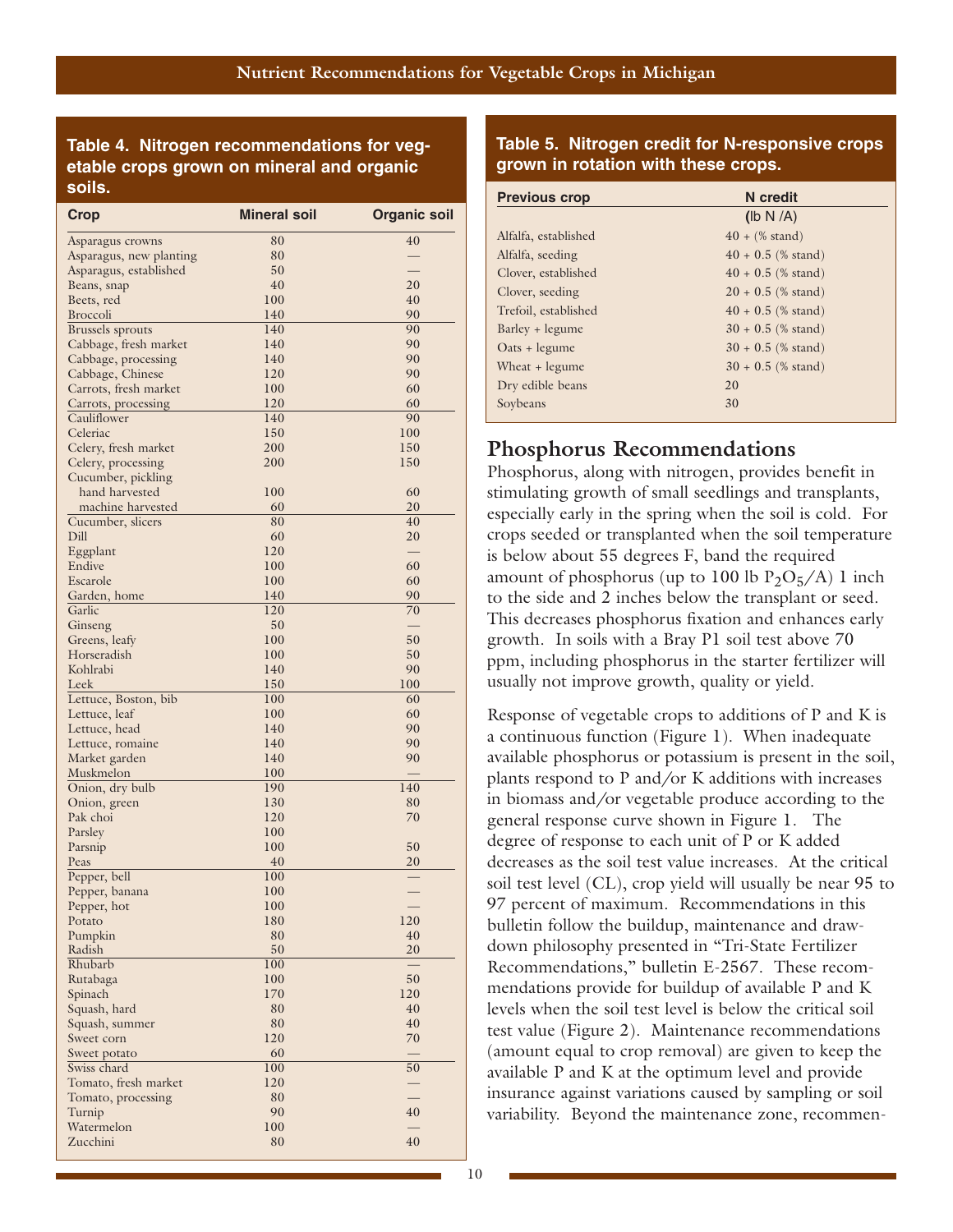dations are less than crop removal to allow drawdown of soil nutrient levels to occur.

Crop yield plays an important role in these recommendations. In the buildup zone, the amount of P or K recommended is a combination of the amount required to build up the level in the soil to the optimum range plus the amount that will be removed in the harvested portion of the crop. It is very important to provide realistic yield goals to the MSU Soil and Plant Nutrient Lab so that you receive nutrient recommendations an crop removal to allow<br>wels to occur.<br>In important role in these<br>uildup zone, the amount<br>a combination of the amount<br>wel in the soil to the opti<br>hat will be removed in tl<br>pp. It is very important t<br>s to the MSU Soil and



**Figure 2. Nutrient recommendation scheme for phosphorus and potassium.**

that are economically and environmentally sound. Table 3 provides a guide for average amounts of nitrogen (N), phosphate  $(P_2O_5)$  and potassium  $(K_2O)$ removed in the harvested portion of major agronomic crops grown in Michigan. The exact amounts may vary with stage of maturity, environmental conditions, and crop type or variety.

The buildup portion of the recommendation is based on building the soil up to the critical value or level (CL), where yield is 95 to 97 percent of maximum. The critical level varies with the crop and its response to phosphorus (Table 6). Buildup assumes that, on average, it takes 20 pounds of  $P_2O_5$  to increase the soil test 1 ppm P or 5 lb/A/yr over a 4-year period. The P buildup recommendations for mineral and organic soils are given in tables 7 and 8. The maintenance plateau for most vegetable crops is 30 ppm on mineral

soils and 15 ppm on organic soils. Maintaining the soil test P value in this maintenance zone helps ensure that P will not limit crop yield.

When the soil test P value is above the maintenance zone, the soil P level should be drawn down. Therefore, the recommendation is less than crop removal. The phosphorus critical levels (CL), maintenance plateau length (PL) and drawdown length (DDL) for vegetable crops grown on mineral and organic soils are given in Table 6. The maximum annual phosphorus recommendation is 200 lb  $P_2O_5/A$ .

#### **Equations used to calculate the recommended** amount of  $P_2O_5$ , in pounds per acre, when the soil **test is in each zone.**

#### **Mineral soils:**

| Buildup:     | lb $P_2O_5$ /A = [(CL – ST) x 5] + (YP x CR)   |
|--------------|------------------------------------------------|
| Maintenance: | lb $P_2O_5/A = (YP \times CR)$                 |
| Drawdown:    | lb $P_2O_5$ /A = {CR x YP} x {[(CL + PL + DDL) |
|              | $-(ST)] \div DL$                               |

#### **Organic soils:**

| Buildup:     | lb $P_2O_5/A = [(CL - ST) \times 2] + (YP \times CR)$ |
|--------------|-------------------------------------------------------|
| Maintenance: | lb $P_2O_5/A = (YP \times CR)$                        |
| Drawdown:    | lb $P_2O_5$ /A = {CR x YP} x {[(CL + PL + DDL)        |
|              | $-S(T)] \div DL$                                      |

where:  $CL = critical soil test value (ppm)$ 

- $ST = soil test value (ppm)$ YP = yield potential or goal CR = nutrient removal in harvest portion of crop (lb/unit of yield) PL = maintenance plateau length
- DDL = drawdown length; recommendation is phased to zero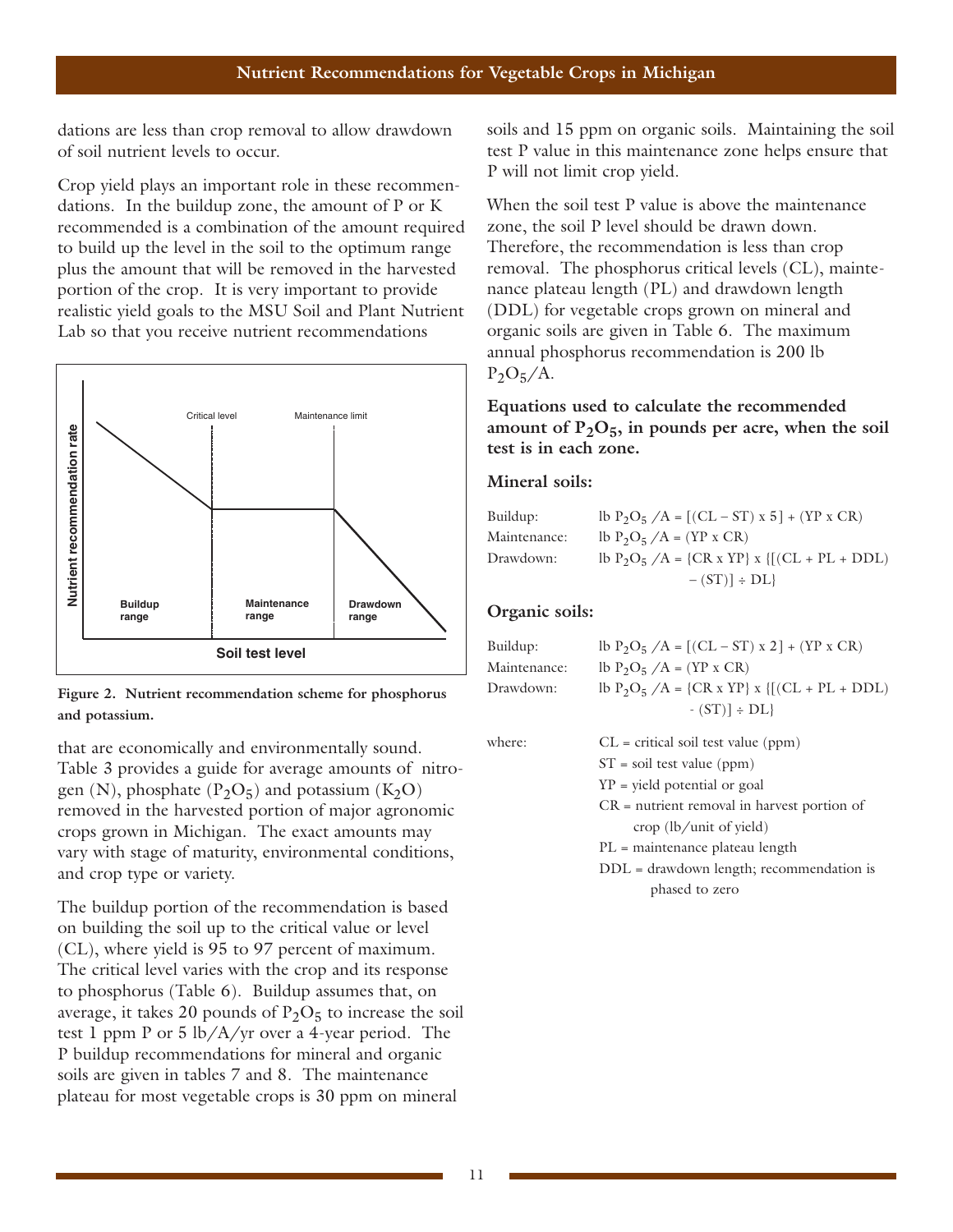## **Table 6. Values for key factors used in calculating the phosphorus recommendations for vegetable crops grown on mineral and organic soils.**

| <b>Crop</b>                                |                          | <b>Mineral soil</b>   |                  |                 | <b>Organic soil</b>   |                       |  |
|--------------------------------------------|--------------------------|-----------------------|------------------|-----------------|-----------------------|-----------------------|--|
|                                            | CL <sup>1</sup>          | PL <sup>2</sup>       | DDL <sup>3</sup> | CL <sup>1</sup> | PL <sup>2</sup>       | DDL <sup>3</sup>      |  |
|                                            | $\overline{\phantom{a}}$ | ppm                   |                  |                 | ppm -                 |                       |  |
| Asparagus crowns                           | 30                       | 30                    | 10               | 100             | 15                    | 15                    |  |
| Asparagus, new planting                    | 40                       | 20                    | 10               |                 |                       |                       |  |
| Asparagus, established                     | 30                       | 20                    | 10               |                 |                       |                       |  |
| Beans, snap                                | 30<br>40                 | 30<br>30              | 10<br>10         | 70<br>100       | 15<br>15              | 15<br>15              |  |
| Beets, red<br><b>Broccoli</b>              | 40                       | 30                    | 10               | 130             | 15                    | 15                    |  |
| <b>Brussels</b> sprouts                    | $\overline{40}$          | $\overline{30}$       | 10               | 100             | $\overline{15}$       | $\overline{15}$       |  |
| Cabbage, fresh market                      | 40                       | 30                    | 10               | 100             | 15                    | 15                    |  |
| Cabbage, processing                        | 40                       | 30                    | 10               | 100             | 15                    | 15                    |  |
| Cabbage, Chinese                           | 40                       | 30                    | 10               | 100             | 15                    | 15                    |  |
| Carrots, fresh market                      | 35                       | 25                    | 10               | 100             | 15                    | 15                    |  |
| Carrots, processing                        | 35                       | 25                    | 10               | 100             | 15                    | 15                    |  |
| Cauliflower                                | $\overline{40}$          | $\overline{30}$       | 10               | 130             | $\overline{15}$       | $\overline{15}$       |  |
| Celeriac                                   | 45                       | 35<br>35              | 10               | 120             | 15<br>15              | 15                    |  |
| Celery, fresh market<br>Celery, processing | 45<br>45                 | 35                    | 10<br>10         | 120<br>120      | 15                    | 15<br>15              |  |
| Cucumber, pickling                         |                          |                       |                  |                 |                       |                       |  |
| hand harvested                             | 40                       | 30                    | 10               | 100             | 15                    | 15                    |  |
| machine harvested                          | 40                       | 30                    | 10               | 100             | 15                    | 15                    |  |
| Cucumber, slicers                          | $\overline{40}$          | $\overline{30}$       | 10               | 100             | $\overline{15}$       | $\overline{15}$       |  |
| Dill                                       | 40                       | 30                    | 10               | 100             | 15                    | 15                    |  |
| Eggplant                                   | 40                       | 30                    | 10               |                 |                       |                       |  |
| Endive                                     | 35                       | 25                    | 10               | 100             | 15                    | 15                    |  |
| Escarole                                   | 35                       | 25                    | 10               | 100             | 15                    | 15                    |  |
| Garden, home                               | 40                       | 35                    | 10               | 130             | 15                    | 15                    |  |
| Garlic                                     | 40                       | 35                    | 10               | 120             | 15                    | 15                    |  |
| Ginseng                                    | $\overline{30}$<br>35    | $\overline{20}$<br>25 | 10<br>10         | 70              | 15                    | 15                    |  |
| Greens, leafy<br>Horseradish               | 40                       | 30                    | 10               | 100             | 15                    | 15                    |  |
| Kohlrabi                                   | 40                       | 30                    | 10               | 120             | 15                    | 15                    |  |
| Leek                                       | 40                       | 30                    | 10               | 100             | 15                    | 15                    |  |
| Lettuce, Boston, bib                       | 35                       | 25                    | 10               | 100             | 15                    | 15                    |  |
| Lettuce, leaf                              | $\overline{35}$          | $\overline{25}$       | 10               | 100             | $\overline{15}$       | $\overline{15}$       |  |
| Lettuce, head                              | 35                       | 25                    | 10               | 100             | 15                    | 15                    |  |
| Lettuce, romaine                           | 35                       | 25                    | 10               | 100             | 15                    | 15                    |  |
| Market garden                              | 45                       | 35                    | 10               | 120             | 15                    | 15                    |  |
| Muskmelon                                  | 40                       | 30                    | 10               |                 |                       |                       |  |
| Onion, dry bulb<br>Onion, green            | 45<br>$\overline{45}$    | 35<br>$\overline{35}$ | 10<br>10         | 120<br>100      | 15<br>$\overline{15}$ | 15<br>$\overline{15}$ |  |
| Pak choi                                   | 40                       | 30                    | 10               | 100             | 15                    | 15                    |  |
| Parsley                                    | 35                       | 25                    | 10               | 100             | 15                    | 15                    |  |
| Parsnip                                    | 35                       | 25                    | 10               | 100             | 15                    | 15                    |  |
| Peas                                       | 30                       | 20                    | 10               |                 |                       |                       |  |
| Pepper, bell                               | 40                       | 30                    | 10               |                 |                       |                       |  |
| Pepper, banana                             | 40                       | $\overline{30}$       | $\overline{10}$  |                 |                       |                       |  |
| Pepper, hot                                | 40                       | 30                    | 10               |                 |                       |                       |  |
| Potato                                     | 60                       | 40                    | 25               | 120             | 50                    | 20                    |  |
| Pumpkin                                    | 35                       | 25                    | 10               | 100             | 15                    | 15                    |  |
| Radish<br>Rhubarb                          | 35<br>40                 | $25\,$<br>30          | $10\,$<br>10     | 70              | 15                    | 15                    |  |
| Rutabaga                                   | $\overline{35}$          | $\overline{25}$       | 10               | $\overline{70}$ | 15                    | $\overline{15}$       |  |
| Spinach                                    | 35                       | $25\,$                | 10               | 100             | 15                    | 15                    |  |
| Squash, hard                               | $35\,$                   | 25                    | 10               | 100             | 15                    | 15                    |  |
| Squash, summer                             | 35                       | 25                    | 10               | 100             | 15                    | 15                    |  |
| Sweet corn                                 | 35                       | $25\,$                | 10               | 70              | 15                    | 15                    |  |
| Sweet potato                               | 35                       | 25                    | 10               |                 |                       |                       |  |
| Swiss chard                                | $\overline{40}$          | $\overline{30}$       | 10               | 100             | 15                    | 15                    |  |
| Tomato, fresh market                       | 45                       | 35                    | 10               |                 |                       |                       |  |
| Tomato, processing                         | 45                       | 35                    | 10               |                 |                       |                       |  |
| Turnip                                     | 30                       | 20                    | 10               | 70              | 15                    | 15                    |  |
| Watermelon<br>Zucchini                     | 40<br>35                 | 30<br>25              | $10\,$<br>$10\,$ | 100             | 15                    | 15                    |  |
|                                            |                          |                       |                  |                 |                       |                       |  |

 ${}^{1}CL$  = critical P soil test value.  ${}^{2}PL$  = maintenance plateau length.  ${}^{3}DDL$ = drawdown length.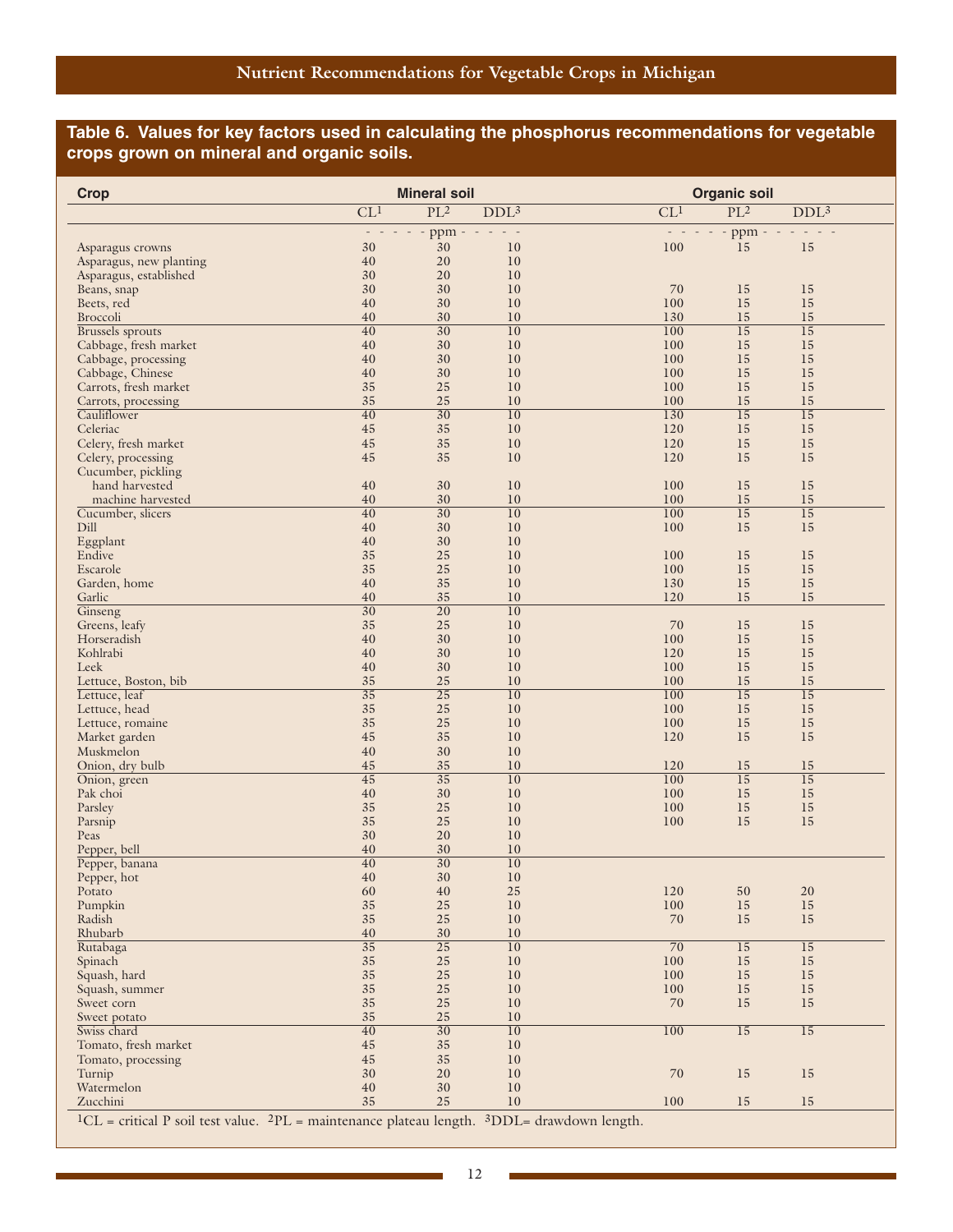#### **Table 7. Phosphorus buildup recommendations, mineral soils.**

|             | <b>CL values</b> |                |                |          |     |
|-------------|------------------|----------------|----------------|----------|-----|
| P soil test | 25               | 30             | 35             | 40       | 45  |
| ppm         |                  |                | $-lb P_2O_5/A$ |          |     |
| 5           | 100              | 125            | 150            | 175      | 200 |
| 10          | 75               | 100            | 125            | 150      | 175 |
| 15          | 50               | 75             | 100            | 125      | 150 |
| 20          | 25               | 50             | 75             | 100      | 125 |
| 25          | $\overline{0}$   | 25             | 50             | 75       | 100 |
| 30          | $\theta$         | $\overline{0}$ | 25             | 50       | 75  |
| 35          | $\theta$         | $\overline{0}$ | $\theta$       | 25       | 50  |
| 40          | $\theta$         | $\theta$       | $\theta$       | $\theta$ | 25  |

 $CL = critical soil test value.$ 

#### **Table 8. Phosphorus buildup recommendations, organic soils.**

|                                 |          |          | <b>CL</b> values    |          |          |
|---------------------------------|----------|----------|---------------------|----------|----------|
| P soil test                     | 70       | 100      | 110                 | 120      | 130      |
| ppm                             |          |          | $- -$ lb $P_2O_5/A$ |          |          |
| 40                              | 60       | 120      | 140                 | 160      | 180      |
| 80                              | $\theta$ | 40       | 60                  | 80       | 100      |
| 100                             | $\theta$ | $\theta$ | 20                  | 40       | 60       |
| 110                             | $\theta$ | $\theta$ | $\theta$            | 20       | 40       |
| 120                             | $\theta$ | $\Omega$ | $\theta$            | $\theta$ | 20       |
| 130                             | $\theta$ | $\Omega$ | $\theta$            | $\theta$ | $\Omega$ |
| $CL = critical soil test value$ |          |          |                     |          |          |

#### **Potassium Recommendations**

Potassium recommendations take into consideration the soil test level and the vegetable crop yield. The buildup portion of the recommendation also takes into account the cation exchange capacity (CEC) of the soil. The amount of potassium required to increase the available soil potassium level and reach the critical level (where yield is 95 to 97 percent of maximum) varies with the CEC  $(75 + [2.5 \times CEC])$ . The critical values for organic soils vary by crop from 200 to 320 ppm. The buildup portion of the K recommendation for mineral and organic soils is given in tables 9 and 10. The maintenance plateau for most vegetable crops is 30 ppm for mineral soils and 40 ppm for organic soils. In the maintenance zone, the potassium recommendation equals crop removal. When the soil test K value is above the maintenance zone, crops should be allowed to use residual soil K and draw down the soil K level, so the  $K<sub>2</sub>O$  recommendation is less than crop removal. For most crops, in mineral soils the  $K_2O$  recommendation goes to zero when the soil test level is 15 ppm beyond the upper maintenance soil test value. The critical levels (CL), maintenance plateau length (PL) and drawdown length (DDL) for vegetable crops are given in Table 11. The maximum annual potassium recommendation is 300 lb  $K_2O/A$ , except for celery.

Equations used to calculate the amount of  $K_2O$ , in **pounds per acre when the soil test is in each zone.** 

#### **Mineral soils:**

| Buildup: lb $K_2O/A$                      | $= \{ (CL - ST) \times [(1 + (0.05) \times )] \}$<br>$CEC$ ]] + (YP x CR)              |
|-------------------------------------------|----------------------------------------------------------------------------------------|
| Maintenance: lb $K_2O/A = (YP \times CR)$ |                                                                                        |
|                                           | Drawdown: lb K <sub>2</sub> O/A = {CR x YP} x { $[(CL + PL + DL)$ -<br>$(ST)$ = $DL$ } |
| Organic soils:<br>Buildup: lb $K_2O/A$    | $= \{ (CL - ST) x 1.5 \} + (YP x CR)$                                                  |

| Maintenance: lb $K_2O/A = (YP \times CR)$ |                                                                       |
|-------------------------------------------|-----------------------------------------------------------------------|
|                                           | Drawdown: lb $K_2O/A$ = $\{CR \times YP\} \times \{[(CL + PL + DL) -$ |
|                                           | $(ST)] \div DL$                                                       |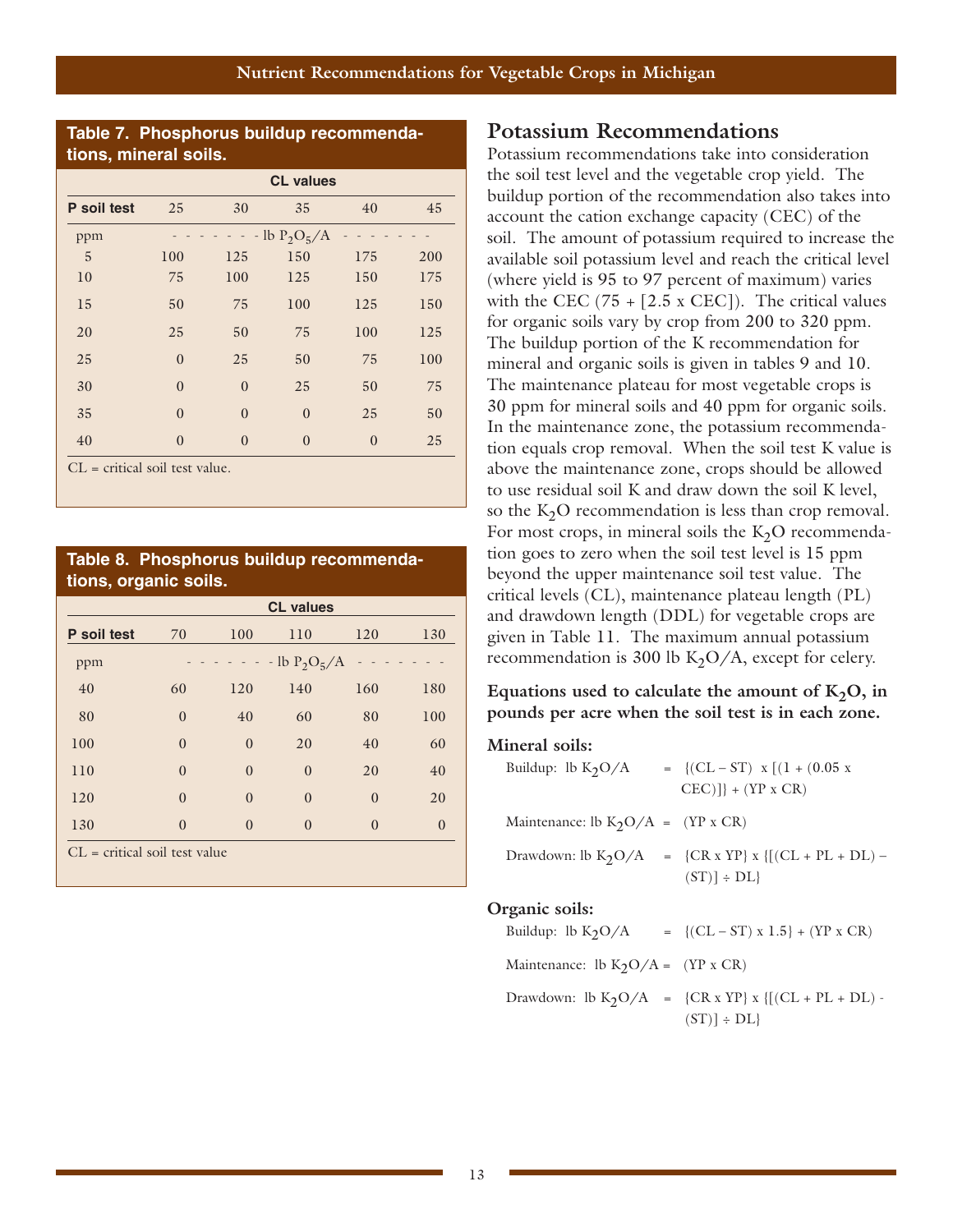*where*: CL = critical soil test (ppm); for mineral soils

$$
CL = 75 + (2.5 \times CEC)
$$

- CEC = cation exchange capacity (milliequivalents  $(me)/100$  g soil)
- ST = soil test value (ppm)
- YP = yield potential or goal
- CR = nutrient removal in harvested portion of crop (lb/unit of yield)
- PL = maintenance plateau length
- DDL = drawdown length; recommendation is phased to zero

**Organic soils:** Soil test values for organic soils are handled and calculated on a volume basis. Organic soils have bulk densities much lower than those of mineral soils. On average, organic soils will have field bulk densities between 0.65 and 0.70  $g/cm^3$ , but these vary considerably and may be as low as  $0.3$  g/cm<sup>3</sup>. In general, multiplying the soil test value in ppm by 1.5 will approximate pounds per acre to a depth of  $6\frac{2}{3}$  inches. Therefore, the critical soil test values are higher for organic soils than for mineral soils.

Significant loss of potassium due to leaching may occur in organic soils between fall and spring. Potassium recommendations are based on soil samples taken from summer through early winter. For samples taken in mid-winter through spring, decrease the potassim recommendation by 25 percent.

#### **Calcium Management**

Michigan soils generally developed from calcareous parent material and therefore contain sufficient available calcium (Ca) for production of vegetable crops. Soils of the western Upper Peninsula, which developed from acidic parent materials, are the only major exception. Even soils that have become acidic and need lime generally contain sufficient calcium to meet the needs of vegetable crops. Poor plant growth in acid soils is usually due to excess uptake of aluminum and/or manganese rather than calcium deficiency. Available calcium levels are related to the clay content of a soil. Sandy soils are most likely to have low calcium levels. The best way to be sure that soils contain adequate calcium is to soil test regularly and apply lime as needed. Supplemental calcium may improve the quality of veg-

#### **Table 9. Potassium buildup recommendations, mineral soils.**

|                               | <b>CEC, me/100 g</b> |                |                               |                  |                  |
|-------------------------------|----------------------|----------------|-------------------------------|------------------|------------------|
|                               |                      | $\overline{4}$ | 8                             | 12               | 16               |
| <b>K</b> soil test            | CL                   | 85             | 95                            | 105              | 115              |
| ppm                           |                      |                | $-$ lb K <sub>2</sub> O/A $-$ |                  |                  |
| 10                            |                      | 90             | 119                           | 152              | 189              |
| 20                            |                      | 78             | 105                           | 136              | 171              |
| 30                            |                      | 66             | 91                            | 120              | 153              |
| 40                            |                      | 54             | 77                            | 104              | 135              |
| 50                            |                      | 42             | 63                            | 88               | 117              |
| 60                            |                      | 30             | 49                            | 72               | 99               |
| 70                            |                      | 18             | 35                            | 56               | 81               |
| 80                            |                      | 6              | 21                            | 40               | 63               |
| 85                            |                      | $\theta$       | 14                            | 32               | 54               |
| 95                            |                      | $\overline{0}$ | $\mathbf{0}$                  | 16               | 36               |
| 105                           |                      | $\overline{0}$ | $\boldsymbol{0}$              | $\boldsymbol{0}$ | 18               |
| 115                           |                      | $\overline{0}$ | $\overline{0}$                | $\overline{0}$   | $\boldsymbol{0}$ |
| $CL = 75 + (2.5 \times CEC).$ |                      |                |                               |                  |                  |

#### **Table 10. Potassium buildup recommendations, organic soils.**

|                    |          |               | CL values, ppm |                |          |
|--------------------|----------|---------------|----------------|----------------|----------|
| <b>K</b> soil test | 200      | 220           | 240            | 260            | 300      |
| ppm                |          | $\frac{1}{2}$ | $-lb K2O/A$    | $\overline{a}$ |          |
| 120                | 120      | 150           | 180            | 210            | 270      |
| 160                | 60       | 90            | 120            | 150            | 210      |
| 200                | $\theta$ | 30            | 60             | 90             | 150      |
| 220                | $\theta$ | $\theta$      | 30             | 60             | 120      |
| 240                | $\theta$ | $\Omega$      | $\Omega$       | 30             | 90       |
| 260                | $\theta$ | $\Omega$      | $\Omega$       | $\theta$       | 60       |
| 280                | $\theta$ | $\Omega$      | $\theta$       | $\theta$       | 30       |
|                    |          |               |                |                |          |
| 300                | $\theta$ | $\Omega$      | $\Omega$       | $\theta$       | $\Omega$ |

etables and potato tubers grown on sandy soils containing less than 300 ppm exchangeable calcium. Organic soils generally contain high levels of available calcium.

Disorders such as blossom-end rot in peppers, tomatoes and squash, blackheart in celery and tipburn in lettuce are attributed to calcium deficiency. These disorders often occur on soil high in calcium because they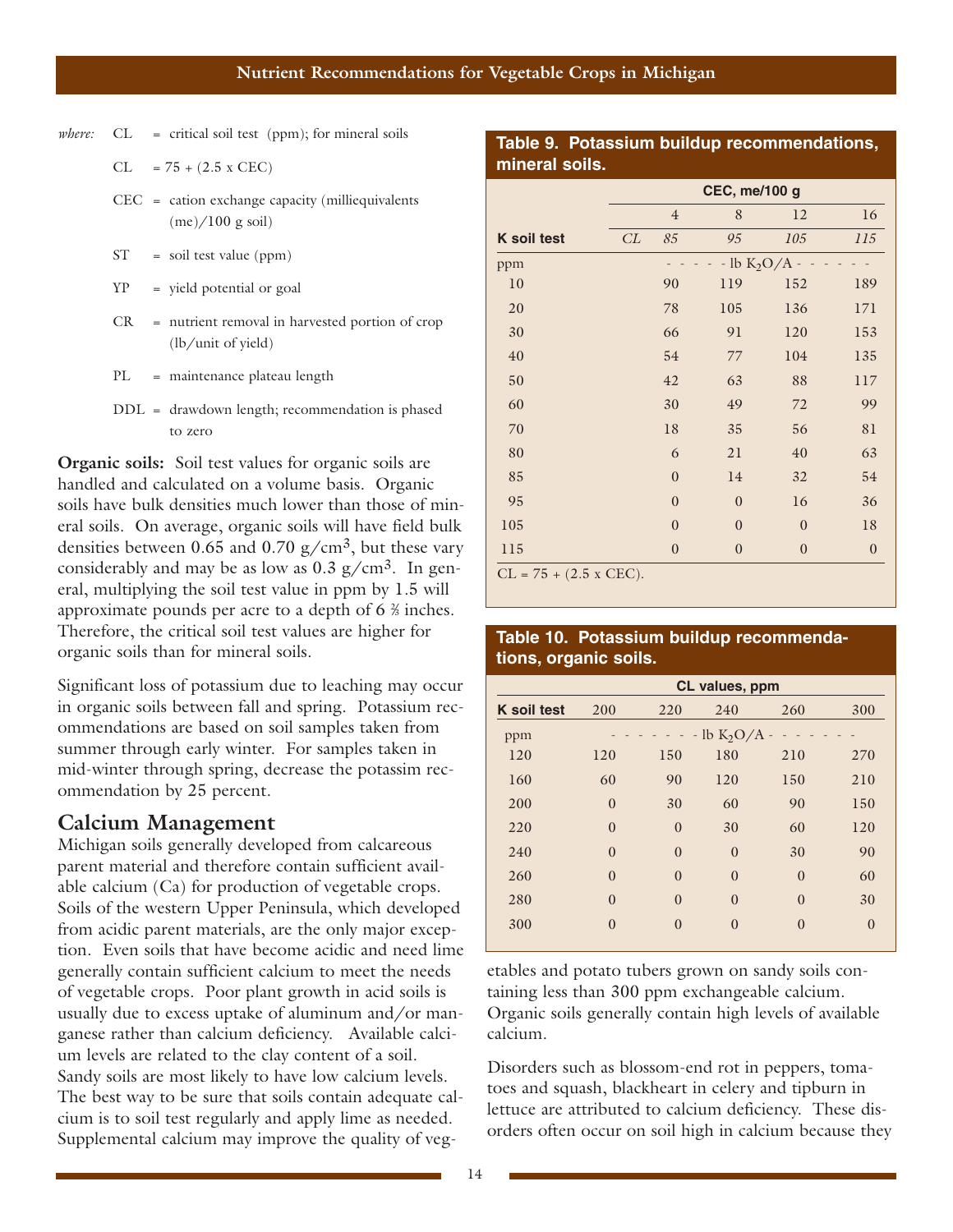#### **Table 11. Values for key factors used in calculating the potassium recommendations for vegetable crops grown on mineral and organic soils.**

|                                              |                                                                                   | <b>Mineral soil</b>                        |                 | <b>Organic soil</b> |                  |
|----------------------------------------------|-----------------------------------------------------------------------------------|--------------------------------------------|-----------------|---------------------|------------------|
| <b>Crop</b>                                  | $PL^2$                                                                            | $CL1 = 75+(2.5 x CEC)$<br>DDL <sup>3</sup> | CL <sup>1</sup> | $PL^2$              | DDL <sup>3</sup> |
|                                              | $\frac{1}{2} \left( \frac{1}{2} \right) = \frac{1}{2} \left( \frac{1}{2} \right)$ | $ppm -$                                    |                 | - ppm               |                  |
| Asparagus, crowns<br>Asparagus, new planting | 30<br>30                                                                          | 20<br>20                                   | 260             | 30                  | 30               |
| Asparagus, established                       | 30                                                                                | 20                                         |                 |                     |                  |
| Beans, snap                                  | 30                                                                                | 20                                         | 200             | 40                  | 30               |
| Beets, red                                   | 30                                                                                | 20                                         | 300             | 60                  | 40               |
| <b>Broccoli</b><br><b>Brussels</b> sprouts   | 30<br>$\overline{30}$                                                             | 20<br>20                                   | 320<br>320      | 40<br>40            | 40<br>40         |
| Cabbage, Chinese                             | 30                                                                                | 20                                         | 240             | 40                  | 40               |
| Cabbage, fresh market                        | 30                                                                                | 20                                         | 240             | 40                  | 40               |
| Cabbage, processing                          | 30                                                                                | 20                                         | 240             | 40                  | 40               |
| Carrots, fresh market                        | 30<br>30                                                                          | 20<br>20                                   | 220<br>220      | 40<br>40            | 60<br>60         |
| Carrots, processing<br>Cauliflower           | $\overline{30}$                                                                   | 20                                         | 320             | 40                  | 40               |
| Celeriac                                     | 30                                                                                | 20                                         | 320             | 40                  | 40               |
| Celery, fresh market                         | 30                                                                                | 20                                         | 210             | 50                  | 200              |
| Celery, processing                           | 30                                                                                | 20                                         | 320             | 50                  | 200              |
| Cucumber, pickling<br>hand harvested         | 30                                                                                | 20                                         | 240             | 40                  | 40               |
| machine harvested                            | 30                                                                                | 20                                         | 240             | 40                  | 40               |
| Cucumber, slicers                            | $\overline{30}$                                                                   | 20                                         | 240             | 40                  | 40               |
| Dill                                         | 30                                                                                | 20                                         | 240             | 40                  | 40               |
| Eggplant                                     | 30                                                                                | 20                                         |                 |                     |                  |
| Endive<br>Escarole                           | 30<br>30                                                                          | 20<br>20                                   | 220<br>220      | 40<br>40            | 60<br>60         |
| Garden, home                                 | 30                                                                                | 20                                         | 350             | 50                  | 50               |
| Garlic                                       | 30                                                                                | 20                                         | 240             | 40                  | 40               |
| Ginseng                                      | $\overline{30}$                                                                   | 20                                         |                 |                     |                  |
| Greens, leafy                                | 30                                                                                | 20                                         | 200             | 40                  | 30               |
| Horseradish<br>Kohlrabi                      | 30<br>30                                                                          | 20<br>20                                   | 260<br>240      | 30<br>40            | 30<br>40         |
| Leek                                         | 30                                                                                | 20                                         | 240             | 40                  | 40               |
| Lettuce, Boston, bibb                        | 30                                                                                | 20                                         | 220             | 40                  | 60               |
| Lettuce, leaf                                | $\overline{30}$                                                                   | 20                                         | 220             | 40                  | 60               |
| Lettuce, head                                | 30                                                                                | 20                                         | 220             | 40                  | 60               |
| Lettuce, romaine<br>Market garden            | 30<br>30                                                                          | 20<br>20                                   | 220<br>300      | 40<br>60            | 60<br>40         |
| Muskmelon                                    | 30                                                                                | 20                                         |                 |                     |                  |
| Onion, dry bulb                              | 30                                                                                | 20                                         | 300             | 60                  | 40               |
| Onion, green                                 | $\overline{30}$                                                                   | 20                                         | 300             | 60                  | 40               |
| Pak choi                                     | 30                                                                                | 20                                         | 240             | 40                  | 40               |
| Parsley<br>Parsnip                           | 30<br>30                                                                          | 20<br>20                                   | 220<br>220      | 40<br>40            | 40<br>30         |
| Peas                                         | 30                                                                                | 20                                         |                 |                     |                  |
| Pepper, bell                                 | 30                                                                                | 20                                         |                 |                     |                  |
| Pepper, banana                               | $\overline{30}$                                                                   | $\overline{20}$                            |                 |                     |                  |
| Pepper, hot<br>Potato                        | $30\,$<br>30                                                                      | $20\,$<br>$20\,$                           | 180             | 60                  | 160              |
| Pumpkin                                      | 30                                                                                | $20\,$                                     | 200             | 40                  | $30\,$           |
| Radish                                       | $30\,$                                                                            | $20\,$                                     | 200             | 40                  | 30               |
| Rhubarb                                      | $30\,$                                                                            | 20                                         |                 |                     |                  |
| Rutabagas                                    | $\overline{30}$                                                                   | $\overline{20}$                            | 240             | 40                  | 40               |
| Spinach                                      | 30<br>30                                                                          | 20<br>20                                   | 300<br>200      | 60<br>40            | 40<br>30         |
| Squash, hard<br>Squash, summer               | 30                                                                                | 20                                         | 200             | 40                  | 30               |
| Sweet corn                                   | $30\,$                                                                            | $20\,$                                     | 200             | 40                  | 30               |
| Sweet potato                                 | 30                                                                                | 20                                         |                 |                     |                  |
| Swiss chard                                  | $\overline{30}$                                                                   | $\overline{20}$                            | 300             | 60                  | 40               |
| Tomato, fresh market<br>Tomato, processing   | 30<br>30                                                                          | 20<br>20                                   |                 |                     |                  |
| Turnip                                       | 30                                                                                | 20                                         | 200             | $40\,$              | 30               |
| Watermelon                                   | 30                                                                                | $20\,$                                     |                 |                     |                  |
| Zucchini                                     | $30\,$                                                                            | 20                                         | 200             | 40                  | 30               |

 ${}^{1}CL$  = critical K soil test value.  ${}^{2}PL$  = maintenance plateau length.  ${}^{3}DDL$  = drawdown length.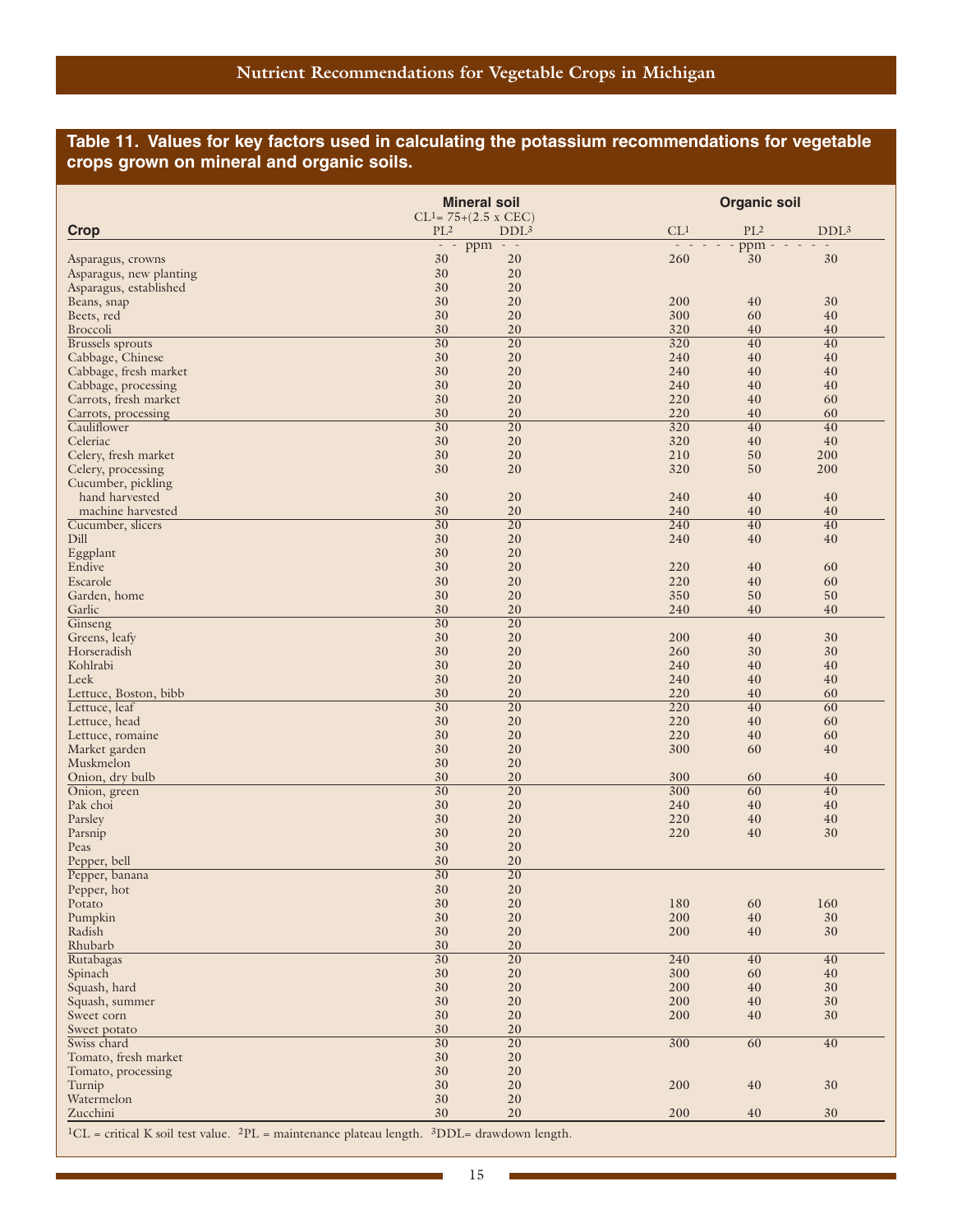are related more to environmental factors that influence calcium uptake and movement within the plant than to low calcium levels in the soil. A large proportion of calcium taken up by vegetable plants is carried to the roots in water as it moves to the roots. Maintaining adequate soil moisture is important for adequate calcium uptake. Dry soil conditions result in less calcium movement to the roots and less uptake. Calcium deficiency is frequently preceded by a period of moisture stress. Maintaining a very high soil potassium level can also contribute to calcium-related disorders. Having all of the nitrogen supplied to the roots in the ammonium form contributes to calcium-related disorders, but this situation rarely occurs in a natural soil system because ammonium is readily converted to the nitrate form. Hence, the form of nitrogen used has minimal effect on calcium uptake by vegetables in field soils.

## **Magnesium Management**

Magnesium (Mg) deficiency is most likely to occur in acid sandy soils (sandy loams, loamy sands and sands) with a subsoil as coarse as or coarser than the surface soil. These soils are most common in the southwestern and western areas of Michigan. Use dolomitic limestone (contains calcium and magnesium) on low-magnesium acid soils to neutralize soil acidity rather than using calcitic lime or marl (these contain primarily calcium), which may induce a magnesium deficiency. Applying high rates of potassium fertilizer may also induce a magnesium deficiency.

Cauliflower, celery, muskmelon, potatoes, peas and sweet corn are the vegetable crops most sensitive to marginal magnesium levels.

Application of magnesium is recommended on the basis of one of the following criteria: when the soil test value is less than 35 ppm on sandy soils or less than 50 ppm on fine-textured soils, when magnesium is less than 3 percent of the exchangeable bases (on an equivalence basis), or when exchangeable potassium exceeds the percent magnesium on an equivalence basis (milliequivalents [me] per 100 grams of soil). In organic soils, the critical soil test value is 100 ppm. On acid soils where magnesium is needed, apply at least 1,000 pounds of dolomitic limestone per acre. For non-acidic soils low in magnesium, broadcast 50 to 100 pounds of actual magnesium per acre or include 10 to 20 pounds of magnesium per acre in bandplaced fertilizer. Suitable sources of magnesium include magnesium sulfate, potassium-magnesium sulfate and granulated finely ground magnesium oxidemagnesium sulfate (granusols). Broadcasting 200 to 400 pounds of dolomitic limestone on non-acidic soils is also an acceptable practice because it will cause only a slight increase in soil pH. Magnesium deficiencies can be corrected by spraying 1 to 2 pounds Mg per acre on the crop foliage. Using less than 1 pound per acre may require multiple applications.

## **Sulfur Management**

Plants take up sulfur (S) in similar amounts as phosphorus. The primary sources of plant-available sulfur are soil organic matter (animal manures or plant residues) and atmospheric deposition. Significant reductions in S from atmospheric deposition have increased the potential for sulfur deficiency, but many areas in southern Michigan still receive more than 10 pounds of sulfur per acre per year from deposition. Crops growing in sandy soils low in organic matter are the most likely to show sulfur deficiency. Studies in the past with sulfur-responsive crops grown on potentially sulfur-deficient sites in Michigan have not shown crops to benefit from supplemental sulfur application. Many soils have an accumulation of sulfur in the subsoil that the crops access once the roots reach that depth, especially where there is an increase in clay content in the subsoil. New studies are needed to reevaluate the need for sulfur by other crops grown in Michigan soils. A recent study with spinach grown on sandy soil shows it to be a good indicator crop.

## **Micronutrient Recommendations**

Micronutrient recommendations are based on soil test, soil pH and crop responsiveness. The responsiveness of selected vegetable crops is given in Table 12. Equations used to calculate the recommended amounts to apply are given at the beginning of each section, except for boron.

#### **Boron Management:**

Boron recommendations are based on crop response, not on soil tests. A boron soil test (hot-water soluble) can provide a general guide to whether the status is low (<0.7 ppm), marginal or adequate (>1.0 ppm). Boron occurs in the soil primarily as a water-soluble anion that is subject to leaching, so the available boron status may change over time, especially in sandy soils. Boron readily leaches out of sandy soils over the winter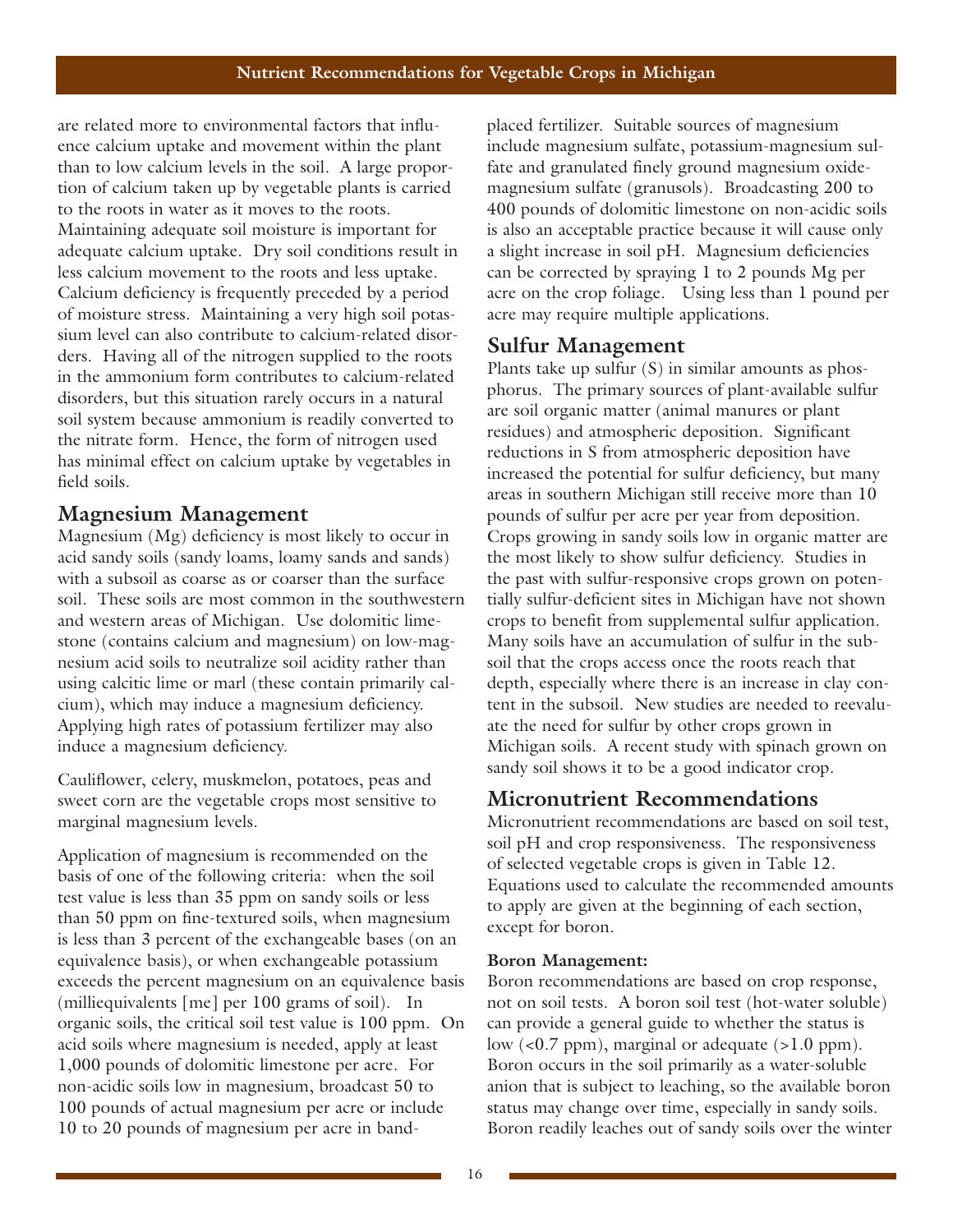and early spring months, when precipitation exceeds evapotranspiration. Some leaching may also occur in fine-textured soils, but to a lesser degree. For responsive crops such as broccoli, cauliflower, celery, table beets, turnips and rutabagas, boron deficiency may occur when soil moisture is marginal even though the soil contains adequate boron. Applying 2 pounds of boron per acre per year is recommended for these responsive crops grown on sandy soils (CEC <8.0 me/100 grams soil). On fine-textured soils, boron application is usually not as beneficial. On organic soils, applying 3 pounds of boron is suggested for responsive crops. Needed boron may be applied in the broadcast fertilizer or included in the starter fertilizer. Applying boron to the foliage can be effective in alleviating a boron deficiency or meeting crop needs. Apply 0.3 pound of boron per acre. Spraying more than 0.5 pound of boron per acre in one application may cause foliar burn. Never apply boron, soil or foliar, to sensitive crops such as beans, cucumbers and peas.

#### **Manganese Management:**

For responsive crops, recommended amounts of manganese (Mn) are based on soil test (ST) (0.1 *N* HCL) value and soil pH according to the following equations:

| Mineral soils: | Mn rec. = $[(6.2 \times pH) - (0.35 \times ST)] - 36$                 |
|----------------|-----------------------------------------------------------------------|
|                | Organic soils: Mn rec. = $[(8.38 \times pH) - (0.31 \times ST)] - 46$ |
|                | where Mn recommendation is lb Mn/A (band application only)            |
|                | ST is soil test value in ppm Mn                                       |

Manganese availability decreases markedly as soil pH increases. In mineral soils, the critical soil test value is 6 ppm at pH 6.3 and 12 ppm at pH 6.7. In organic soils, the critical soil test value is 4 ppm at pH 5.8 and 16 ppm at pH 6.2. Liming acid soils may induce a manganese deficiency. Manganese deficiency is most likely to occur on organic soils with a pH above 5.8 and dark-colored mineral soils in lake-bed and glacial outwash areas with a pH above 6.5. Recommended rates of manganese are for band application because manganese is readily bound into unavailable forms when mixed (broadcast and incorporated) with the soil. Flooding and fumigation temporarily increase manganese availability, but it readily decreases once the soil dries and microbial populations are reestablished. Manganese sulfate has proven to be the most suitable carrier for soil application, though granulated finely

#### **Table 12. Micronutrient responsiveness levels for selected vegetable crops.**

| Crop                    | <b>Boron</b> | <b>Copper</b> | <b>Manganese</b> | Zinc         |
|-------------------------|--------------|---------------|------------------|--------------|
| Asparagus, crowns       | L            | L             | L                | L            |
| Asparagus, new planting | L            | L             | L                | L            |
| Asparagus, established  | L            | L             | L                | L            |
| Beans, snap             | L            | L             | H                | H            |
| Beets, red              | H            | H             | M                | M            |
| <b>Broccoli</b>         | H            | М             | M                | L            |
| <b>Brussels</b> sprouts | M            | M             | M                | L            |
| Cabbage, Chinese        | M            | M             | М                | L            |
| Cabbage, fresh market   | M            | M             | M                | L            |
| Cabbage, processing     | М            | M             | M                | L            |
| Carrots, fresh market   | H            | M             | M                | L            |
| Carrots, processing     | H            | М             | M                | L            |
| Cauliflower             | H            | М             | M                | L            |
| Celeriac                | Н            | M             | М                | L            |
| Celery, fresh market    | H            | M             | M                | L            |
| Celery, processing      | H            | M             | М                | L            |
| Cucumbers               | L            | M             | H                | M            |
| Dill                    | L            | L             | M                | M            |
| Eggplant                | M            | М             | M                | M            |
| Endive                  | M            | Н             | Н                | М            |
| Escarole                | M            | H             | H                | M            |
| Garlic                  | L            | М             | Н                | М            |
| Ginseng                 | L            | L             | M                | М            |
| Greens, leafy           | M            | H             | H                | M            |
| Horseradish             | M            | L             | M                | L            |
| Kohlrabi                | M            | M             | М                | L            |
| Leek                    | L            | Н             | H                | H            |
| Lettuce, Boston, bibb   | М            | Н             | Н                | М            |
| Lettuce, leaf           | M            | H             | H                | M            |
| Lettuce, head           | M            | H             | H                | M            |
| Lettuce, romaine        | M            | H             | H                | M            |
| Market garden           | M            | M             | H                | М            |
| Muskmelon               | M            | M             | H                | М            |
| Onion, dry bulb         | L            | Н             | Н                | Н            |
| Onion, green            | L            | Н             | H                | Н            |
| Pak choi                | M            | М             | M                | L            |
| Parsley                 | М            | М             | H                | M            |
| Parsnip                 | Н            | M             | М                | L            |
| Peas                    | L            | L             | H                | L            |
| Pepper, bell            | L            | L             | M                | L            |
| Pepper, banana          | L            | L             | M                | L            |
| Pepper, hot             | L            | L             | М                | L            |
| Potato                  | M            | L             | H                | M            |
| Pumpkin                 | $\mathbf M$  | L             | H                | $\mathbf{M}$ |
| Radish                  | $\mathbf M$  | $\mathbf M$   | H                | М            |
| Rhubarb                 | $\mathbf L$  | $\mathbf L$   | $\mathbf M$      | $\mathbf M$  |
| Rutabagas               | $H_{\rm}$    | $\mathbf M$   | $\mathbf M$      | $\mathbf M$  |
| Spinach                 | $\mathbf M$  | Η             | H                | Η            |
| Squash, hard            | L            | L             | H                | $\mathbf{M}$ |
| Squash, summer          | L            | L             | H                | $\mathbf M$  |
| Sweet corn              | $\mathbf{M}$ | $\mathbf M$   | H                | $H_{\rm}$    |
| Sweet potato            | L            | $\mathbf M$   | H                | $\mathbf M$  |
| Swiss chard             | $\mathbf M$  | М             | $\mathbf M$      | М            |
| Tomato, fresh market    | $H_{\rm}$    | $\mathbf M$   | М                | $\mathbf M$  |
| Tomato, processing      | $\rm H$      | $\mathbf M$   | $\mathbf M$      | $\mathbf M$  |
| Turnip                  | $H_{\rm}$    | $\mathbf M$   | $\mathbf M$      | $\mathbf M$  |
| Watermelon              | M            | L             | M                | M            |
| Zucchini                | $\mathbf M$  | L             | $\mathbf M$      | $\mathbf M$  |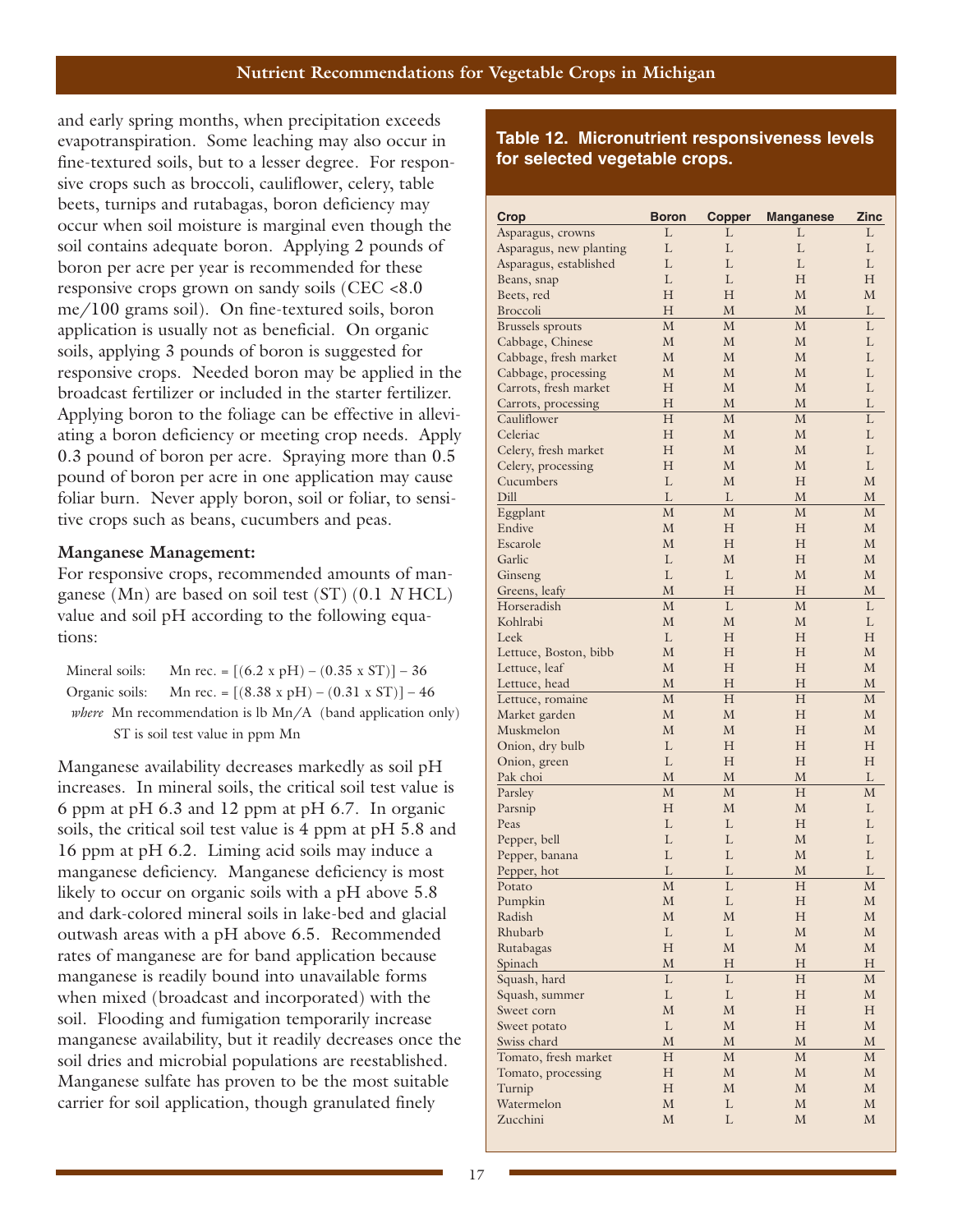ground manganous oxide-sulfate mixtures (granusols) and some chelates are also acceptable sources on mineral soils. Manganese chelates are not recommended for application in organic soils. Once in the soil the chelate binds with iron and increases its availability, which reduces the uptake of manganese. It is difficult to build up the available manganese status of soils. Therefore, if a manganese deficiency occurs in a field one year, it will likely reoccur each year, especially when sensitive crops are grown.

Manganese deficiency is probably the most common micronutrient deficiency in vegetable crops grown in Michigan. Crops most likely to show signs of manganese deficiency include lettuce, muskmelon, onions, potatoes, radishes, spinach, parsley and table beets. Manganese deficiency in these crops can be alleviated by spraying the crop foliage with 1 to 2 pounds of manganese per acre. Under severe conditions and when lower rates are used, multiple applications may be necessary. If symptoms persist or appear on the new foliage 10 days after application, make another application.

#### **Zinc Management:**

For responsive crops, recommended amounts of zinc (Zn) are based on soil test (ST) (0.1 *N* HCL) value and soil pH according to the following equation:

Mineral and organic soils: Zn rec. =  $[(5.0 \times pH) - (0.4 \times ST)] - 32$ *where* Zn recommendation is lb Zn/A ST is soil test value in ppm Zn

Michigan soils with a pH below 6.5 generally contain adequate zinc to meet the needs of vegetable crops. At pH 6.6, the critical soil test value is 2 ppm; at pH 7.0, it is 7 ppm. Zinc deficiency is most likely to occur on the alkaline mineral soils of the lake-bed regions of eastern Michigan and on near neutral to alkaline organic soils. Deficiencies are also likely to occur on spoil-bank areas and areas where drainage tile was trenched into calcareous subsoil. High rates of phosphorus may enhance the occurrence of a zinc deficiency when the available soil zinc status is marginal. Sweet corn, onions, leeks and spinach are the vegetables most sensitive to low levels of available zinc. Band application of the recommended zinc rate is preferred, but broadcast application of 10 pounds or more per acre is effective in meeting the need of the crop and building up the soil level. Annual band applications

will gradually build up available zinc levels and eliminate the need for further applications. Zinc sulfate, granulated finely ground zinc oxide-sulfate mixtures and chelates are good sources of zinc for soil application. Chelates are actually more effective than the inorganic salts in improving the zinc availability for a given growing season. The recommended rate for zinc chelates is one-fifth the rate calculated above for the inorganic salts. A foliar spray of 0.5 lb zinc per acre is effective in preventing or alleviating a zinc deficiency.

#### **Copper Management:**

Copper (Cu) recommendation for organic soils is based on the 1 *N* HCl soil test.

> Cu rec. =  $6 - (0.22 \times ST)$ *where* Cu recommendation is lb/A ST is soil test value in ppm Cu

The mineral soils of Michigan generally contain adequate amounts of copper. Soil test values greater than 0.5 ppm (1*N* HCl extractable) indicate adequate copper availability. Acid sandy soils that have been heavily cropped are the most likely of the mineral soils to show a copper deficiency. Organic soils are naturally low in available copper, and many vegetable crops will respond to copper application when grown on these soils. Once applied to the soil, copper remains available. Therefore, copper levels may have been improved by past applications to the soil or by copper fungicide sprays in fields that have been in production for a long time. The 1 *N* HCl soil test is a good indicator of copper availability in organic soils. No further copper is needed for most vegetable crops once a total of 20 pounds of copper per acre have been applied to an organic soil or the soil test exceeds 20 ppm. The exception is lettuce, which responds up to a soil test of 30 ppm. Lettuce, onions, spinach and table beets are the vegetable crops most sensitive to low soil copper. When grown on high organic matter sandy soils, these crops may benefit from the application of 2 to 4 pounds of copper per acre. Copper sulfate and copper oxide are both effective sources of copper applied broadcast or in a band. Copper chelates are also good sources of copper and may actually be slightly more effective than the inorganic salts.

#### **Molybdenum Management:**

Plants require very small amounts of molybdenum. Cauliflower, lettuce, spinach, cabbage and onions are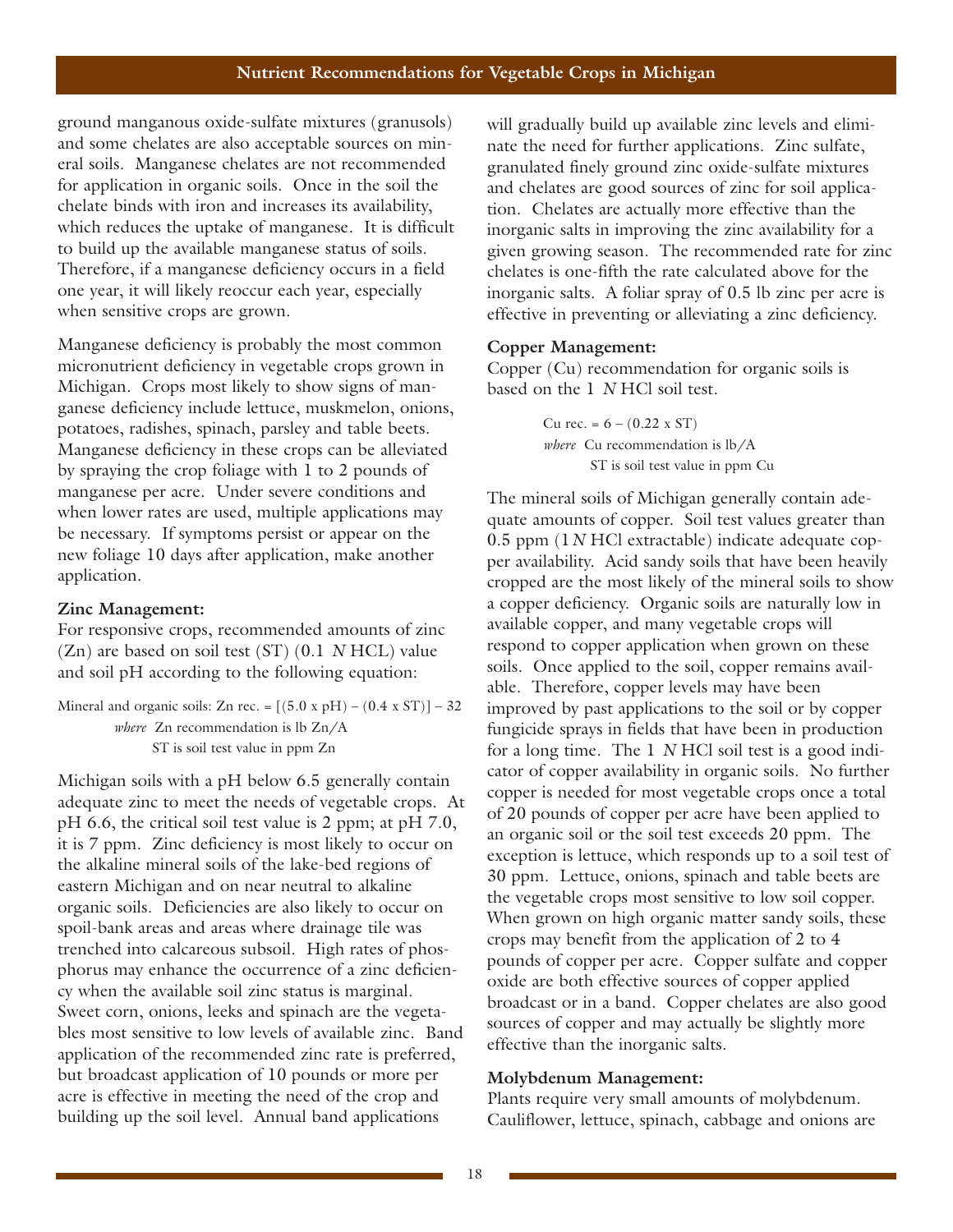the vegetable crops most likely to benefit from molybdenum application. The need for supplemental molybdenum is most acute in mineral soils with a pH below 5.5, in organic soils with a pH below 5.0 and in soils with a high available iron content. Liming acid soils is the best way to improve molybdenum availability and prevent a deficiency.

Foliar application is the most effective way to supply molybdenum to plants. Spray 2 ounces of sodium molybdate per acre. Using more than 20 gallons of water per acre provides better coverage than using lesser amounts. Using a non-ionic surfactant helps wet the leaves and enhances the absorption of molybdenum by the leaves. For sensitive crops such as cauliflower, apply every 2 weeks. Treating the seed is an option for improving the molybdenum status of developing seedlings. Use 0.5 ounce of sodium molybdate for the amount of seed to plant 1 acre. For sensitive crops, even with seed treatment one or more foliar applications may be necessary if the crop is grown in a fairly acid soil, pH 5.5 or lower.

## **Foliar Nutrient Applications**

Spraying nutrients on the foliage of vegetable plants can be an effective way to meet their micronutrient needs, especially when a fertilizer program or the

growth stage of the crop does not allow the soil application of needed micronutrients. Recommended rates for foliar application of inorganic carriers of the secondary and micronutrients are given in Table 13. Chelate carriers should be used at their labeled rates because applying too much may cause leaf injury. Many liquid chelate carriers contain around 6 percent of the indicated element. Applying 1 gallon of material will supply about 0.5 pound of the indicated element per acre. Some fungicides contain sufficient amounts of copper, manganese and/or zinc to partially or completely meet the need for these micronutrients. Spraying calcium and magnesium on the foliage can benefit crops that are sensitive to reduced uptake of these elements under certain environmental or soil conditions (see the sections on calcium and magnesium). With a good soil fertility program, spraying nitrogen, phosphorus and potassium on the foliage does not improve crop quality and yield. The amounts of these nutrients that can be supplied, without injury, are small relative to the total vegetable crop need. However, foliar application of 4 to 5 pounds of nitrogen per acre can help vegetable crops through stress periods, especially saturated soil conditions, when poor aeration may limit root activity and nutrient uptake.

| <b>Nutrient</b> | <b>Pounds</b><br>of element<br>per acre | Common source <sup>1</sup> | $%$ element<br>in source |
|-----------------|-----------------------------------------|----------------------------|--------------------------|
| Calcium         | $1-2$                                   | calcium nitrate            | 19                       |
| Magnesium       | $1 - 2$                                 | magnesium sulfate          | 10 <sup>°</sup>          |
| Boron           | $0.1 - 0.3$                             | soluble sodium borate      | 20                       |
|                 |                                         | boric acid                 | 17                       |
| Copper          | $0.5 - 1.0$                             | basic copper sulfate       | $13 - 35$                |
| Manganese       | $1.0 - 2.0$                             | manganese sulfate          | $24 - 28$                |
| Molybdenum      | $0.06 - 0.1$                            | sodium molybdate           | 39                       |
| Zinc            | $0.3 - 0.7$                             | zinc sulfate               | 36                       |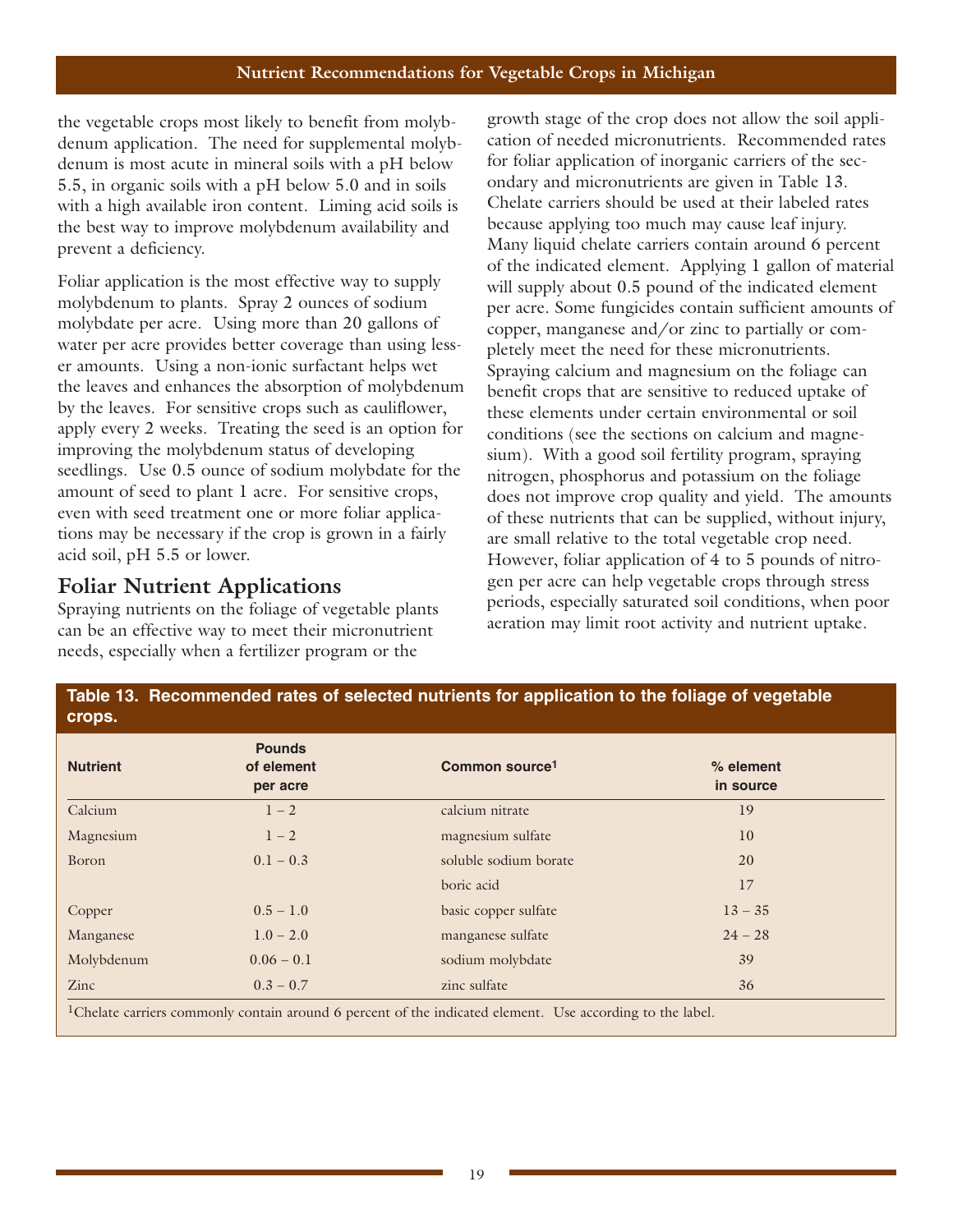## **Plant Tissue Analysis**

Analysis of appropriate plant parts for their nutrient concentration can provide information about the nutritional status of the crop. This can be helpful in diagnosing in-season plant growth problems or in adjusting the long-term soil nutrient management plan. Plants are the best indicator of whether they can take up adequate quantities of the essential nutrients. A low level of an essential nutrient in the plant does not always mean that the amount available in the soil is insufficient, however. Other conditions, such as compacted soil or poor drainage, may limit root growth and nutrient uptake by plants. Table 14 provides information about the critical levels in the youngest mature leaves of selected vegetable crops.

#### **Suggested Nutrient Management Practices for the Primary Vegetable Crops Grown in Michigan**

#### *Soil test to determine lime and nutrient requirements!*

A good nutrient management program is based on soil test information and is coupled with other good management practices, such as using crop rotation, cover crops, raised beds, plastic mulch, irrigation and reduced tillage. Most vegetable crops require relatively high levels of fertility for good quality and yields. Amounts of nutrients recommended will meet the needs of the growing vegetable crop and gradually build up low soil levels of phosphorus and potassium

#### **Table 14. General guidelines for sufficient nutrient levels in sampled plant tissue of some vegetable crops.1, 2**

| Vegetable   | ${\sf N}$ | $\mathsf{P}$ | K       | Ca      | <b>Mg</b> | $\mathsf{s}$ | $\, {\bf B}$ | Cu             | Fe  | Mn | Zn |
|-------------|-----------|--------------|---------|---------|-----------|--------------|--------------|----------------|-----|----|----|
|             |           |              | percent |         |           |              |              |                | ppm |    |    |
| Asparagus   | 2.5       | .25          | 1.5     | 0.6     | .25       |              | 40           | $\overline{5}$ | 40  | 25 | 20 |
| Beans, snap | 5.0       | .35          | 2.3     | 1.5     | .30       |              | 20           | 7              | 50  | 50 | 20 |
| Broccoli    | 3.2       | .30          | 2.0     | 1.0     | .25       | .30          | 30           | $\mathbf 5$    | 70  | 25 | 35 |
| Cabbage     | 3.6       | .33          | 3.0     | 1.1     | .40       | .30          | 25           | $\overline{5}$ | 30  | 25 | 20 |
| Carrot      | 2.1       | .20          | 2.8     | 1.4     | .30       |              | 30           | $\overline{5}$ | 50  | 60 | 25 |
| Cauliflower | 3.3       | .33          | 2.6     | 2.0     | .27       |              | 30           | $\overline{4}$ | 30  | 25 | 20 |
| Celery      | 1.6       | .30          | $7.5\,$ | 2.2     | .25       |              | 25           | $\overline{5}$ | 30  | 10 | 25 |
| Cucumber    | 4.5       | .34          | 3.9     | 1.4     | .30       | .40          | 25           | $\overline{4}$ | 30  | 50 | 25 |
| Lettuce     | 3.8       | .45          | 6.0     | 1.5     | .36       |              | 25           | $\overline{7}$ | 50  | 25 | 25 |
| Muskmelon   | $4.5\,$   | .30          | 4.0     | 2.3     | .35       | .25          | 25           | $\overline{7}$ | 50  | 50 | 20 |
| Onions      | $4.5\,$   | .30          | 3.5     | 1.5     | .25       | .50          | 25           | 15             | 60  | 50 | 25 |
| Peas        | 4.0       | .30          | $2.0$   | $1.2\,$ | .30       |              | 25           | 7              | 50  | 30 | 25 |
| Peppers     | 4.0       | .35          | 4.0     | 1.0     | .30       |              | 25           | 6              | 60  | 50 | 20 |
| Potato      | 3.0       | .25          | 6.0     | 1.5     | .70       |              | 40           | $\overline{7}$ | 40  | 30 | 30 |
| Squash      | 4.0       | .30          | 3.0     | 1.2     | .30       |              | 25           | 10             | 50  | 50 | 20 |
| Sweet corn  | 4.0       | .60          | 3.5     | 0.5     | .20       | .21          | 8            | 5              | 50  | 30 | 20 |
| Tomato      | 4.0       | .25          | 2.9     | 1.0     | .40       | .40          | 25           | 5              | 40  | 40 | 20 |

1Adapted from Plant Analysis Handbook by Jones, Wolf and Mills, Micro-Macro Publishing Inc.

2Guidelines are for the youngest mature leaves, except celery, in which they are for the youngest mature petiole. The values given are generally the critical values separating sufficient and deficient nutrient concentrations. The critical value may vary, depending on the stage of growth when a sample is taken.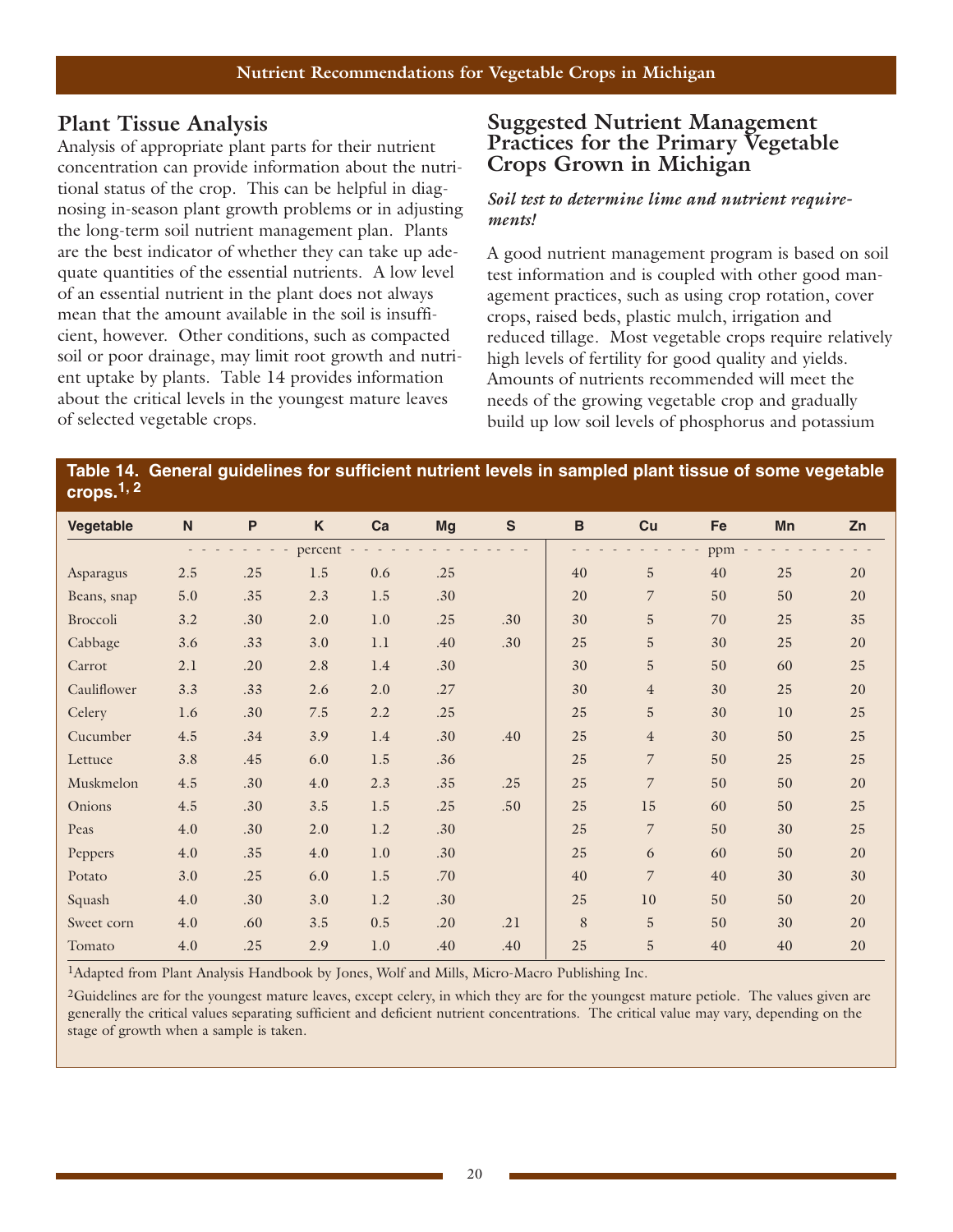over a 4-year period. Once an optimum level of available nutrients is attained, apply amounts of phosphorus and potassium equal to crop removal for maintenance. Supplemental nutrients may be applied for vegetable crops in a combination of methods: broadcast before or after primary tillage, placed in bands near the seed or transplants, sidedressed or topdressed, in irrigation water and/or foliar application.

Cover crops can effectively cycle and improve the availability of nutrients. On sandy soils, establish cover crops after crop harvest to take up residual nitrogen and soluble potassium to prevent leaching loss, and to prevent wind erosion. It is usually not necessary to fertilize cover crops. Leguminous cover crops, such as clover, can fix nitrogen that will become available for the following crop.

Many warm-season vegetable crops will grow on organic soils, but they are not recommended for commercial production because of the potential of late spring frosts and early fall frosts. The release of large amounts of nitrogen from organic soils may also stimulate vegetative growth of some crops and delay fruit set.

Key nutrient management points for specific vegetable crops are presented in the following sections. Total nitrogen recommendations are based on Table 4. Recommended amounts of phosphorus and potassium are based on a soil test and are the sum of the amount required to build up low soil levels (Tables 7, 8, 9 and 10) and a maintenance amount (crop removal, Table 3). When the soil test is sufficiently high, no nutrients are recommended. If soil test information is not available, apply maintenance amounts (crop removal). The amounts of N,  $P_2O_5$  and K<sub>2</sub>O removed in each ton of harvested produce are listed at the beginning of each section below and also in Table 3.

#### **Asparagus (crown production):**

Adjust the soil pH to 6.8 or above before seeding. Before seeding, incorporate 50 pounds of nitrogen per acre and the recommended amounts of phosphorus and potassium. When the asparagus plants are about 6 inches tall, sidedress with 50 pounds of nitrogen per acre.

#### **Asparagus (new planting):**

The year before planting, sample and test the soil. Apply lime, if necessary, to raise the soil pH to 6.8 or above. In the spring before setting the crowns, broadcast and incorporate 50 pounds of nitrogen per acre and the recommended amounts of phosphate  $(P_2O_5)$ and potash  $(K_2 0)$  to build the available levels up to the optimum range (tables 15 and 16). It is also important to get adequate phosphorus below the crowns. Apply 30 pounds of  $P_2O_5$  per acre in the furrows before setting the crowns. After the new fern growth is 6 inches tall, sidedress with 50 pounds of nitrogen per acre.

#### **Asparagus (established):**

*Crop removal in lb/ton:*  $N = 13.4 \text{ } P_2O_5 = 4.0 \text{ } K_2O = 10.0$ 

Annual nitrogen applications are best split between pre- and postharvest. The total amount should not exceed 80 pounds per acre. Every 2 to 3 years, soil sample and test, primarily to monitor the soil pH and available potassium, calcium and magnesium levels. Broadcast amounts of lime necessary to maintain the soil pH above 6.5. Use dolomitic lime if the magnesium level is less than 50 ppm. Every second year, broadcast 60 pounds of  $K<sub>2</sub>0$  per acre or the amount recommended by a soil test. Applying phosphorus after establishment is usually not beneficial unless the level was not built up before setting the crowns.

|           | Yield (tons/A)          |                |  |
|-----------|-------------------------|----------------|--|
| Soil test |                         | $\mathfrak{D}$ |  |
| ppm       | $-  \frac{1}{2}D_5/A -$ |                |  |
| 15        | 154                     | 158            |  |
| 25        | 104                     | 108            |  |
| 35        | 54                      | 58             |  |
| $45 - 80$ | 4                       | 8              |  |
| 90        | $\Omega$                | $\Omega$       |  |

**Table 15. Phosphorus recommendations for**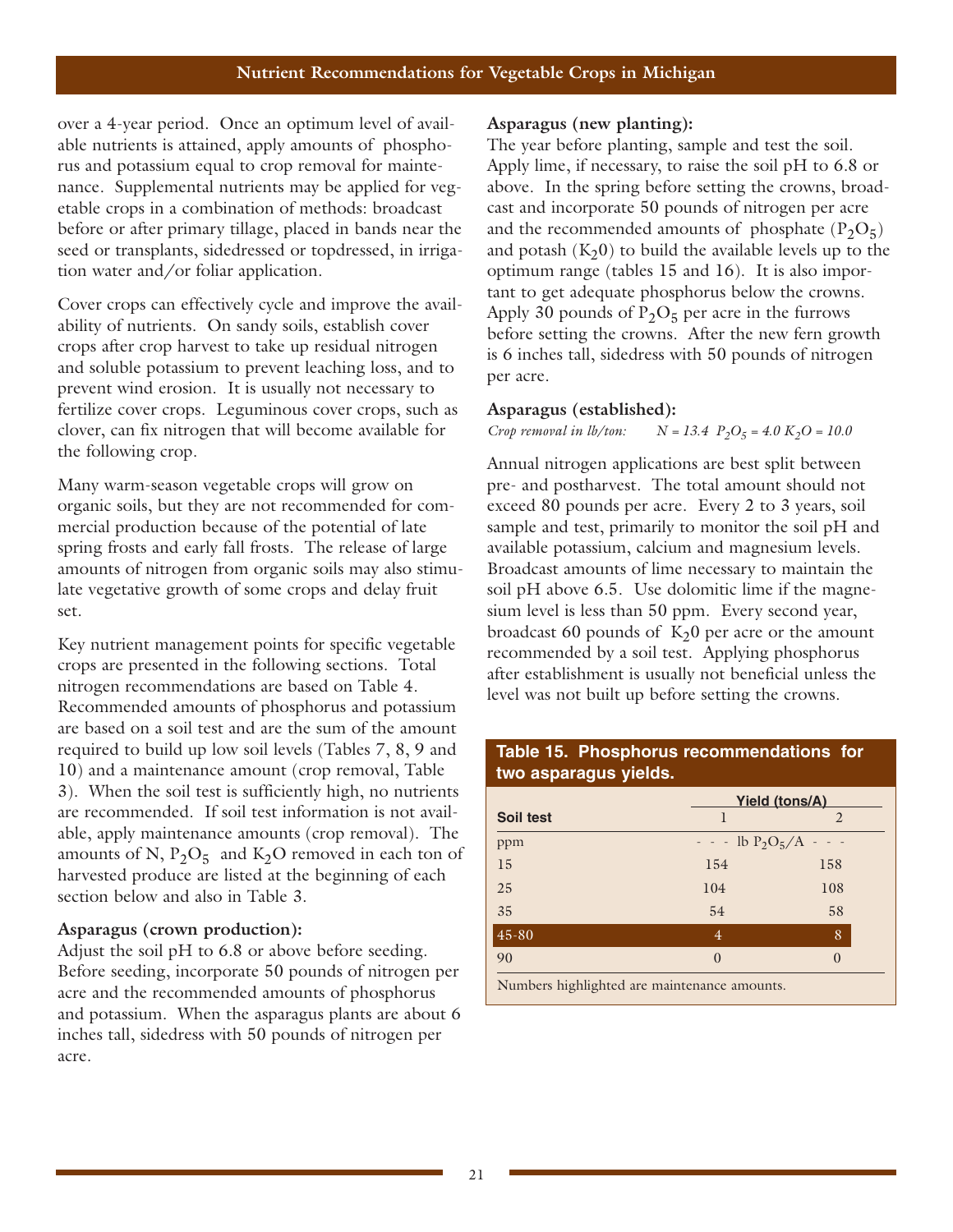**Nutrient Recommendations for Vegetable Crops in Michigan**

| Table 16. Potassium recommendations for two asparagus yields. |                 |                                                     |                 |                 |            |                |                                                     |           |           |  |
|---------------------------------------------------------------|-----------------|-----------------------------------------------------|-----------------|-----------------|------------|----------------|-----------------------------------------------------|-----------|-----------|--|
| Soil                                                          |                 |                                                     | 1 ton/A         |                 |            |                | 2 tons/A                                            |           |           |  |
| test                                                          | $\overline{4}$  | 8                                                   | 12              | 16              | <b>CEC</b> | $\overline{4}$ | 8                                                   | 12        | 16        |  |
| ppm                                                           |                 | $\cdot$ - - - - lb K <sub>2</sub> O/A - - - - - - - |                 |                 |            |                | $- - - - - -$ lb K <sub>2</sub> O/A - - - - - - - - |           |           |  |
| 40                                                            | 64              | 87                                                  | 124             | 145             |            | 74             | 97                                                  | 134       | 155       |  |
| 80                                                            | 16              | 31                                                  | 50              | 73              |            | 26             | 41                                                  | 60        | 83        |  |
| 85                                                            | 10              | 24                                                  | 42              | 64              |            | <b>20</b>      | 34                                                  | 52        | 74        |  |
| 95                                                            | 10              | 10                                                  | 26              | 46              |            | 20             | 20                                                  | 36        | 56        |  |
| 105                                                           | 10              | 10                                                  | 10 <sup>°</sup> | 28              |            | 20             | 20                                                  | 20        | 38        |  |
| 115                                                           | 10 <sup>°</sup> | 10                                                  | 10              | 10 <sup>°</sup> |            | <b>20</b>      | 20                                                  | 20        | 20        |  |
| 125                                                           | $\overline{5}$  | 10                                                  | 10              | 10              |            | 10             | <b>20</b>                                           | 20        | 20        |  |
| 135                                                           | $\overline{0}$  | 5                                                   | 10              | 10              |            | $\overline{0}$ | 10 <sup>°</sup>                                     | <b>20</b> | <b>20</b> |  |
|                                                               |                 | Numbers highlighted are maintenance amounts.        |                 |                 |            |                |                                                     |           |           |  |

#### **Beans, Snap:**

*Crop removal in lb/ton:*  $N = 24.0$   $P_2O_5 = 2.4$   $K_2O = 11.0$ 

Most of the required potassium is best broadcast and incorporated before planting. Placing fertilizer in a band 2 inches to the side and 2 inches below the seed can improve early growth. The placed fertilizer may include 30 pounds of nitrogen, all the required phosphate  $(P_2O_5)$  and up to 40 pounds of potash  $(K_2O)$ per acre. When planting time fertilizer is not used, broadcast the required phosphate and potassium (tables 17 and 18) and 30 pounds of nitrogen per acre. When beans are growing in soil with a pH near or above 6.5, manganese deficiency may occur. Include 2

#### **Table 17. Phosphorus recommendations for three snap bean yields.**

|           |                | <b>Yield (tons/A)</b>                               |               |  |  |  |
|-----------|----------------|-----------------------------------------------------|---------------|--|--|--|
| Soil test | $\overline{2}$ | $\overline{4}$                                      | 6             |  |  |  |
| ppm       |                | $\cdot$ - - - lb P <sub>2</sub> O <sub>5</sub> /A - |               |  |  |  |
| 15        | 155            | 160                                                 | 164           |  |  |  |
| 25        | 105            | 110                                                 | 120           |  |  |  |
| 35        | 55             | 60                                                  | 70            |  |  |  |
| 45-80     | 5              | 10                                                  | 14            |  |  |  |
| 90        | $\Omega$       | $\Omega$                                            | $\mathcal{O}$ |  |  |  |

Numbers highlighted are maintenance amounts.

#### **Table 18. Potassium recommendations for two snap bean yields.**

| <b>Soil</b> |                |                                              | 2 tons/A                  |     |            |                | 6 tons/A                                                                              |     |     |
|-------------|----------------|----------------------------------------------|---------------------------|-----|------------|----------------|---------------------------------------------------------------------------------------|-----|-----|
| test        | $\overline{4}$ | 8                                            | 12                        | 16  | <b>CEC</b> | $\overline{4}$ | 8                                                                                     | 12  | 16  |
| ppm         |                | $\sim$ $     -$                              | $1b K_2O/A$ - - - - - - - |     |            |                | $\cdots$ $\cdots$ $\cdots$ $\cdots$ lb K <sub>2</sub> O/A- $\cdots$ $\cdots$ $\cdots$ |     |     |
| 40          | 76             | 99                                           | 126                       | 157 |            | 120            | 143                                                                                   | 170 | 201 |
| 80          | 28             | 43                                           | 62                        | 85  |            | 72             | 87                                                                                    | 106 | 129 |
| 85          | 22             | 36                                           | 54                        | 76  |            | 66             | 80                                                                                    | 98  | 120 |
| 95          | 22             | 22                                           | 38                        | 58  |            | 66             | 66                                                                                    | 82  | 102 |
| 105         | 22             | 22                                           | 22                        | 40  |            | 66             | 66                                                                                    | 66  | 84  |
| 115         | 22             | 22                                           | 22                        | 22  |            | 66             | 66                                                                                    | 66  | 66  |
| 125         | 11             | 22                                           | 22                        | 22  |            | 33             | 66                                                                                    | 66  | 66  |
| 135         | $\mathbf{0}$   | 11                                           | 22                        | 22  |            | $\overline{0}$ | 33                                                                                    | 66  | 66  |
|             |                | Numbers highlighted are maintenance amounts. |                           |     |            |                |                                                                                       |     |     |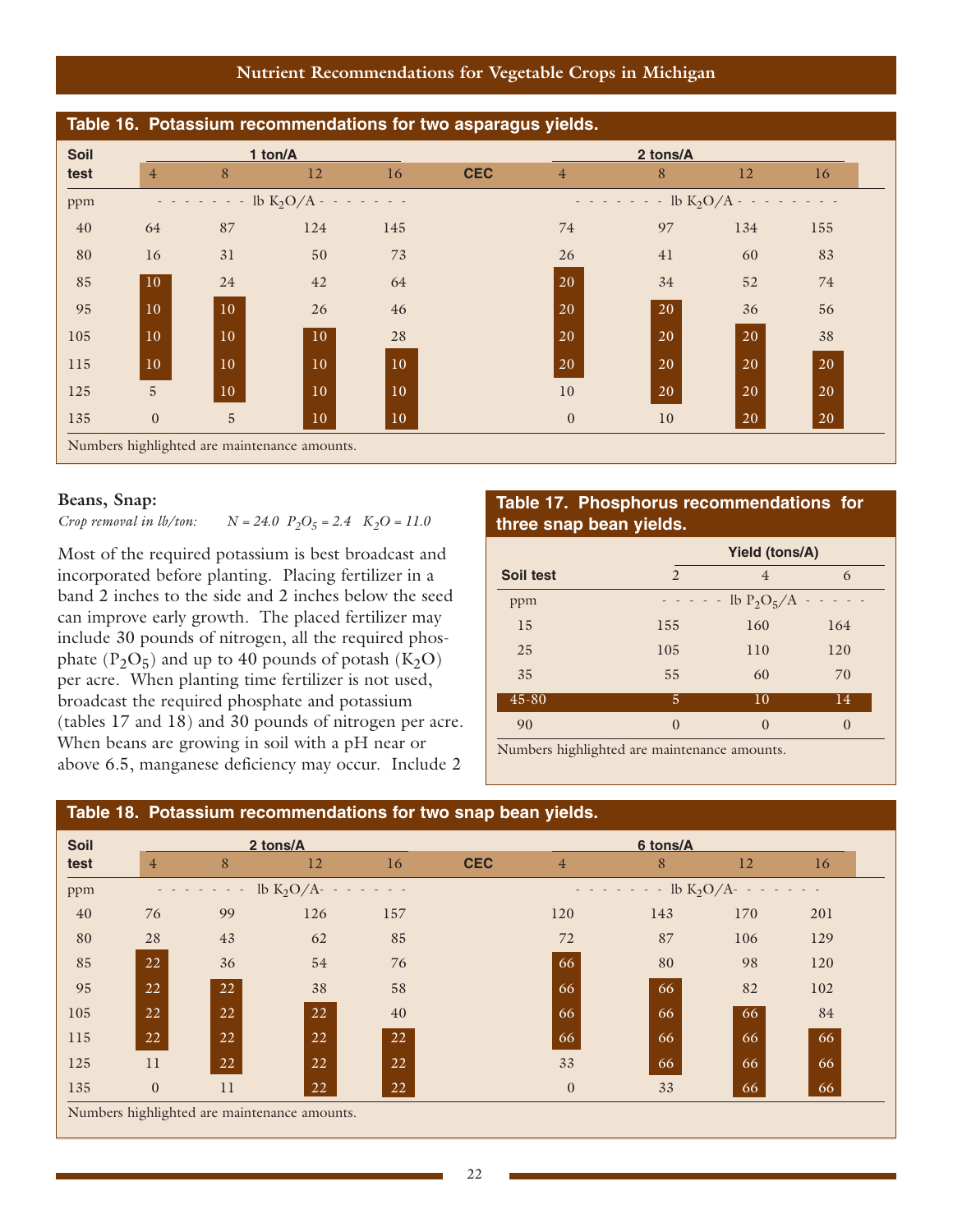pounds of manganese per acre in the planting time fertilizer or spray the foliage with 1 to 2 pounds of manganese per acre when the bean plants approach 6 inches tall.

#### **Beets (red, table):**

*Crop removal in lb/ton:*  $N = 3.5 \, P_2O_5 = 2.2 \, K_2O = 7.8$ 

Before planting, broadcast needed potassium. At seeding, fertilizer placed 2 inches to the side and 2 inches below the seed can supply 30 pounds of nitrogen, all the phosphate and up to 40 pounds of potash  $(K_2O)$ per acre. If no planting time fertilizer is used, broadcast and incorporate 40 pounds of nitrogen per acre and all the required phosphorus and potassium, and 2 to 3 pounds of boron per acre. After the plants are well established, topdress with 50 pounds of nitrogen per acre when grown on mineral soils. On organic soils, no additional nitrogen should be necessary.

#### **Broccoli, Cabbage, Brussels Sprouts, Cauliflower:**

*Crop removal in lb/ton:*  $N = 7.0$   $P_2O_5 = 1.6$   $K_2O = 6.8$  cabbage

Broadcast and incorporate 50 to 60 pounds of nitrogen per acre plus the required amounts of phosphorus and potassium (Tables 19 and 20), and enough boron to supply 3 pounds per acre. Using a nitrogenphosphorus starter solution when setting the plants improves early growth. A suitable starter solution can be made by mixing into each 100 gallons of water  $\frac{3}{4}$  to 1 quart of 28 percent liquid nitrogen (UAN) and 2 to 3 quarts of liquid 10-34-0 fertilizer. For cauliflower, include 1 to 2 ounces of sodium molybdate. Three to 4 weeks after transplanting and again about 3 weeks later, topdress with 40 pounds of nitrogen per acre. For cabbage, a single sidedress of 60 to 80 pounds of *N* per acre 4 weeks after transplanting works well. On organic soils, only one topdress nitrogen application is

#### **Table 19. Phosphorus recommendations for three cabbage yields.**

| <b>Yield (tons/A)</b>                        |     |                       |     |  |  |  |  |  |
|----------------------------------------------|-----|-----------------------|-----|--|--|--|--|--|
| Soil test                                    | 20  | 25                    | 30  |  |  |  |  |  |
| ppm                                          |     | $- - -$ lb $P_2O_5/A$ |     |  |  |  |  |  |
| 15                                           | 157 | 165                   | 173 |  |  |  |  |  |
| 25                                           | 107 | 115                   | 123 |  |  |  |  |  |
| 35                                           | 57  | 65                    | 73  |  |  |  |  |  |
| 40-70                                        | 32  | 40                    | 48  |  |  |  |  |  |
| 80                                           |     |                       |     |  |  |  |  |  |
| Numbers highlighted are maintenance amounts. |     |                       |     |  |  |  |  |  |

#### **Table 20. Potassium recommendations for two cabbage yields.**

| <b>Soil</b> |                |     | 20 tons/A   |            |                                              |                | 30 tons/A     |     |     |
|-------------|----------------|-----|-------------|------------|----------------------------------------------|----------------|---------------|-----|-----|
| test        | $\overline{4}$ | 8   | 12          | 16         | <b>CEC</b>                                   | $\overline{4}$ | 8             | 12  | 16  |
| ppm         | $ -$           |     | lb $K_2O/A$ | $\sim$ $-$ |                                              |                | lb $K_2O/A$ - |     |     |
| 40          | 190            | 213 | 240         | 271        |                                              | 258            | 281           | 300 | 300 |
| 80          | 142            | 157 | 176         | 199        |                                              | 210            | 225           | 244 | 267 |
| 85          | 136            | 150 | 168         | 190        |                                              | 204            | 218           | 236 | 258 |
| 95          | 136            | 136 | 152         | 172        |                                              | 204            | 204           | 220 | 240 |
| 105         | 136            | 136 | 136         | 154        |                                              | 204            | 204           | 204 | 222 |
| 115         | 136            | 136 | 136         | 136        |                                              | 204            | 204           | 204 | 204 |
| 125         | 68             | 136 | 136         | 136        |                                              | 102            | 204           | 204 | 204 |
| 135         | $\overline{0}$ | 68  | 136         | 136        |                                              | $\theta$       | 102           | 204 | 204 |
|             |                |     |             |            | Numbers highlighted are maintenance amounts. |                |               |     |     |

necessary for each of these crops. For some varieties of cauliflower, spraying 2 ounces of sodium molybdate per acre every 2 weeks is essential for good development of the wrapper leaves.

#### **Carrots, Horseradish and Parsnips:**

*Crop removal in lb/ton:*  $N = 3.4$   $P_2O_5 = 1.8 K_2O = 6.8$  carrot

Broadcast and incorporate 40 to 50 pounds of nitrogen per acre and the required amounts of phosphorus (tables 21 and 22) and potassium (tables 23 and 24). Mix boron into the broadcast fertilizer to supply 2 pounds of boron per acre for carrots and parsnips, and 1 pound of boron per acre for horseradish. If boron is not applied to the soil, spray the foliage once or twice with 0.3 pound of boron per acre before and after root enlargement begins. On organic soils, include 3 to 4 pounds of copper per acre if the soil test is low. On mineral soils, topdress 40 pounds of nitrogen per acre about every 4 weeks or as needed according to a soil nitrate test or a petiole sap nitrate test. On deep muck soils, a total of 60 pounds of nitrogen per acre is

#### **Table 21. Phosphorus recommendations for three carrot yields (mineral soil).**

|             |          | <b>Yield (tons/A)</b>       |          |  |  |  |  |
|-------------|----------|-----------------------------|----------|--|--|--|--|
| Soil test   | 20       | 25                          | 30       |  |  |  |  |
| ppm         |          | $- - -$ lb $P_2O_5/A - - -$ |          |  |  |  |  |
| 15          | 136      | 145                         | 172      |  |  |  |  |
| 25          | 86       | 95                          | 122      |  |  |  |  |
| $ 35 - 60 $ | 36       | 45                          | 72       |  |  |  |  |
| 70          | $\theta$ | $\Omega$                    | $\Omega$ |  |  |  |  |

Numbers highlighted are maintenance amounts.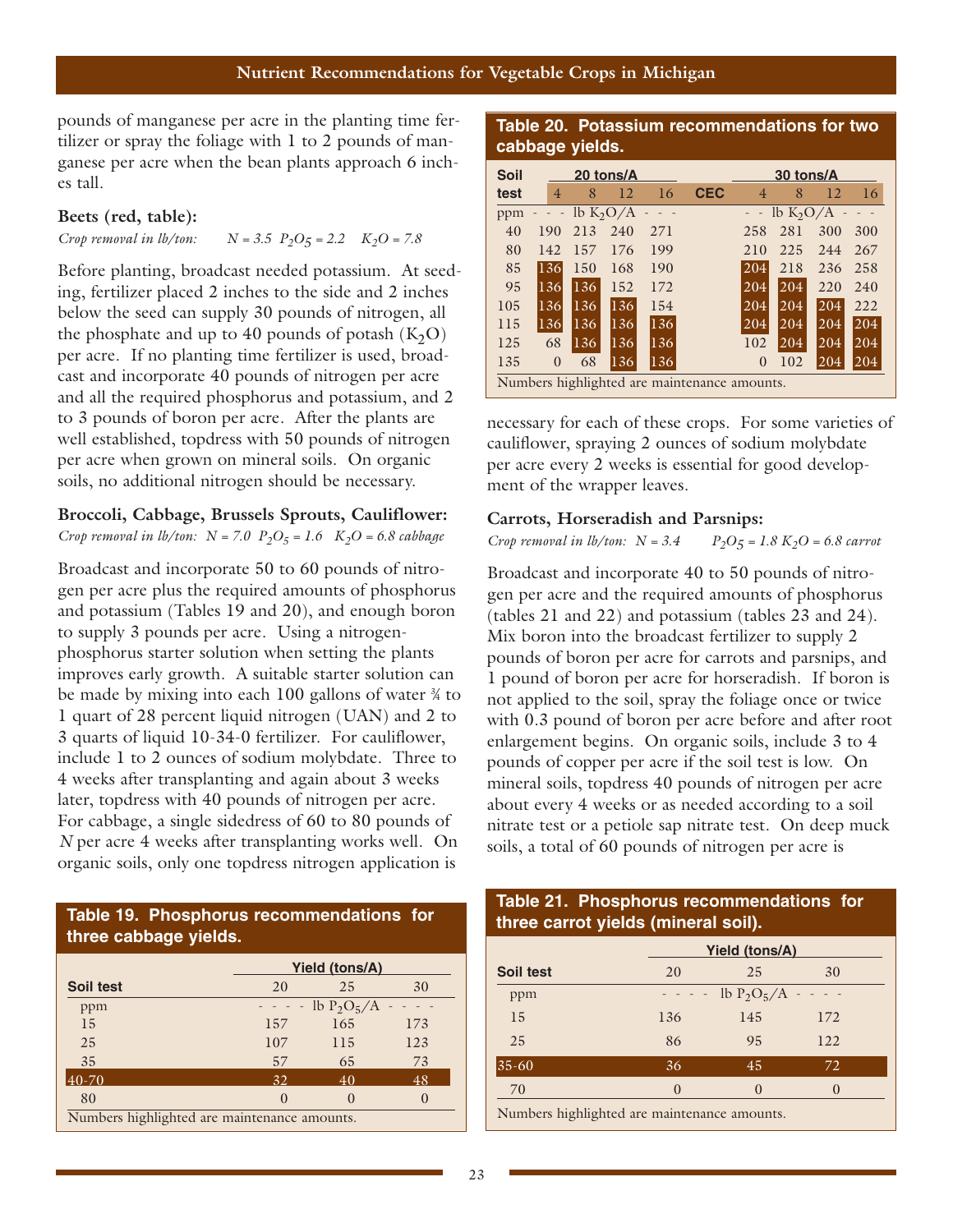#### **Table 22. Phosphorus recommendations for three carrot yields (organic soil).**

|              |          | <b>Yield (tons/A)</b>                             |          |  |  |  |  |
|--------------|----------|---------------------------------------------------|----------|--|--|--|--|
| Soil test    | 20       | 25                                                | 30       |  |  |  |  |
| ppm          |          | $- - -$ lb P <sub>2</sub> O <sub>5</sub> /A - - - |          |  |  |  |  |
| 40           | 156      | 165                                               | 192      |  |  |  |  |
| 80           | 76       | 85                                                | 112      |  |  |  |  |
| $ 100 - 115$ | 36       | 45                                                | 72       |  |  |  |  |
| 130          | $\Omega$ | $\left( \right)$                                  | $\Omega$ |  |  |  |  |

Numbers highlighted are maintenance amounts.

#### **Table 23. Potassium recommendations for two carrot yields (mineral soil).**

| <b>Soil</b> |                |     | 20 tons/A     |     |            |                |     | 30 tons/A                     |               |
|-------------|----------------|-----|---------------|-----|------------|----------------|-----|-------------------------------|---------------|
| test        | $\overline{4}$ | 8   | ı             | 16  | <b>CEC</b> | $\overline{4}$ | 8   | 12                            | <sup>16</sup> |
| ppm         |                |     | $lb K_2O/A -$ |     |            |                |     | $-$ lb K <sub>2</sub> O/A $-$ |               |
| 40          | 190            | 213 | 240           | 271 |            | 258            | 281 | 300                           | 300           |
| 80          | 142            | 157 | 176           | 199 |            | 210            | 225 | 244                           | 267           |
| 85          | 136            | 150 | 168           | 190 |            | 204            | 218 | 236                           | 258           |
| 95          | 136            | 136 | 152           | 172 |            | 204            | 204 | 220                           | 240           |
| 105         | 136            | 136 | 136           | 154 |            | 204            | 204 | 204                           | 222           |
| 115         | 136            | 136 | 136           | 136 |            | 204            | 204 | 204                           | 204           |
| 125         | 68             | 136 | 136           | 136 |            | 102            | 204 | 204                           | 204           |
| 135         | $\overline{0}$ | 68  | 136           | 136 |            | $\theta$       | 102 | 204                           | 204           |

Numbers highlighted are maintenance amounts.

#### **Table 24. Potassium recommendations for three carrot yields (organic soil).**

|                                              |          | <b>Yield (tons/A)</b>   |          |
|----------------------------------------------|----------|-------------------------|----------|
| Soil test                                    | 20       | 25                      | 30       |
| ppm                                          |          | $- - -$ lb $P_2O_5/A -$ |          |
| 100                                          | 300      | 300                     | 300      |
| 150                                          | 241      | 275                     | 300      |
| 200                                          | 166      | 200                     | 234      |
| 220-260                                      | 136      | 170                     | 204      |
| 280                                          | 68       | 85                      | 102      |
| 300                                          | $\Omega$ | $\Omega$                | $\Omega$ |
| Numbers highlighted are maintenance amounts. |          |                         |          |

sufficient. On shallow or marginal mucks, 80 to 100 pounds of nitrogen per acre is required. On sandy mineral soils, as much as 140 pounds of nitrogen per acre may be needed. Where the soil pH is above 6.5, one or two foliar sprays of manganese at 1 pound per acre may benefit the health and growth of the leaves, especially on organic soils.

#### **Celery, Celeriac:**

#### *Crop removal in lb/ton:*  $N = 5.0$   $P_2O_5 = 2.0$   $K2O = 11.6$  celery

For early plantings (when the average soil temperature at 4 inches is below 55 degrees F), banding fertilizer near the transplant row can improve early growth. Apply 40 pounds of N, up to 100 pounds of  $P_2O_5$ and up to 40 pounds of  $K<sub>2</sub>O$  per acre. When band fertilizer is applied, broadcast phosphorus and potassium needed in excess of what is applied in the band fertilizer. When no band-placed fertilizer is used, broadcast and incorporate 40 pounds of nitrogen per acre plus the recommended amounts of phosphorus and potassium before transplanting (tables 25 and 26). Include 3 to 4 pounds of boron per acre in either the broadcast or band fertilizer.

Spray the foliage periodically with 1 to 2 pounds of manganese and 1 to 2 pounds of magnesium per acre. Sidedress two to three times during the season with 40 to 50 pounds of nitrogen per acre. The number of applications depends on the season, drainage, and type of muck or soil. Plant color, petiole tissue nitrate concentration or a soil nitrate test can help determine when additional nitrogen is required. The highest rate of nitrogen uptake in celery occurs from 6 weeks after transplanting to harvest.

#### **Table 25. Phosphorus recommendations for three celery yields (organic soil).**

|                                              |          | <b>Yield (tons/A)</b>       |          |  |  |  |  |  |
|----------------------------------------------|----------|-----------------------------|----------|--|--|--|--|--|
| Soil test                                    | 25       | 30                          | 35       |  |  |  |  |  |
| ppm                                          |          | $- - -$ lb $P_2O_5/A - - -$ |          |  |  |  |  |  |
| 40                                           | 210      | 220                         | 230      |  |  |  |  |  |
| 80                                           | 130      | 140                         | 150      |  |  |  |  |  |
| 120-140                                      | 50       | 60                          | 70       |  |  |  |  |  |
| 130                                          | $\Omega$ | $\Omega$                    | $\Omega$ |  |  |  |  |  |
| Numbers highlighted are maintenance amounts. |          |                             |          |  |  |  |  |  |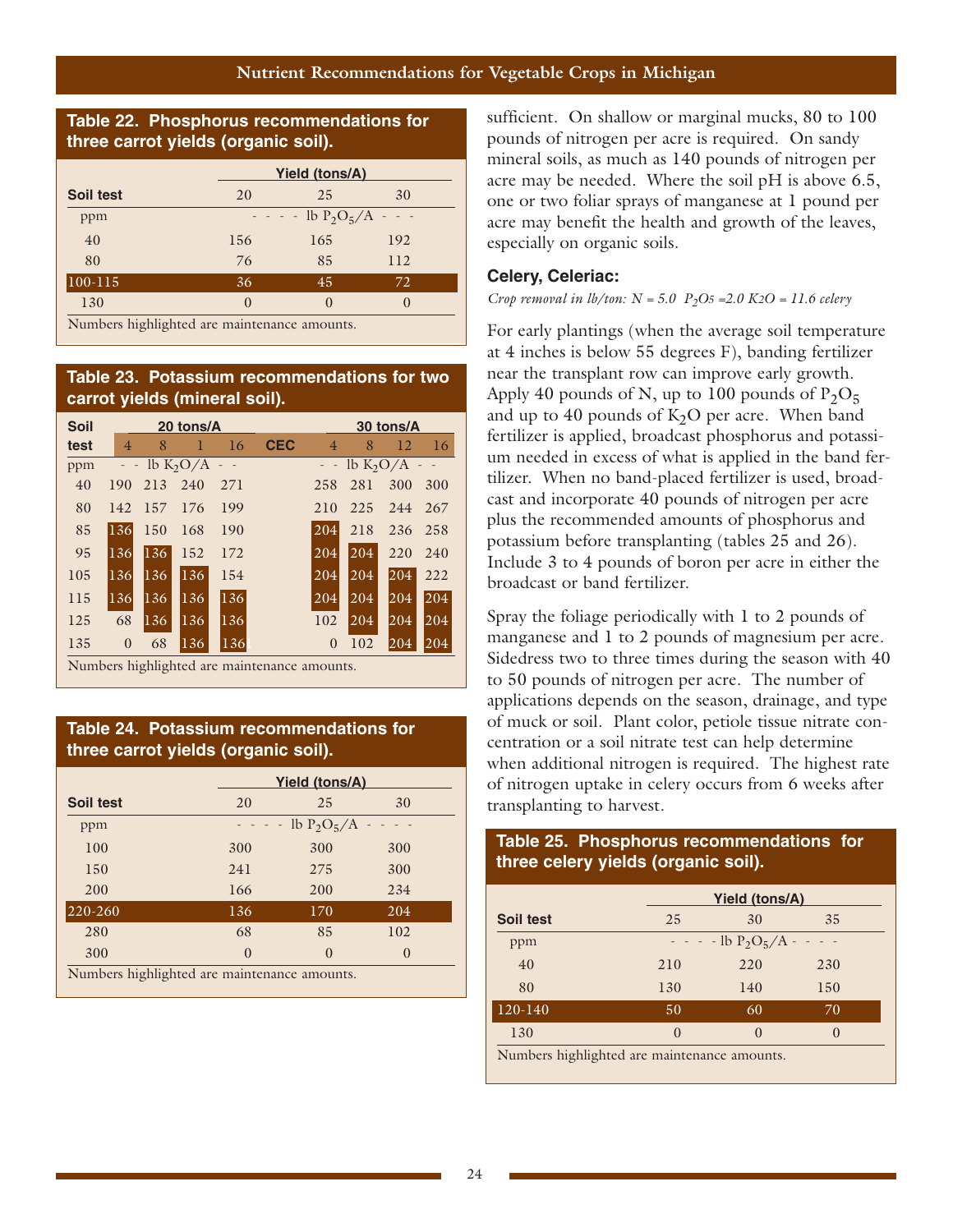#### **Nutrient Recommendations for Vegetable Crops in Michigan**

#### **Table 26. Potassium recommendations for three celery yields (organic soil).**

|                                              | Yield (tons/A) |               |
|----------------------------------------------|----------------|---------------|
|                                              |                |               |
| 25                                           | 30             | 35            |
|                                              |                |               |
| 455                                          | 500            | 500           |
| 380                                          | 438            | 492           |
| 305                                          | 363            | 417           |
| 290                                          | 348            | 402           |
| 217                                          | 261            | 301           |
| 145                                          | 174            | 201           |
| 72                                           | 87             | 100           |
| $\theta$                                     | $\theta$       | $\theta$      |
| Numbers highlighted are maintenance amounts. |                | lb $P_2O_5/A$ |

Celery is susceptible to calcium deficiency (blackheart), especially when soil moisture stress (either too little or too much) or heat stress occurs. If these conditions are expected, use preventive calcium sprays. Spray 15 pounds of calcium nitrate or 10 pounds of calcium chloride per acre.

#### **Cucumbers:**

*Crop removal in lb/ton:*  $N = 2.0$   $P_2O_5 = 1.2$   $K_2O = 3.6$ 

Recommended amounts of phosphorus and potassium are given in tables 27 and 28. Broadcast phosphorus and potassium required in excess of what is applied in the starter fertilizer. For slicing and hand-picked pickling cucumbers, band a starter fertilizer 2 inches to the side and 2 inches below the seed depth. The starter fertilizer should supply 30 pounds of nitrogen, up to 100 pounds of phosphate  $(P_2O_5)$  and up to 40 pounds of potassium  $(K_2O)$  per acre. When the soil pH is above 6.5, include 2 pounds of manganese per acre in the starter fertilizer and/or spray the foliage at tip-over with 1 pound of manganese per acre. Just before tipover, topdress with 30 to 40 of pounds nitrogen per acre. Nitrogen can also be applied through the irrigation system at 10 to 15 pounds per acre per application. For hand-picked cucumbers, a second topdress nitrogen application may be needed to maintain the vines and fruit production.

For mechanically harvested pickling cucumbers with high plant populations, broadcast and incorporate before planting 30 pounds of nitrogen and all the rec-

#### **Table 27. Phosphorus recommendations for three cucumber yields.**

| Soil test<br>10<br>6<br>14<br>$- - -$ lb P <sub>2</sub> O <sub>5</sub> /A - - - -<br>ppm<br>15<br>162<br>157<br>167<br>25<br>107<br>112<br>117<br>35<br>57<br>62<br>67<br>$45 - 80$<br>12<br>17<br>7 |          | Yield (tons/A) |  |
|------------------------------------------------------------------------------------------------------------------------------------------------------------------------------------------------------|----------|----------------|--|
|                                                                                                                                                                                                      |          |                |  |
|                                                                                                                                                                                                      |          |                |  |
|                                                                                                                                                                                                      |          |                |  |
|                                                                                                                                                                                                      |          |                |  |
|                                                                                                                                                                                                      |          |                |  |
|                                                                                                                                                                                                      |          |                |  |
| 90<br>$\mathcal{O}$                                                                                                                                                                                  | $\Omega$ | $\Omega$       |  |

Numbers highlighted are maintenance amounts.

#### **Table 28. Potassium recommendations for two cucumber yields.**

| Soil |          |    | 6 tons/A    |     |                                              |                |             | 14 tons/A |     |
|------|----------|----|-------------|-----|----------------------------------------------|----------------|-------------|-----------|-----|
| test | 4        | 8  | 12          | 16  | <b>CEC</b>                                   | $\overline{4}$ | 8           | 12        | 16  |
| ppm  |          |    | lb $K_2O/A$ |     |                                              |                | lb $K_2O/A$ |           |     |
| 40   | 76       | 99 | 126         | 157 |                                              | 104            | 127         | 154       | 185 |
| 80   | 28       | 43 | 62          | 85  |                                              | 56             | 71          | 90        | 113 |
| 85   | 22       | 36 | 54          | 76  |                                              | 50             | 64          | 82        | 104 |
| 95   | 22       | 22 | 38          | 58  |                                              | 50             | 50          | 66        | 86  |
| 105  | 22       | 22 | 22          | 40  |                                              | 50             | 50          | 50        | 68  |
| 115  | 22       | 22 | 22          | 22  |                                              | 50             | 50          | 50        | 50  |
| 125  | 11       | 22 | 22          | 22  |                                              | 25             | 50          | 50        | 50  |
| 135  | $\theta$ | 11 | 22          | 22  |                                              | $\theta$       | 25          | 50        | 50  |
|      |          |    |             |     | Numbers highlighted are maintenance amounts. |                |             |           |     |

ommended amounts of phosphorus and potassium. Just before tip-over, topdress with 30 pounds of nitrogen. Incorporating all the nitrogen in a slow-release form before planting is effective and eliminates the need to topdress. Cucumbers are responsive to manganese. In soils with a pH above 6.5, spray the foliage with 1 pound of manganese per acre near tip-over.

#### **Lettuce (leaf, romaine, head):**

*Crop removal in lb/ton:*  $N = 4.8$   $P_2O_5 = 2.0$   $K_2O = 9.0$ 

After primary tillage, broadcast and incorporate 40 pounds of nitrogen per acre, the required amounts of phosphorus and potassium, and 0.5 pound of boron per acre. Lettuce is quite responsive to copper. Use a soil test to determine copper need, or broadcast 2 pounds of copper per acre. Where possible, band (2 inches to the side and 2 inches below the depth of the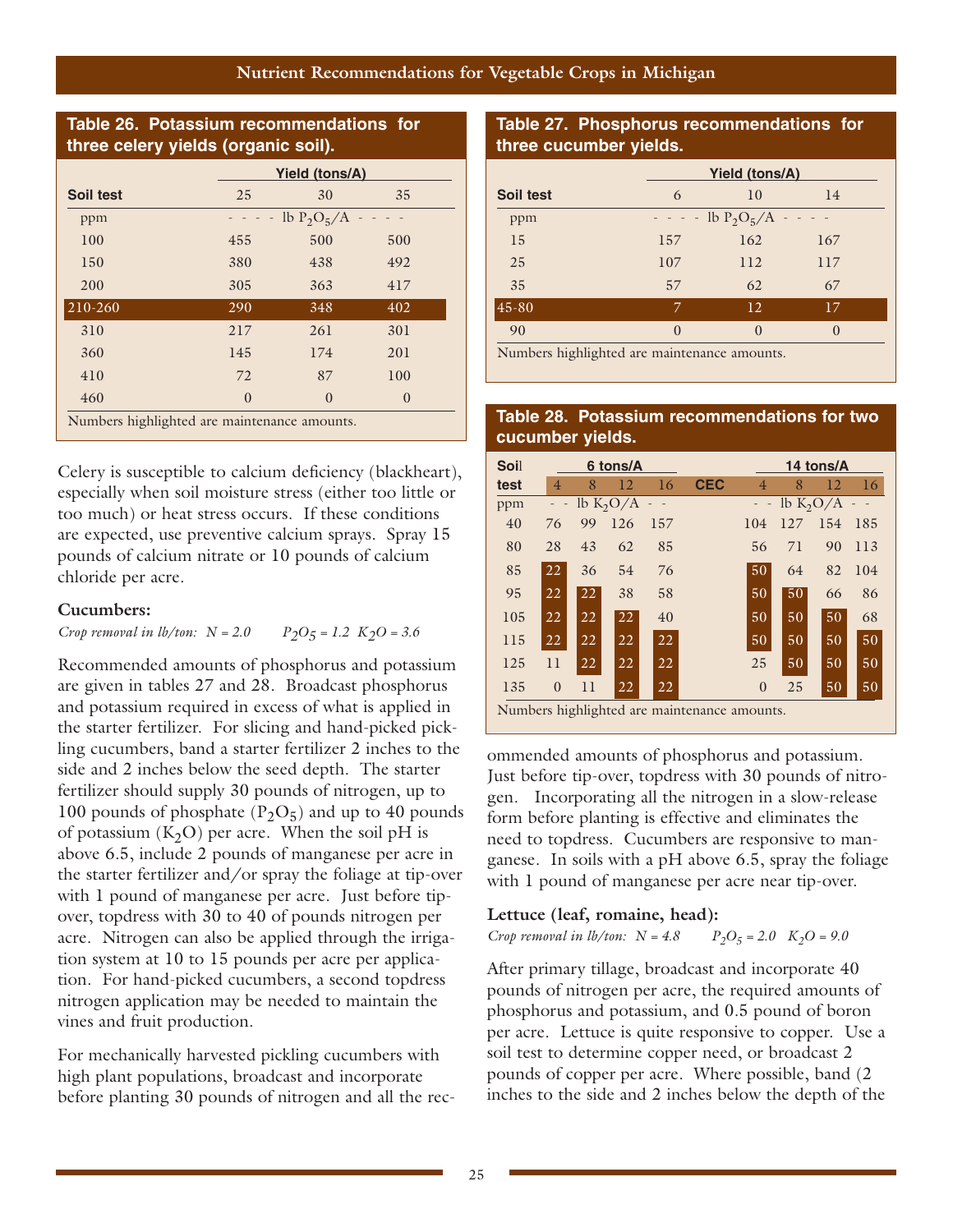seed) 40 pounds of nitrogen, 40 pounds of  $P_2O_5$ , 1 pound of manganese, 0.5 pound of copper and 0.5 pound of boron per acre to improve early growth in cool soils. After thinning or 3 weeks after transplanting, sidedress with 60 pounds of nitrogen per acre.

#### **Muskmelon, Watermelon:**

*Crop removal in lb/ton: N = 8.4 P2O5 = 2.0 K2O = 11.0 muskmelon*

Nearly all melons are grown on plastic mulch. Before laying the plastic, broadcast and incorporate 75 to 90 pounds of nitrogen and all the required phosphorus and potassium. If nitrogen is applied through trickle irrigation, reduce the amount broadcast preplant. Melons are quite responsive to magnesium. When the soil test magnesium value is less than 50 ppm, include 50 pounds of actual magnesium per acre in the broadcast fertilizer, or spray the foliage with 1 to 2 pounds of magnesium per acre just as the plants begin to run. For muskmelons grown on soils with a pH above 6.5, spray the foliage with 1 to 2 pounds of manganese per acre.

#### **Onions (dry bulb, green):**

*Crop removal in lb/ton:*  $N = 5.0$   $P_2O_5 = 2.6$   $K_2O = 4.8$  dry bulb

Phosphorus and potassium recommendations are given in tables 29 and 30. Before planting, broadcast and incorporate the required potassium. Placing a starter fertilizer 2 inches directly below the seed improves early growth and plant establishment. Include 40 pounds of nitrogen, 2 pounds of manganese, all the required phosphorus and up to 20 pounds of  $K_2O$  per acre. Depending on the soil test, copper and zinc (0.5 to 1 pound per acre) may also need to be included in the starter fertilizer. If starter fertilizer is not used, broadcast and incorporate after primary tillage 50 to 60 pounds of nitrogen, all the required phosphorus and potassium, and the required micronutrients. For dry bulb onions, side- or topdress 90 to 100 pounds of nitrogen per acre in mid-June, or split the amount between early and late June. A soil nitrate test provides a good indicator of how much available nitrogen is in the soil and how much additional nitrogen is needed. For green onions, topdress with 40 to 50 pounds of nitrogen per acre when the onions have about four true leaves. Onions benefit from foliar

#### **Table 29. Phosphorus recommendations for three bulb onion yields (organic soil).**

|           |          | <b>Yield (tons/A)</b> |          |  |  |  |  |
|-----------|----------|-----------------------|----------|--|--|--|--|
| Soil test | 20       | 25                    | 30       |  |  |  |  |
| ppm       |          | $-$ - lb $P_2O_5/A$ - |          |  |  |  |  |
| 40        | 212      | 225                   | 238      |  |  |  |  |
| 80        | 132      | 145                   | 158      |  |  |  |  |
| 100       | 92       | 105                   | 118      |  |  |  |  |
| 120-135   | 52       | 65                    | 78       |  |  |  |  |
| 150       | $\theta$ | $\theta$              | $\theta$ |  |  |  |  |
| .         |          |                       |          |  |  |  |  |

Numbers highlighted are maintenance amounts.

#### **Table 30. Potassium recommendations for three onion yields (organic soil).**

|                                              |          | Yield (tons/A)      |          |  |  |  |
|----------------------------------------------|----------|---------------------|----------|--|--|--|
| Soil test                                    | 20       | 25                  | 30       |  |  |  |
| ppm                                          |          | $-$ lb $P_2O_5/A -$ |          |  |  |  |
| 100                                          | 300      | 300                 | 300      |  |  |  |
| 150                                          | 300      | 300                 | 300      |  |  |  |
| 200                                          | 246      | 270                 | 294      |  |  |  |
| 250                                          | 171      | 195                 | 219      |  |  |  |
| 300-360                                      | 96       | 120                 | 144      |  |  |  |
| 380                                          | 48       | 60                  | 72       |  |  |  |
| 400                                          | $\theta$ | $\Omega$            | $\theta$ |  |  |  |
| Numbers highlighted are maintenance amounts. |          |                     |          |  |  |  |

manganese sprays, especially when the soil pH is above 6.0. Spray with 1 to 2 pounds of manganese per acre when the onions have about four true leaves and then every 2 to 3 weeks for a total of three applications.

#### **Peas:**

#### *Crop removal in lb/ton:*  $N = 20.0$   $P_2O_5 = 4.6$   $K_2O = 10.0$

Broadcast and incorporate 30 to 40 pounds of nitrogen per acre plus the required amounts of phosphorus and potassium. If the field has a history of manganese deficiency on other crops, a foliar spray of manganese (1 pound per acre) may be beneficial.

#### **Peppermint, Spearmint:**

For row mint, broadcast and incorporate before planting 40 pounds of nitrogen per acre plus the required amounts of phosphorus and potassium. For meadow mint, in early spring before growth begins, drill in or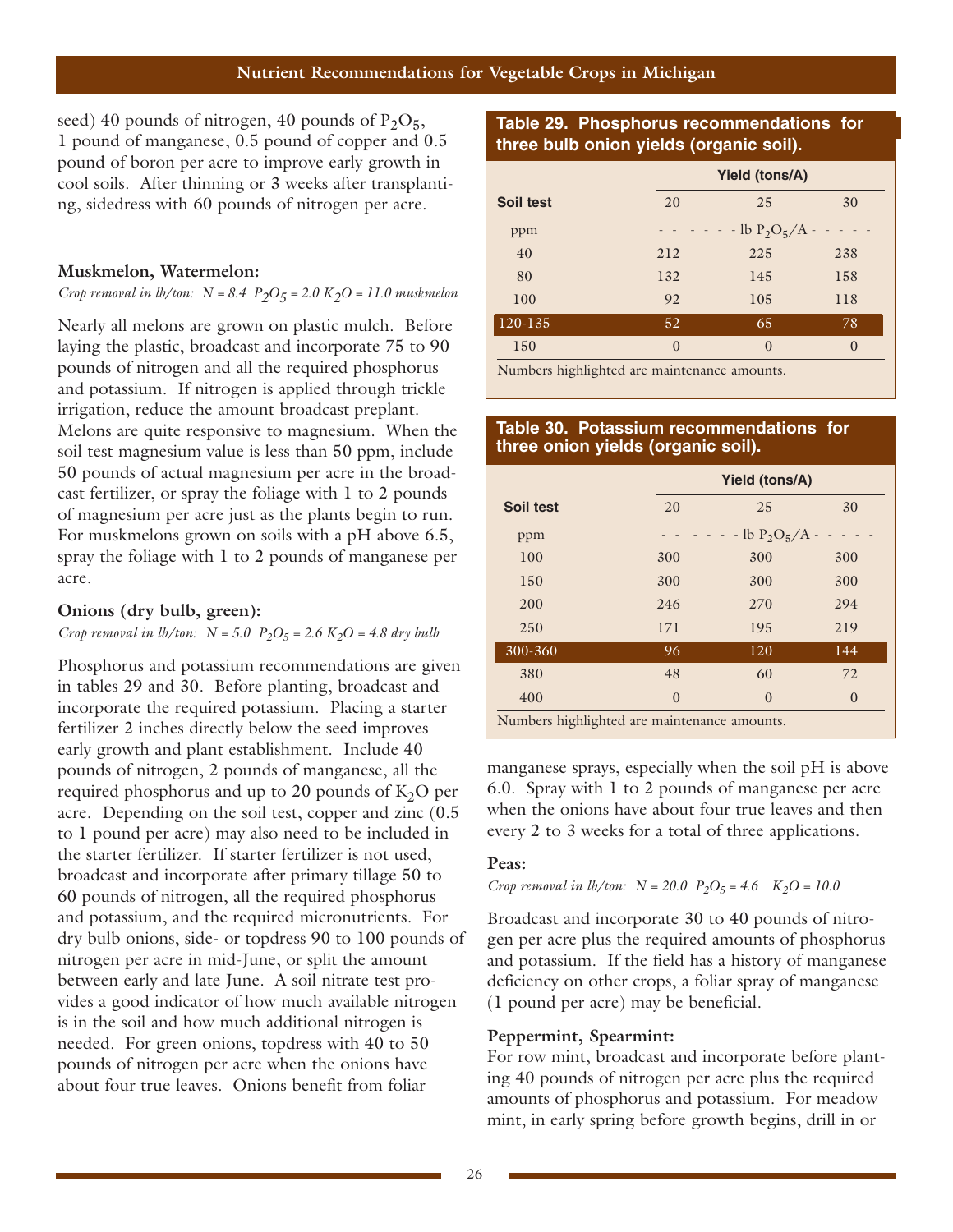broadcast the recommended amounts of phosphorus and potassium plus 30 to 40 pounds of nitrogen per acre. In early June, topdress with 40 pounds of nitrogen per acre on organic soils and 80 pounds per acre on mineral soils. Use a dry granulated or pelletized form of nitrogen when the foliage is dry to prevent foliage burn. Irrigate in the nitrogen if rain is not likely to occur during the next 5 to 7 days. If the soil pH is above 6.5, spray the foliage with 1 to 2 pounds of manganese per acre, depending on past experience.

#### **Peppers:**

#### *Crop removal in lb/ton:*  $N = 4.0$   $P_2O_5 = 1.4$   $K_2O = 5.6$

Most peppers are grown on raised beds with plastic mulch and trickle irrigation. Before forming beds and laying plastic, broadcast 30 pounds of nitrogen per acre plus recommended amounts of phosphorus and potassium (tables 31 and 32). Incorporation of broadcast fertilizer prior to bedding is optional. Nitrogen and potassium can be effectively added through trickle irrigation. When this is done, reduce the amount of potassium broadcast according to the amount that will be added through the irrigation. Supply the equivalent of about 1 pound of nitrogen and 1 to 1.5 pounds of K<sub>2</sub>O per acre per day through the trickle system. For peppers not grown on plastic, topdress with 30 to 40 pounds of nitrogen per acre about 4 weeks after transplanting and again 3 to 4 weeks later.

#### **Table 31. Phosphorus recommendations for three bell pepper yields.**

|                                              |          | Yield (tons/A)      |              |  |  |  |  |
|----------------------------------------------|----------|---------------------|--------------|--|--|--|--|
| Soil test                                    | 6        | 9                   | 12           |  |  |  |  |
| ppm                                          |          | $-$ lb $P_2O_5/A -$ |              |  |  |  |  |
| 15                                           | 133      | 138                 | 142          |  |  |  |  |
| 25                                           | 83       | 138                 | 92           |  |  |  |  |
| 35                                           | 33       | 88                  | 42           |  |  |  |  |
| $45 - 80$                                    | 8        | 13                  | 17           |  |  |  |  |
| 90                                           | $\Omega$ | $\Omega$            | $\mathbf{O}$ |  |  |  |  |
| Numbers highlighted are maintenance amounts. |          |                     |              |  |  |  |  |

#### **Table 32. Potassium recommendations for two pepper yields.**

| Soil |                          |     | 6 tons/A    |     |                                              |                | 14 tons/A |             |     |  |
|------|--------------------------|-----|-------------|-----|----------------------------------------------|----------------|-----------|-------------|-----|--|
| test | 4                        | 8   | 12          | 16  | <b>CEC</b>                                   | 4              | 8         | 12          | 16  |  |
| ppm  | $\overline{\phantom{0}}$ |     | lb $K_2O/A$ |     |                                              |                |           | lb $K_2O/A$ |     |  |
| 40   | 88                       | 111 | 138         | 169 |                                              | 121            | 144       | 171         | 202 |  |
| 80   | 40                       | 55  | 74          | 97  |                                              | 73             | 88        | 107         | 140 |  |
| 85   | 34                       | 48  | 66          | 88  |                                              | 67             | 81        | 99          | 121 |  |
| 95   | 34                       | 34  | 50          | 80  |                                              | 67             | 67        | 83          | 103 |  |
| 105  | 34                       | 34  | 34          | 52  |                                              | 67             | 67        | 67          | 85  |  |
| 115  | 34                       | 34  | 34          | 34  |                                              | 67             | 67        | 67          | 67  |  |
| 125  | 17                       | 34  | 34          | 34  |                                              | 34             | 67        | 67          | 67  |  |
| 135  | $\overline{0}$           | 17  | 34          | 34  |                                              | $\overline{0}$ | 34        | 67          | 67  |  |
|      |                          |     |             |     | Numbers highlighted are maintenance amounts. |                |           |             |     |  |

#### **Potatoes:**

*Crop removal in*  $lb/ton$ *:*  $N = 6.6 P_2O_5 = 2.6$   $K_2O = 12.6$ 

Recommended nitrogen can be calculated as follows: N rec =  $150 + ((YG - 300) X 0.3)$  where YG is yield goal in cwt/A.

For Russet Burbank, Snowden and other late-maturing varieties, increase the nitrogen recommendation by 40 pounds of nitrogen per acre. Phosphorus and potassium recommendations are given in tables 33 and 34. Apply up to 60 pounds of nitrogen, all of the phosphorus and up to 100 pounds of potash  $(K_2O)$  per acre in starter bands 2 inches to the side and level with or slightly below the seed pieces. Placing bands on both sides of the seed pieces is more effective than banding on just one side. Before planting, broadcast and incorporate potash in excess of the amount applied in the fertilizer bands. Fall application of potassium on sandy and organic soils is not recommended because of the potential for leaching loss. Incorporating a legume cover crop or animal manure can significantly reduce the amount of supplemental nitrogen needed. Nitrogen broadcast before planting has an increased risk of loss by leaching. Nitrogen applied after planting is generally used more efficiently than nitrogen applied preplant. It is best to supply needed nitrogen through a combination of applications at planting time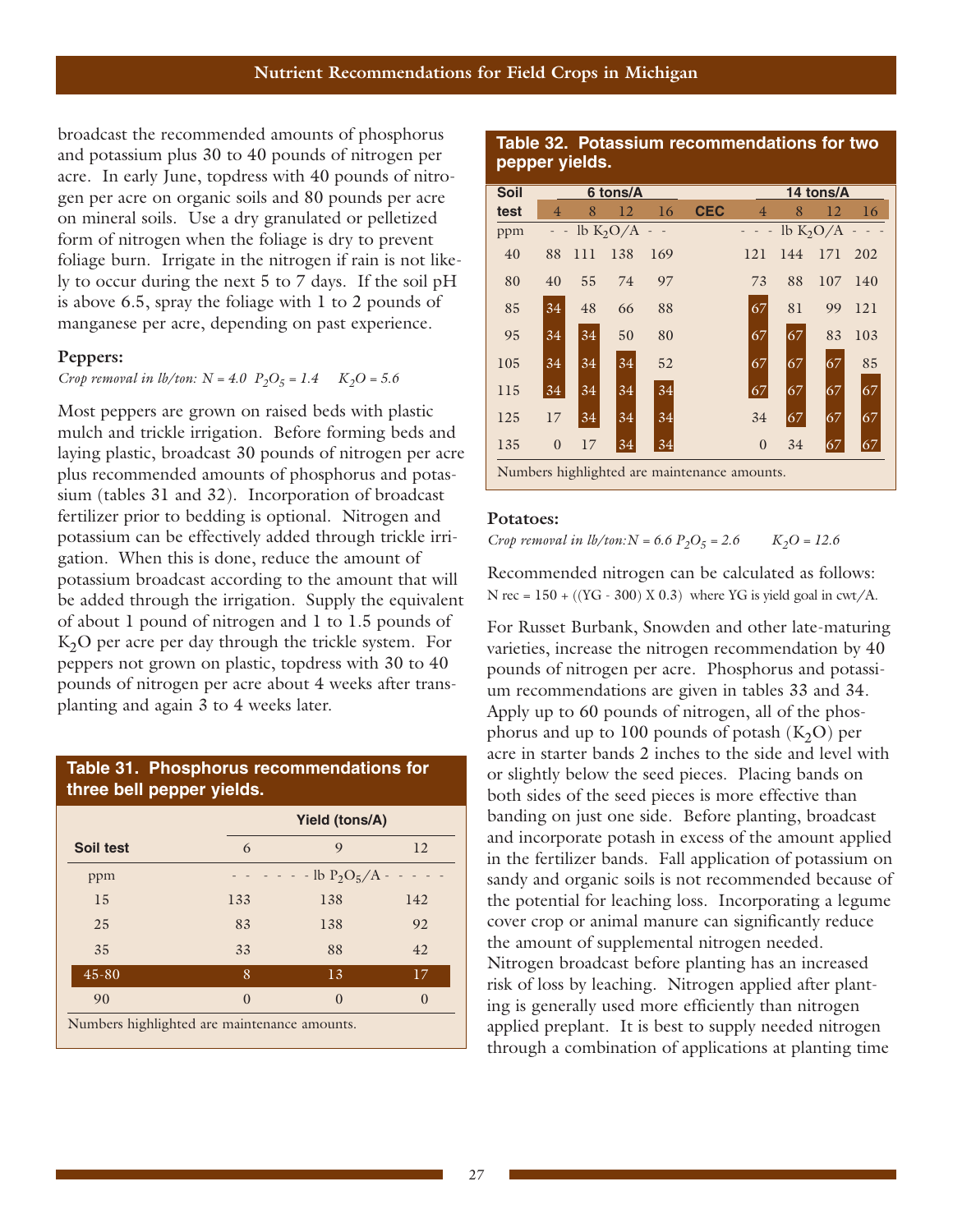and hilling and through irrigation. (For more information on nutrient management of potatoes, see MSU Extension bulletin E-2779.) After harvest, establish a cover crop to take up any residual nitrogen and to protect against wind erosion.

Manganese may be needed when the soil pH is above 6.5 on mineral soils and above 5.8 on organic soils. Use a soil test to determine the amount of Mn needed. Include the required amount of manganese in the starter fertilizer, or spray the foliage with 1 to 2 pounds of manganese per acre at least twice during active growth.

#### **Table 33. Phosphorus recommendations for selected potato yields.**

|            |             | Yield cwt/A                                           |          |  |  |  |
|------------|-------------|-------------------------------------------------------|----------|--|--|--|
| Soil test  | 350         | 400                                                   | 450      |  |  |  |
| ppm        |             | $\cdot$ - - lb P <sub>2</sub> O <sub>5</sub> /A - - - |          |  |  |  |
| 20         | 245         | 252                                                   | 258      |  |  |  |
| 40         | 145         | 152                                                   | 158      |  |  |  |
| $60 - 100$ | 45          | 52                                                    | 58       |  |  |  |
| 120        | $\mathbf Q$ | 10                                                    | 11       |  |  |  |
| 140        | $\Omega$    | $\Omega$                                              | $\left($ |  |  |  |

Numbers highlighted are maintenance amounts.

#### **Table 34. Potassium recommendations for selected potato yields.**

| <b>Soil</b> |                |                |             | 350 cwt/A |                                              |                |                | 450 cwt/A   |          |
|-------------|----------------|----------------|-------------|-----------|----------------------------------------------|----------------|----------------|-------------|----------|
| test        | $\overline{4}$ | 8              | 12          | 16        | <b>CEC</b>                                   | $\overline{4}$ | 8              | 12          | 16       |
| ppm         |                |                | $-lb K2O/A$ |           |                                              |                |                | lb $K_2O/A$ |          |
| 40          |                | 274 297        | 300         | 300       |                                              | 300            | 300            | 300         | 300      |
| 80          |                | 226 241        | 260         | 283       |                                              | 289            | 300            | 300         | 300      |
| 85          | 220            | 234            | 252         | 274       |                                              | 283            | 297            | 300         | 300      |
| 95          | 220            | 220            | 236         | 256       |                                              | 283            | 283            | 299         | 300      |
| 105         | 220            | 220            | 220         | 238       |                                              | 283            | 283            | 283         | 300      |
| 115         | 220            | 220            | 220         | 220       |                                              | 283            | 283            | 283         | 283      |
| 125         | 110            | 220            | 220         | 220       |                                              | 142            | 283            | 283         | 283      |
| 135         | $\overline{0}$ | 110            | 220         | 220       |                                              | $\theta$       | 142            | 283         | 283      |
| 145         | $\theta$       | $\overline{0}$ | 110         | 220       |                                              | $\overline{0}$ | $\theta$       | 142         | 283      |
| 155         | $\theta$       | $\theta$       | $\theta$    | 110       |                                              | $\theta$       | $\overline{0}$ | $\theta$    | 142      |
| 165         | $\overline{0}$ | $\overline{0}$ | $\theta$    | $\theta$  |                                              | $\theta$       | $\theta$       | $\theta$    | $\theta$ |
|             |                |                |             |           | Numbers highlighted are maintenance amounts. |                |                |             |          |

#### **Pumpkin, Squash, Zucchini:**

*Crop removal in lb/ton:*  $N = 4.0$   $P_2O_5 = 1.2$   $K_2O = 6.8$  pumpkin

Before planting, broadcast and incorporate 40 pounds of nitrogen per acre plus all the required phosphorus and potassium (tables 35 and 36). At the time of plant tip-over topdress with 40 pounds of nitrogen per acre. Where the soil pH is above 6.5, include 0.5 to 1 pound of manganese per acre in any foliar sprays.

#### **Table 35. Phosphorus recommendations for selected three pumpkin yields.**

|           |          | <b>Yield (tons/A)</b>                                                                                               |          |  |  |  |
|-----------|----------|---------------------------------------------------------------------------------------------------------------------|----------|--|--|--|
| Soil test | 15       | 20                                                                                                                  | 25       |  |  |  |
| ppm       |          | $\cdot$ $\cdot$ $\cdot$ $\cdot$ $\cdot$ lb P <sub>2</sub> O <sub>5</sub> /A $\cdot$ $\cdot$ $\cdot$ $\cdot$ $\cdot$ |          |  |  |  |
| 15        | 168      | 174                                                                                                                 | 186      |  |  |  |
| 25        | 118      | 124                                                                                                                 | 136      |  |  |  |
| 35        | 68       | 74                                                                                                                  | 86       |  |  |  |
| $45 - 80$ | 18       | 24                                                                                                                  | 36       |  |  |  |
| 90        | $\theta$ | $\Omega$                                                                                                            | $\Omega$ |  |  |  |

For squash increase the amount by 1 lb/ton.

Numbers highlighted are maintenance amounts.

#### **Table 36. Potassium recommendations for two pumpkin yields.**

|                                    |     |     |     |                           |                | 25 tons/A |                                                                     |              |  |
|------------------------------------|-----|-----|-----|---------------------------|----------------|-----------|---------------------------------------------------------------------|--------------|--|
| $\overline{4}$                     | 8   | 12  | 16  | <b>CEC</b>                | $\overline{4}$ | 8         | 12                                                                  | 16           |  |
| $\hspace{1.6cm} = \hspace{.4cm} -$ |     |     |     |                           |                |           |                                                                     |              |  |
| 156                                | 179 | 206 | 237 |                           | 224            | 247       | 274                                                                 | 300          |  |
| 108                                | 123 | 142 | 165 |                           | 176            | 191       | 210                                                                 | 243          |  |
| 102                                | 116 | 134 | 156 |                           | 170            | 184       | 202 224                                                             |              |  |
| 102                                | 102 | 118 | 138 |                           | 170            | 170       | 186                                                                 | 206          |  |
| 102                                | 102 | 102 | 120 |                           | 170            | 170       | 170                                                                 | 188          |  |
| 102                                | 102 | 102 | 102 |                           | 170            | 170       | 170                                                                 | 170          |  |
| 51                                 | 102 | 102 | 102 |                           | 85             | 170       | 170                                                                 | 170          |  |
| $\theta$                           | 51  | 102 | 102 |                           | $\Omega$       | 85        | 170                                                                 | 170          |  |
|                                    |     |     |     | 15 tons/A<br>$lb K2O/A$ - |                |           | March and Light about the movement of the company of the settlement | $lb K2O/A$ - |  |

Numbers highlighted are maintenance amounts.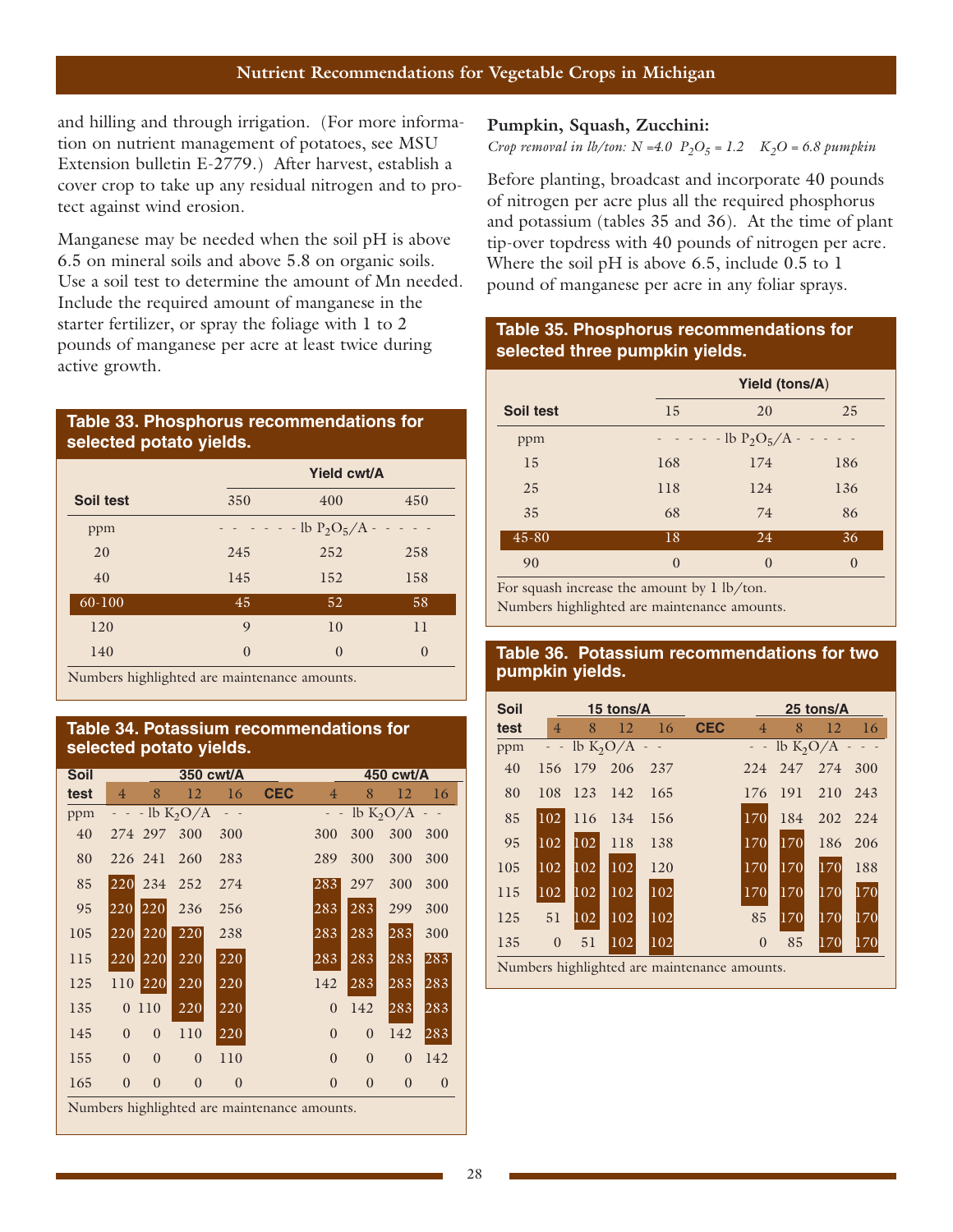#### **Radishes, Rutabagas, Swiss Chard, Turnips:**  *Crop removal in lb/ton:*  $N = 3.0$   $P_2O_5 = 0.8$   $K_2O = 5.6$  radish

Broadcast and incorporate 50 pounds of nitrogen per acre plus recommended amounts of phosphorus and potassium (tables 37 and 38) and 1 pound of boron for radishes and 2 pounds of boron for rutabagas, Swiss chard and turnips. Topdress the rutabagas, Swiss chard and turnips with 30 to 50 pounds nitrogen per acre about 4 weeks after emergence. Radishes are highly responsive to manganese, especially when grown on organic soil. When the pH is above 6.5 on mineral soils and above 6.0 on organic soil, spray the foliage 10 to 15 days after emergence with 1 to 2 pounds of manganese per acre. If boron is not included in the broadcast fertilizer, spray the foliage with 0.3 pound of boron per acre.

#### **Table 37. Phosphorus recommendations for three radish yields (organic soil).**

|           |          | <b>Yield (tons/A)</b> |               |  |  |  |  |
|-----------|----------|-----------------------|---------------|--|--|--|--|
| Soil test | 2        | $\overline{4}$        | 6             |  |  |  |  |
| ppm       |          | $-$ - lb $P_2O_5/A -$ |               |  |  |  |  |
| 40        | 62       | 63                    | 65            |  |  |  |  |
| 60        | 22       | 23                    | 25            |  |  |  |  |
| 70-85     | 2        | 3                     | 5             |  |  |  |  |
| 100       | $\Omega$ | $\left( \right)$      | $\mathcal{L}$ |  |  |  |  |

Numbers highlighted are maintenance amounts.

#### **Table 38. Potassium recommendations for three radish yields (organic soil).**

|                                              |              | Yield (tons/A)   |          |  |  |  |
|----------------------------------------------|--------------|------------------|----------|--|--|--|
| Soil test                                    | $\mathbf{2}$ | 4                | 6        |  |  |  |
| ppm                                          |              | $-Ib P_2O_5/A -$ |          |  |  |  |
| 100                                          | 161          | 172              | 183      |  |  |  |
| 150                                          | 86           | 97               | 108      |  |  |  |
| 200-240                                      | 11           | 22               | 33       |  |  |  |
| 265                                          | 5            | 11               | 16       |  |  |  |
| 270                                          | $\Omega$     | $\Omega$         | $\theta$ |  |  |  |
| Numbers highlighted are maintenance amounts. |              |                  |          |  |  |  |

#### **Rhubarb:**

#### *Crop removal in lb/ton:*  $N = 3.5 \, P_2O_5 = 0.6 \, K_2O = 6.9$

Before a new planting, broadcast and incorporate 50 pounds of nitrogen per acre plus the recommended amounts of phosphorus and potassium. For established plantings, in early spring before rhubarb emergence, broadcast 50 pounds of nitrogen plus maintenance amounts of phosphorus and potassium based on anticipated yield. Two to 3 weeks after new growth starts, sidedress with 50 pounds of nitrogen per acre.

#### **Sweet Corn:**

#### *Crop removal in lb/ton:*  $N = 8.4$   $P_2O_5 = 2.8$   $K_2O = 5.6$

Phosphorus and potassium recommendations are given in tables 39 and 40. Before planting, broadcast up to 40 pounds of nitrogen per acre and the recommended amount of potassium. At planting, band 30 pounds of nitrogen, all the recommended phosphorus and up to 40 pounds of potassium  $(K<sub>2</sub>O)$  per acre placed 2 inches to the side and 2 inches below the seed depth. On mineral soils with a pH above 6.5 or organic soils with a pH above 6.0, include 0.5 pound of zinc per acre in the starter fertilizer. On organic soils, include 1 pound of manganese per acre. Sidedress nitrogen when the corn is 6 to 12 inches tall. On mineral soils, the amount to sidedress per acre equals 120 minus the amounts applied preplant and in the planting time starter fertilizer. On organic soils, reduce the sidedress nitrogen amount by 40 pounds per acre under that recommended for mineral soils.

## **Yield (tons/A) Soil test** 6 9 12 ppm  $- - - - 1b P_2O_5/A - -$ 15 167 175 184 25 117 125 134 35 67 75 84 45-80 17 25 34 90 0 0 0 0

Numbers highlighted are maintenance amounts.

#### **Table 39. Phosphorus recommendations for three sweet corn yields.**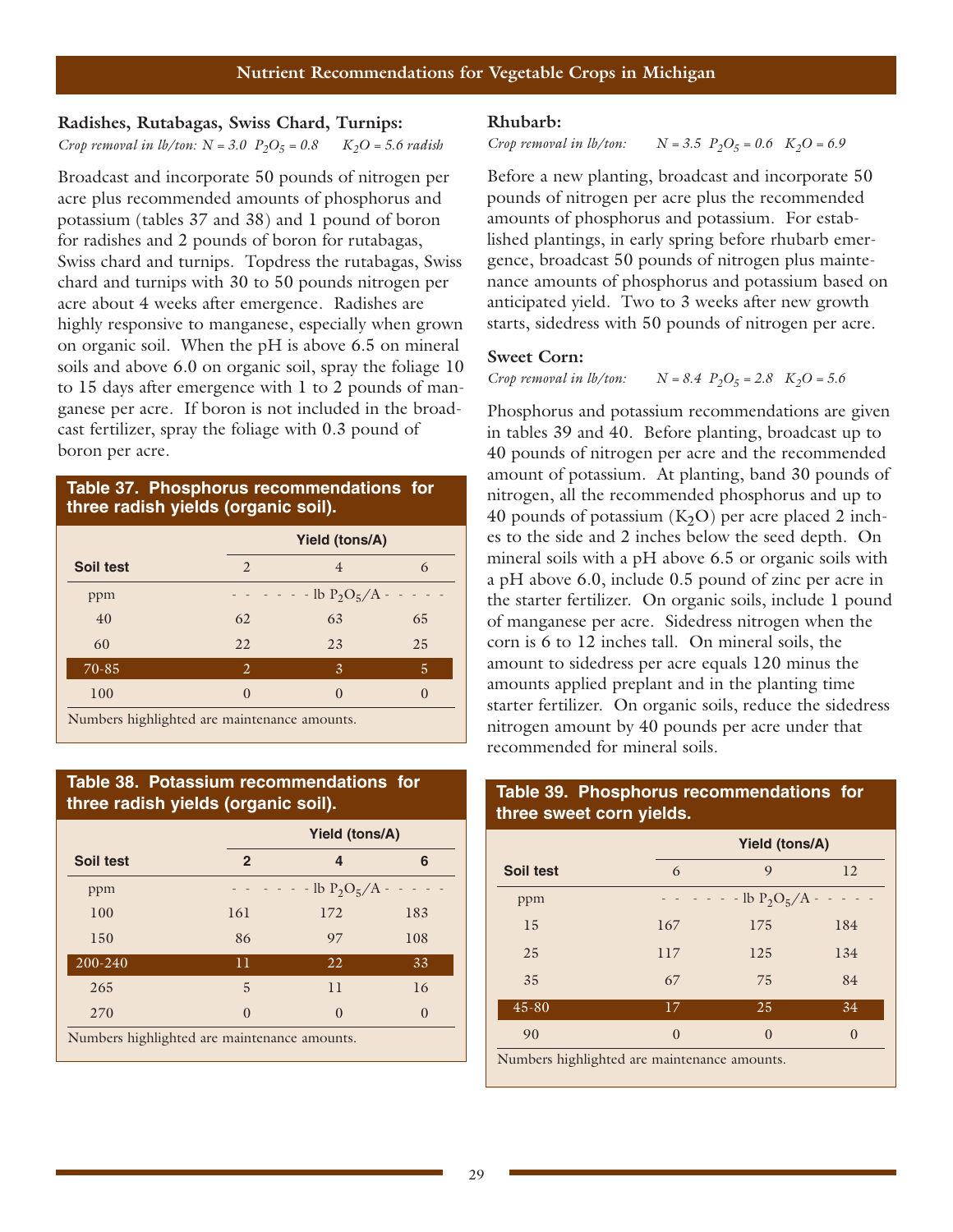#### **Nutrient Recommendations for Vegetable Crops in Michigan**



#### **Tomatoes:**

*Crop removal in lb/ton:*  $N = 4.0$   $P_2O_5 = 0.8$   $K_2O = 7.0$ 

For machine-harvested processing tomatoes, broadcast and incorporate 40 pounds of nitrogen per acre plus the amounts of phosphorus and potassium recommended by a soil test (tables 41 and 42) and expected yield. Use a nitrogen-phosphorus starter solution when setting the plants to improve establishment and early growth. A suitable starter solution can be made by mixing into each 100 gallons of water  $\frac{3}{4}$  to 1 quart of 28 percent liquid nitrogen (UAN) and 2 to 3 quarts of liquid 10-34-0 fertilizer. Four to 5 weeks after transplanting or after first fruit set, topdress with 40 to 50 pounds of nitrogen per acre. A total of 80 to 100 pounds of nitrogen is usually adequate, though an additional 25 pounds of nitrogen may be beneficial when high yields are anticipated or adverse weather conditions results in the loss of nitrogen by leaching or denitrification. When tomatoes are grown after soybeans, reduce the amount of nitrogen applied by 30 pounds per acre.

Nearly all fresh market tomatoes are grown on raised beds and plastic mulch with trickle irrigation. Before forming beds and laying plastic, broadcast 30 pounds of nitrogen per acre, the recommended amount of phosphorus and the recommended amount of potassium minus the amount that will be supplied through trickle irrigation. Including 1 pound of boron per acre in the broadcast fertilizer may have some beneficial effect in reducing shoulder checking. Incorporation of broadcast fertilizer prior to bedding is optional. Nitrogen and potassium can be effectively added through trickle irrigation. When this is done, reduce the amount of potassium broadcast according to the amount that will be added through the irrigation. Supply the equivalent of about 1 pound of nitrogen and 1.5 to 2.5 pounds of  $K_2O$  per acre per day through the trickle system.

#### **Table 41. Phosphorus recommendations for three tomato yields.**

|           |                  | <b>Yield (tons/A)</b>                                                                                               |          |  |  |  |  |
|-----------|------------------|---------------------------------------------------------------------------------------------------------------------|----------|--|--|--|--|
| Soil test | 20               | 25                                                                                                                  | 30       |  |  |  |  |
| ppm       |                  | $\cdot$ $\cdot$ $\cdot$ $\cdot$ $\cdot$ lb P <sub>2</sub> O <sub>5</sub> /A $\cdot$ $\cdot$ $\cdot$ $\cdot$ $\cdot$ |          |  |  |  |  |
| 15        | 166              | 170                                                                                                                 | 174      |  |  |  |  |
| 25        | 116              | 120                                                                                                                 | 124      |  |  |  |  |
| 35        | 66               | 70                                                                                                                  | 74       |  |  |  |  |
| $45 - 80$ | 16               | 20                                                                                                                  | 24       |  |  |  |  |
| 90        | $\left( \right)$ | $\Omega$                                                                                                            | $\Omega$ |  |  |  |  |

Numbers highlighted are maintenance amounts.

#### **Table 42. Potassium recommendations for two tomato yields.**

| <b>Soil</b> | 6 tons/A       |             |                               |               |                                             |                | 12 tons/A |                               |     |  |  |
|-------------|----------------|-------------|-------------------------------|---------------|---------------------------------------------|----------------|-----------|-------------------------------|-----|--|--|
| test        | $\overline{4}$ | 8           | 12                            | 16            | <b>CEC</b>                                  | $\overline{4}$ | 8         | 12                            | 16  |  |  |
| ppm         |                |             | $-$ - lb K <sub>2</sub> O/A - |               |                                             |                |           | $-$ - lb K <sub>2</sub> O/A - |     |  |  |
| 40          |                | 194 217 244 |                               | 275           |                                             |                | 264 287   | 300                           | 300 |  |  |
| 80          |                | 146 161     | 180                           | 203           |                                             |                | 216 231   | 250                           | 300 |  |  |
| 85          | $\vert$ 140    | 154         | 172                           | 194           |                                             | 210            | 224       | 242 264                       |     |  |  |
| 95          | 140            | 140         | 156                           | 176           |                                             | l210l          | 210       | 226 246                       |     |  |  |
| 105         | 140            | 140         | 140                           | 158           |                                             | l210l          | 210       | 210                           | 228 |  |  |
| 115         | 140            | 140         | 140                           | $ 140\rangle$ |                                             | 210            | 210       | 210                           | 210 |  |  |
| 125         | 70             | 140         | 140                           | 140           |                                             | 105            | 210       | 210                           | 210 |  |  |
| 135         | $\mathbf{0}$   | 70          | 140                           | 140           |                                             | $\Omega$       | 105       | 210                           | 210 |  |  |
|             |                |             |                               |               | Numbers highlighted are maintenance amounts |                |           |                               |     |  |  |

umbers highlight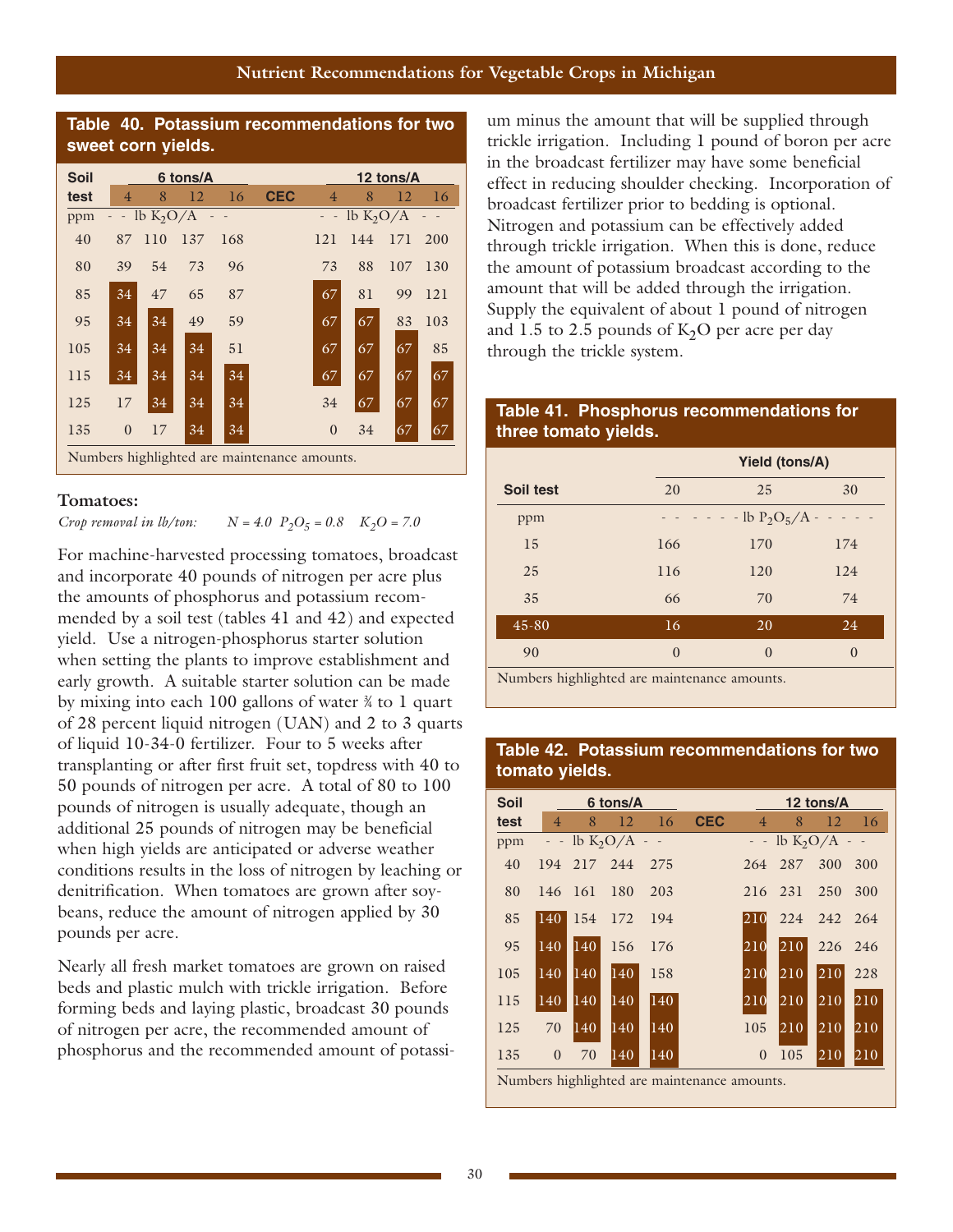#### **Nutrient Recommendations for Vegetable Crops in Michigan**

#### **Market Garden (mixture of crops):**

Broadcast and incorporate 50 pounds of nitrogen per acre plus the amounts of phosphorus and potassium recommended by a soil test. When a starter fertilizer is placed 2 inches to the side and 2 inches below the seed depth, it may include 30 pounds of nitrogen, up to 100 pounds of phosphate  $(P_2O_5)$  and 40 pounds of potash  $(K_2O)$ . For cole crops and root crops, include 1 to 2 pounds of boron per acre. Depending on the crop, make one or two sidedress applications of 30 to 40 pounds of nitrogen per acre. Suggested total nitrogen rates are listed in Table 4. More nitrogen generally is needed by leafy green vegetables, tomatoes, peppers, sweet corn and rhubarb than by beans, peas cucumbers, melons, root crops or asparagus. Avoid overuse of nitrogen to minimize nitrate accumulation in vegetables and to minimize the potential of leaching loss. Most vine crops will benefit from foliar application of manganese (1 to 2 pounds per acre) when the soil pH is above 6.5.

Use a nitrogen-phosphorus starter solution when setting vegetable transplants (see tomato section). Starter solutions are most likely to benefit early growth when soils are cool (below 55 degrees F).

#### **Bulletins Cited:**

Circular Bulletin 53. 1932. Fertilizer recommendations for 1932. C.E. Millar, G.M. Grantham and P.M. Harmer. Michigan State College Agricultural Experiment Station.

Extension Bulletin E-159. 1946. Fertilizer recommendations for 1946. Michigan State College Extension Service.

Extension Bulletin E-159. 1954. Fertilizer recommendations for Michigan Field Crops. Michigan State College Cooperative Extension Service.

Extension Bulletin E-159. 1963. Fertilizer recommendations for Michigan Field Crops. Michigan State University Cooperative Extension Service.

Extension Bulletin E-471. 1988. Lime for Michigan soils. Michigan State University Cooperative Extension Service.

Extension Bulletin E-486. 1998. Secondary and micronutrients for vegetable and field crops. Michigan State University Extension.

Extension Bulletin E-498. 1998. Sampling soils for fertilizer and lime recommendations. Michigan State University Extension.

Extension Bulletin E-550. 1970. Fertilizer recommendations for vegetable and field crops in Michigan. Michigan State University Cooperative Extension Service.

Extension Bulletin E-1616. 1983. Soil sampling for no-till and conservation tillage crops. Michigan State University Cooperative Extension Service.

Extension Bulletin E-2567. 1995. Tri-state fertilizer recommendations for corn, soybeans, wheat and alfalfa. Michigan State University Extension.

Extension Bulletin E-2779. 2003. Nitrogen management for Michigan potatoes. Michigan State University Extension.

North Central Regional Research Publication No. 221. 1998. J.R. Brown (ed.). Recommended chemical soil test procedures for the North Central Region. Missouri Agricultural Experiment Station.

North Central Multistate Report 348. 2001. Soil sampling for variable rate fertilizer and lime application. Minnesota Agricultural Experiment Station.